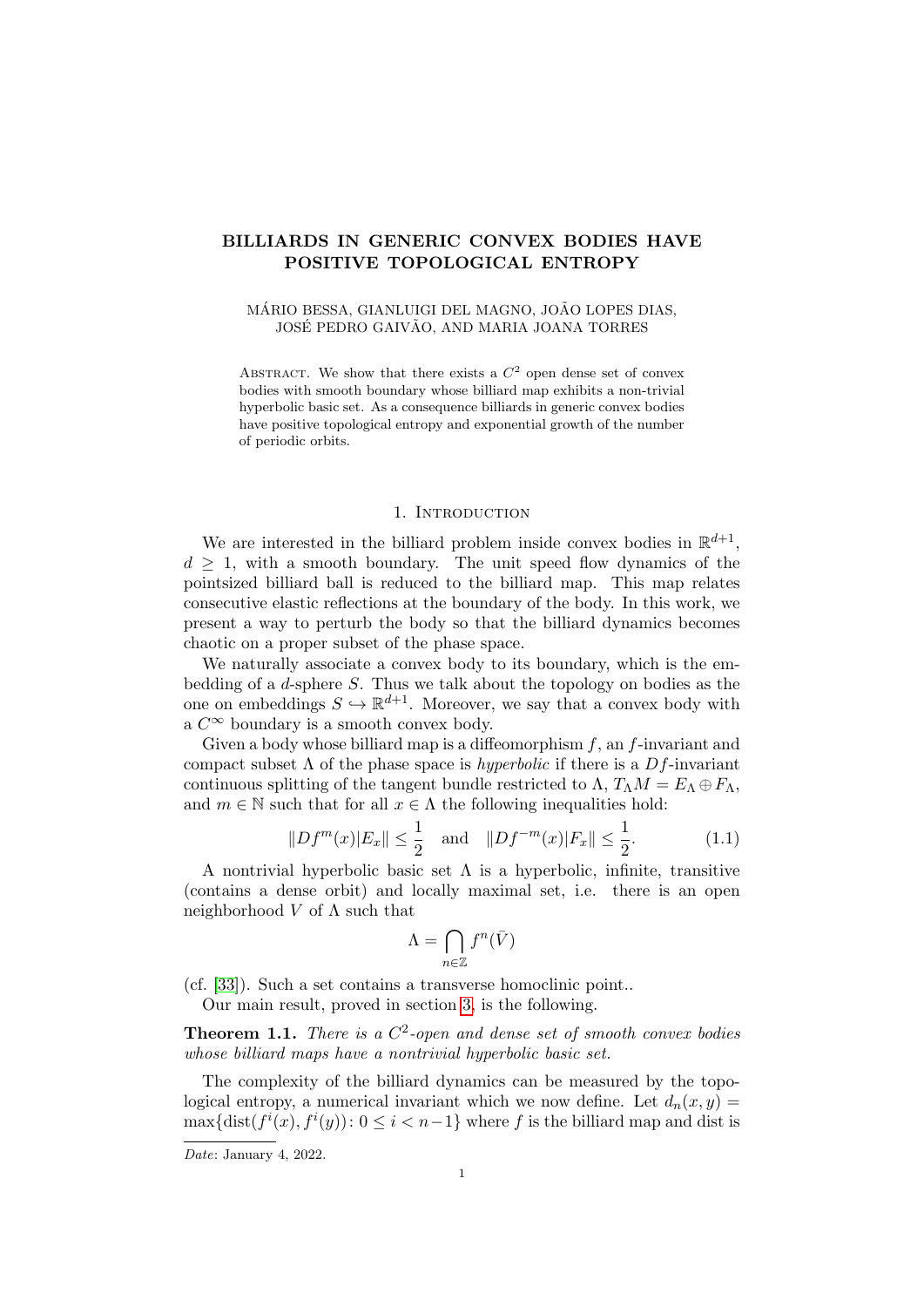the distance induced by the embedding corresponding to the smooth convex body. A subset F of the phase space is said to be  $(n, \epsilon)$ -spanning if the whole phase space is covered by the union of the dynamical balls  $\{y : d_n(x, y) < \epsilon\}$ centered at the points  $x \in F$ . Denote by  $N(n, \epsilon)$  the minimal cardinality of a  $(n, \epsilon)$ -spanning set. Roughly, this gives the number of orbit segments that one can distinguish up to some precision. The topological entropy is then the exponential growth rate of this number as the precision increases,

$$
h_{top}(f) = \lim_{\epsilon \to 0} \left( \limsup_{n \to \infty} \frac{1}{n} \log N(n, \epsilon) \right).
$$

Since a nontrivial hyperbolic basic set  $\Lambda$  contains a transverse homoclinic point, the topological entropy is positive. Recall also that the topological entropy gives the exponential growth of the number of periodic orbits in  $\Lambda$ (cf. [\[33,](#page-30-0) Theorem 18.5.1]). Therefore, we have the following consequence of Theorem [1.1.](#page-0-0)

**Corollary 1.2.** There is a  $C^2$ -open and dense set of smooth convex bodies whose billiard maps satisfy

$$
\limsup_{n \to \infty} \frac{1}{n} \log P_n = h_{top}(f) > 0,
$$

where  $P_n$  is the number of periodic orbits with period n.

Birkhoff in [\[9\]](#page-29-0) was already interested in the problem of estimating from below the number of periodic orbits. The exponential growth that we have obtained improves the best presently known estimate [\[31\]](#page-30-1) (see also [\[10\]](#page-29-1)), when restricting to generic smooth convex bodies.

The proof of Theorem [1.1](#page-0-0) is split mainly in the next two theorems, which are of independent interest. Define the integer

$$
m_d := 4\left(\begin{smallmatrix} 2d+3 \\ 4 \end{smallmatrix}\right).
$$

<span id="page-1-1"></span>**Theorem 1.3.** There is a  $C^{\infty}$ -residual set R of smooth convex bodies such that, if a billiard inside a body in  $R$  has an elliptic periodic point with period  $\geq m_d$ , then it has a horseshoe.

<span id="page-1-0"></span>**Theorem 1.4.** There is a  $C^{\infty}$ -residual set R of smooth convex bodies such that, if a billiard inside a body in R has all periodic points with period  $\geq m_d$ hyperbolic and this property is  $C^2$ -stable, then the closure of the set of those hyperbolic points contains a nontrivial hyperbolic basic set.

It is worth pointing out that we do not know whether or not there exist bodies as in Theorem [1.4](#page-1-0) for which all periodic points of period  $\geq m_d$  are hyperbolic.

Our proofs of the above theorems require several perturbation lemmas in the context of billiards in bodies. The most important ones are the versions of the Klingenberg-Takens theorem (Theorem [4.2\)](#page-11-0) and the Franks' lemma (Theorem [6.1\)](#page-22-0). These are new results that can be applied in further problems.

It is well-known that the dynamics around elliptic periodic orbits depends on high order derivatives of the map. In particular, a higher dimensional generalization of the twist property for area-preserving maps, the weakly monotonous property, requires up to the third derivative of the map. The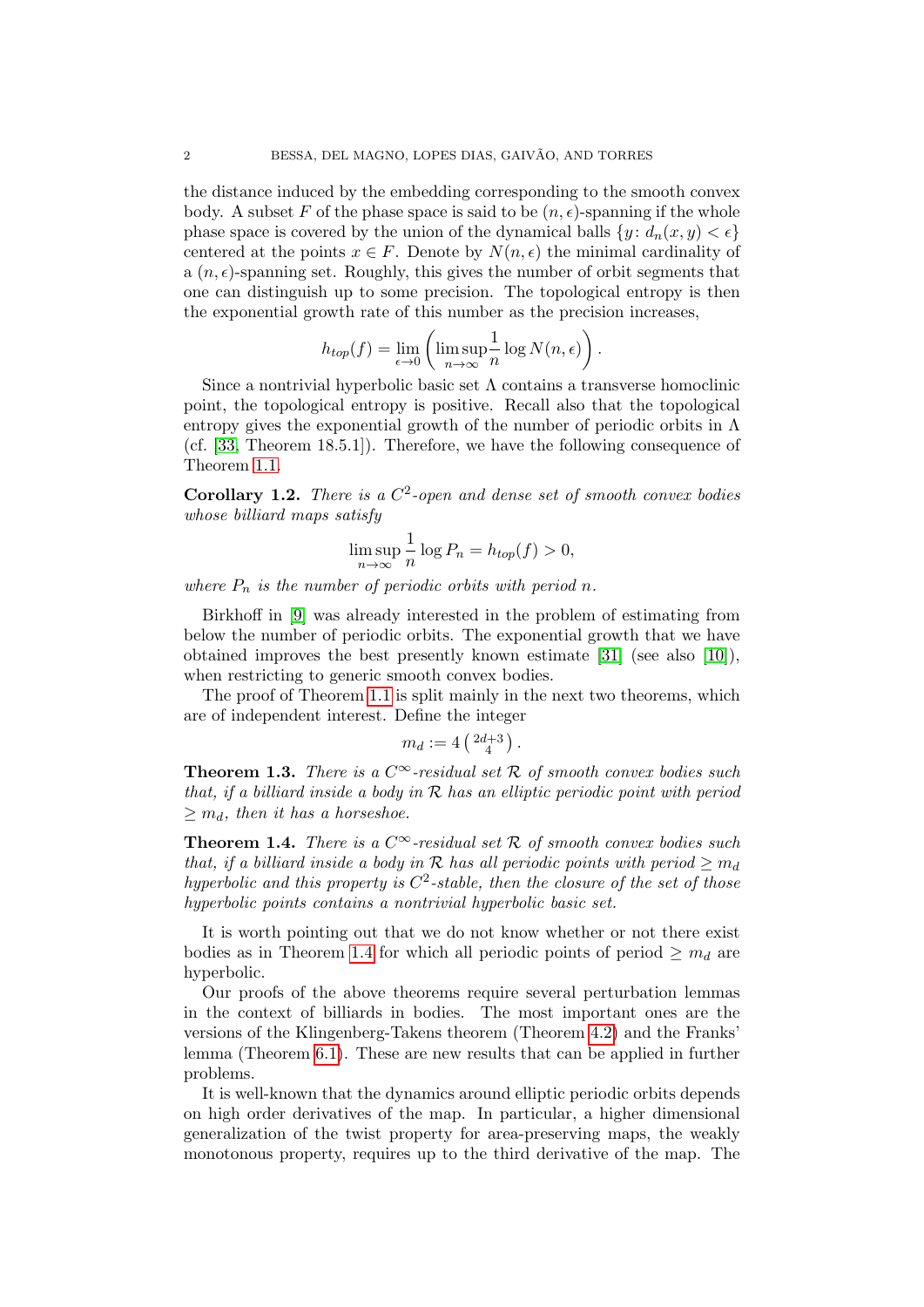Klingenberg-Takens theorem for geodesic flows [\[35\]](#page-30-2) gives a way to perturb metrics so that the jets of the Poincaré maps of closed orbits are inside a given invariant open dense set. We prove here the billiards version of this result (see [\[17\]](#page-29-2) for the Tonelli Hamiltonians case). The local behaviour of weakly monotonous elliptic points plays a major role in the proof of Theorem [1.3.](#page-1-1)

The Franks' lemma first appeared in [\[25,](#page-29-3) Lemma 1.1] stating that perturbations of the derivative of diffeomorphisms at a finite set are indeed also derivatives of a  $C^1$ -close diffeomorphism (note that the result is no longer true for the  $C^2$ -topology [\[43\]](#page-30-3)). This lemma is an essential tool to prove a variety of important and fundamental results on the stability and generic theories of dynamical systems displaying properties such as shadowing, structural stability, topological stability and expansiveness. Versions of the Franks lemma for more restricted classes of dynamical systems are available for flows [\[39,](#page-30-4) [14\]](#page-29-4), volume-preserving diffeomorphisms [\[13\]](#page-29-5), divergencefree flows [\[6\]](#page-29-6), symplectomorphisms and Hamiltonian flows [\[1\]](#page-29-7). The ver-sion for geodesic flows due to Contreras [\[20\]](#page-29-8) is more difficult since the  $C^2$ perturbations are performed on the metric, so not local in the phase space. Further extensions are available in [\[37\]](#page-30-5). Here we present the billiards in bodies case generalizing the version for planar billiards [\[48\]](#page-30-6). Notice that the  $C<sup>2</sup>$ -perturbations of the bodies are also not local in the phase space. The ability to realize the perturbation of the tangent map is a crucial part of the proof of Theorem [1.4.](#page-1-0)

For the particular case of planar billiards  $(d = 1)$ , it is known for  $r \geq 3$ that a  $C<sup>r</sup>$ -generic convex domain has a horseshoe [\[19,](#page-29-9) [18\]](#page-29-10). The proof is based on variational methods for two-dimensional twist maps which do not extend directly to higher dimensional billiards (see [\[8\]](#page-29-11) for an application of some variational properties in multidimensional billiards). For  $d \geq 1$ , several properties related to periodic orbits are known. In particular, the existence of infinitely many periodic orbits [\[23,](#page-29-12) [24,](#page-29-13) [31\]](#page-30-1), and some generic properties due to Petkov and Stojanov [\[47,](#page-30-7) [41,](#page-30-8) [40,](#page-30-9) [42\]](#page-30-10) (see section [2.6\)](#page-9-1).

In section [2](#page-2-0) we introduce the basic setup concerning billiards in bodies, including the computation of the billiard map and its derivative. Theorem [1.1](#page-0-0) is proved in section [3.](#page-9-0) The proof follows from Theorems [3.1](#page-10-0) and [3.2,](#page-10-1) corresponding to Theorems [1.3](#page-1-1) and [1.4,](#page-1-0) respectively. The former is proved in section [5,](#page-17-0) being crucial the version of the Klingenberg-Takens theorem given in section [4](#page-10-2) and also a multidimensional version of a perturbation by Donnay [\[22\]](#page-29-14) (Theorem [5.7\)](#page-20-0) that creates a transversal heteroclinic intersection. The latter is proved in section [7,](#page-27-0) where it is required the use of the Franks' lemma version for billiards on bodies included in section [6.](#page-22-1)

# 2. Billiard map

<span id="page-2-0"></span>2.1. Smooth convex bodies. Let  $r \in \{2, 3, ..., \infty\}$ , the *d*-sphere  $S, d \geq 1$ , and the set of C<sup>r</sup> maps  $S \to \mathbb{R}^{d+1}$  denoted by  $C^{r}(S, \mathbb{R}^{d+1})$ . The subset of maps that are embeddings (i.e.  $C<sup>r</sup>$ -diffeomorphisms onto its image) is written as

$$
C_{emb}^r(S, \mathbb{R}^{d+1}).
$$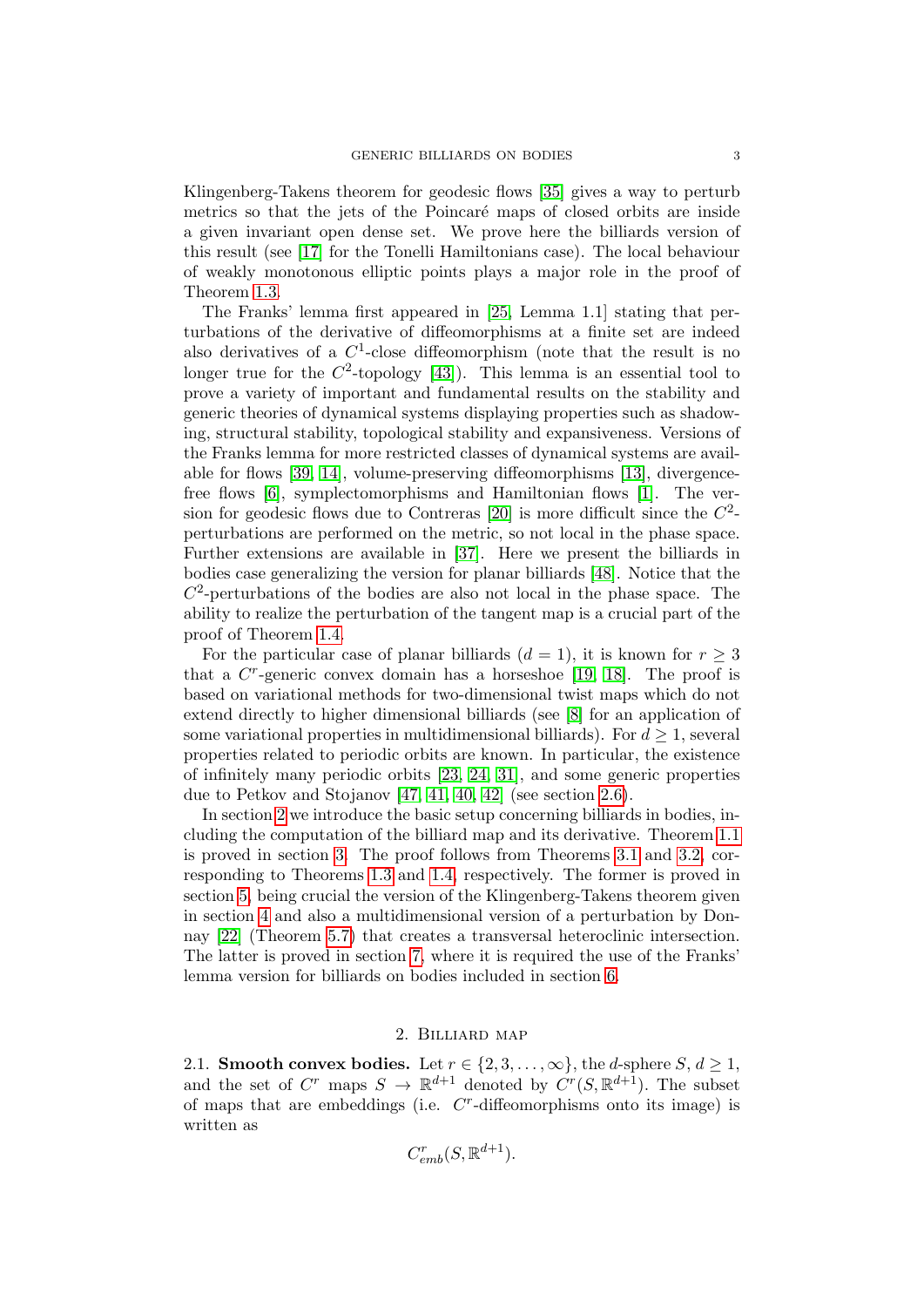The image of an embedding of the sphere is a  $d$ -C<sup>r</sup>-submanifold of  $\mathbb{R}^{d+1}$ . Given  $\phi \in C_{emb}^r(S, \mathbb{R}^{d+1})$ , we denote by  $Q_{\phi}$  the bounded set whose boundary is  $\Gamma_{\phi} := \phi(S)$ .

Throughout, we fix a finite atlas  $\{(\varphi_i, U_i)\}_{i \in I}$  of S. Let  $p \in \Gamma_\phi$  and denote by  $(\varphi, U)$  a chart of S for which  $p \in \phi(U)$ . The tangent vectors

<span id="page-3-1"></span>
$$
t_j = t_j(p) = D(\phi \circ \varphi^{-1})(\varphi \circ \phi^{-1}(p)) e_j, \quad j = 1, ..., d,
$$
 (2.1)

define a basis for the tangent space  $T_p\Gamma_\phi$ , where  $\{e_1,\ldots,e_d\}$  denotes the canonical basis of  $\mathbb{R}^d$ . In addition,

$$
Dt_i(p) t_j(p) = \frac{d}{dr}\Big|_{r=0} [t_j \circ \varphi \circ \phi^{-1}(re_i + \varphi \circ \phi^{-1}(p))] = (\partial_i \partial_j (\phi_k \circ \varphi^{-1})(\varphi \circ \phi^{-1}(p)))_{k=1}^d.
$$

So, we are able to deduce the following relation:

<span id="page-3-0"></span>
$$
Dt_i(p) t_j(p) = Dt_j(p) t_i(p).
$$
 (2.2)

By using the Euclidean inner product  $\langle \cdot, \cdot \rangle$  and its corresponding norm  $\|\cdot\|$ , we denote by  $N_{\phi}(p) \in \mathbb{R}^{d+1}$  the unit normal vector of  $\Gamma_{\phi}$  at p which is inward-pointing in  $Q_{\phi}$ . Since  $N_{\phi}(p)$  has unit length, the derivative  $DN_{\phi}(p)$ maps the tangent space  $T_p\Gamma_\phi$  into itself. This follows by differentiating  $\langle N_{\phi}, N_{\phi} \rangle = 1$  along  $u \in T_p \Gamma_{\phi}$  at p, so that  $\langle DN_{\phi}(p) u, N_{\phi}(p) \rangle = 0.$ 

The shape operator of  $\Gamma_{\phi}$  at p is the linear map  $L_{\phi}(p)$ :  $T_p \Gamma_{\phi} \to T_p \Gamma_{\phi}$ defined by

$$
L_{\phi}(p)u = -DN_{\phi}(p)u.
$$

The first fundamental form of  $\Gamma_{\phi}$  (or of  $\phi$ ) at p is the inner product restricted to the tangent space, i.e.

$$
\mathbb{I}_{\phi}(p)(u,v) = \langle u, v \rangle, \quad u, v \in T_p \Gamma_{\phi}
$$

and the second fundamental form of  $\Gamma_{\phi}$  at p is the bilinear map

$$
\mathbb{II}_{\phi}(p)(u,v) = \langle L_{\phi}(p)u, v \rangle, \quad u, v \in T_p \Gamma_{\phi}.
$$

By differentiating  $\langle N_{\phi}, t_i \rangle = 0$  along  $t_i$  at p one gets the matrix representation of the second fundamental form in the basis  $\{t_j\}_{j=1}^d$ :

<span id="page-3-2"></span>
$$
\mathbb{II}_{\phi}(p)(t_i, t_j) = \langle Dt_i(p) t_j(p), N_{\phi}(p) \rangle.
$$
 (2.3)

From [\(2.2\)](#page-3-0) the symmetry of  $\mathbb{II}_{\phi}(p)$  follows, i.e.  $\mathbb{II}_{\phi}(p)(u, v) = \mathbb{II}_{\phi}(p)(v, u)$ , and the shape operator  $L_{\phi}(p)$  is therefore self-adjoint.

Recall that a convex body is a convex, compact with non-empty interior subset of  $\mathbb{R}^{d+1}$ . We call it C<sup>r</sup>-smooth if its boundary is the image of an embedding in  $C_{emb}^r(S, \mathbb{R}^{d+1})$ .

The set  $Q_{\phi}$  is a smooth convex body iff  $\mathbb{II}_{\phi}(p)(u, u) \geq 0$  for every  $p \in \Gamma_{\phi}$ and  $u \in T_p \Gamma_\phi$ . The corresponding class of convex embeddings is denoted by

$$
\mathcal{X}^r \subset C^r_{emb}(S, \mathbb{R}^{d+1}).
$$

We denote the subset of the embeddings of the sphere corresponding to boundaries of bodies satisfying  $\mathbb{I}_{\phi}(p)(u, u) > 0$  for every  $p \in \Gamma_{\phi}$  and  $u \in T_p \Gamma_\phi$ , by

$$
\mathcal{B}^r \subset \mathcal{X}^r.
$$

Notice that these are strictly convex bodies.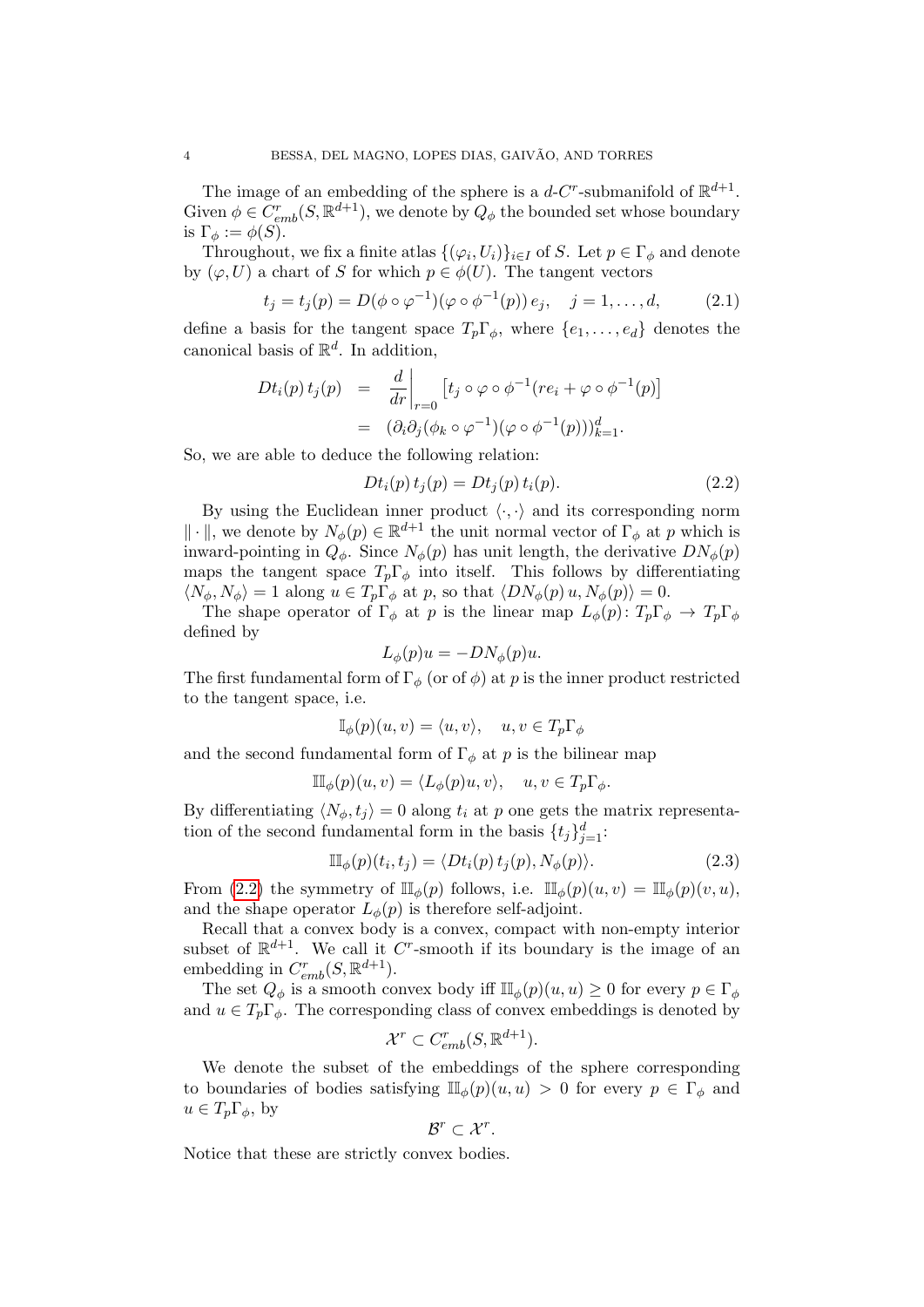These spaces of embeddings are identified with the corresponding spaces of bodies in  $\mathbb{R}^{d+1}$ .

We will often drop the subscript  $\phi$  to simplify notations.

2.2.  $C^r$ -topology. Recall the Whitney  $C^r$  topology for  $r \in \mathbb{N}$  given by the norm

$$
\|\phi\|_{C^r} = \max_{0 \le j \le r} \max_{i \in I} \max_{y \in \varphi_i(U_i)} \|D^j(\phi \circ \varphi_i^{-1})(y)\|
$$

for any  $\phi \in C^r(S, \mathbb{R}^{d+1})$ . This makes  $C^r(S, \mathbb{R}^{d+1})$  a Baire space. The union of the C<sup>r</sup>-open sets of  $C^{\infty}(S, \mathbb{R}^{d+1})$  for  $r \in \mathbb{N}$  form a basis for the Whitney  $C^{\infty}$ -topology, making this also a Baire space.

Furthermore,  $\mathcal{B}^r$  is  $C^r$ -open in  $C^r(S, \mathbb{R}^{d+1})$  and also a Baire space for any  $r \in \mathbb{N} \cup \{\infty\}.$ 

Clearly,  $\mathcal{B}^r$  is  $C^r$  open and dense in  $\mathcal{X}^r$ .

2.3. Perturbing the body. We consider here perturbations of convex bodies along the normal at a boundary point. We also relate the respective second fundamental forms.

<span id="page-4-0"></span>**Lemma 2.1.** Let  $\phi \in \mathcal{B}^r$ ,  $r \in \{2, 3, ..., \infty\}$ ,  $p_0 \in \Gamma := \phi(S)$ ,  $s_0 = \phi^{-1}(p_0)$ and  $\psi: S \to \mathbb{R}$  be C<sup>r</sup> such that  $\psi(s_0) = 0$  and  $D\psi(s_0) = 0$ . If  $\|\psi\|_{C^r}$  is sufficiently small, then

- (1)  $\tilde{\phi} := \phi + \psi \cdot N(p_0) \in \mathcal{B}^r$ ,
- (2)  $\|\tilde{\phi} \phi\|_{C^{\ell}} \leq \|\psi\|_{C^{\ell}}$  for every  $2 \leq \ell \leq r$ ,
- (3)  $\mathbb{II}_{\tilde{\phi}}(p_0) = \mathbb{II}_{\phi}(p_0) + D^2(\psi \circ \phi^{-1})(p_0).$

*Proof.* Denote by  $\tilde{N}$  the unit normal vector field of  $\tilde{\Gamma}$  where  $\tilde{\Gamma} := \tilde{\phi}(S)$ , and  $\{\tilde{t}_j(p)\}_{j=1}^d$  the basis of  $T_p\tilde{\Gamma}$ ,  $p \in \tilde{\Gamma}$ , as in [\(2.1\)](#page-3-1) now for  $\tilde{\phi}$ . Clearly,  $p_0 = \tilde{\phi} \circ \phi^{-1}(p_0) \in \tilde{\Gamma}, \tilde{t}_j(p_0) = t_j(p_0) \text{ and } \tilde{N}(p_0) = N(p_0). \text{ Hence,}$ 

$$
D(\tilde{t}_j - t_j)(p_0) t_i(p_0) = D^2(\psi \circ \varphi^{-1})(\varphi \circ \varphi^{-1}(p_0)) (e_i, e_j) N(p_0)
$$
  
= 
$$
D^2(\psi \circ \varphi^{-1})(p_0) (t_i, t_j) N(p_0).
$$

The last equality comes from the computation of  $D^2(\psi \circ \phi^{-1} \circ \phi \circ \varphi^{-1})(\varphi \circ \phi^{-1})$  $\phi^{-1}(p_0)$  taking into account that  $D\psi(s_0) = 0$ .

Finally, by [\(2.3\)](#page-3-2) we get

$$
\begin{array}{rcl}\n\mathbb{II}_{\tilde{\phi}}(p_0)(t_i, t_j) - \mathbb{II}_{\phi}(p_0)(t_i, t_j) & = & \langle D(\tilde{t}_i - t_i)(p_0) \, t_j(p_0), N(p_0) \rangle \\
& = & D^2(\psi \circ \phi^{-1})(p_0) \, (t_i, t_j).\n\end{array}
$$

For a small  $\|\psi\|_{C^r}$  this implies that  $\tilde{\phi} \in \mathcal{B}^r$ .

2.4. The billiard map. A convex body  $Q_{\phi}$  whose boundary  $\Gamma_{\phi}$  is the image of  $\phi \in \mathcal{B}^r$  is called a billiard domain. The corresponding billiard is the flow on the unit tangent bundle of  $Q_{\phi}$  generated by the motion of a free point-particle inside the body with specular reflection at  $\Gamma_{\phi}$ , i.e. the angle of reflection equals the angle of incidence. The billiard map  $f_{\phi}$  is the first return map on  $M_{\phi}$ , the set of unit vectors attached to  $\Gamma_{\phi}$  and pointing inside  $Q_{\phi}$ . More precisely,  $f_{\phi}$  is a  $C^{r-1}$ -diffeomorphism (it has no singularities because  $Q_{\phi}$  is strictly convex) on the 2d-dimensional manifold

$$
M_{\phi} = \left\{ (p, v) \in \Gamma_{\phi} \times \mathbb{R}^{d+1} \colon ||v|| = 1, \langle v, N(p) \rangle \ge 0 \right\}.
$$

.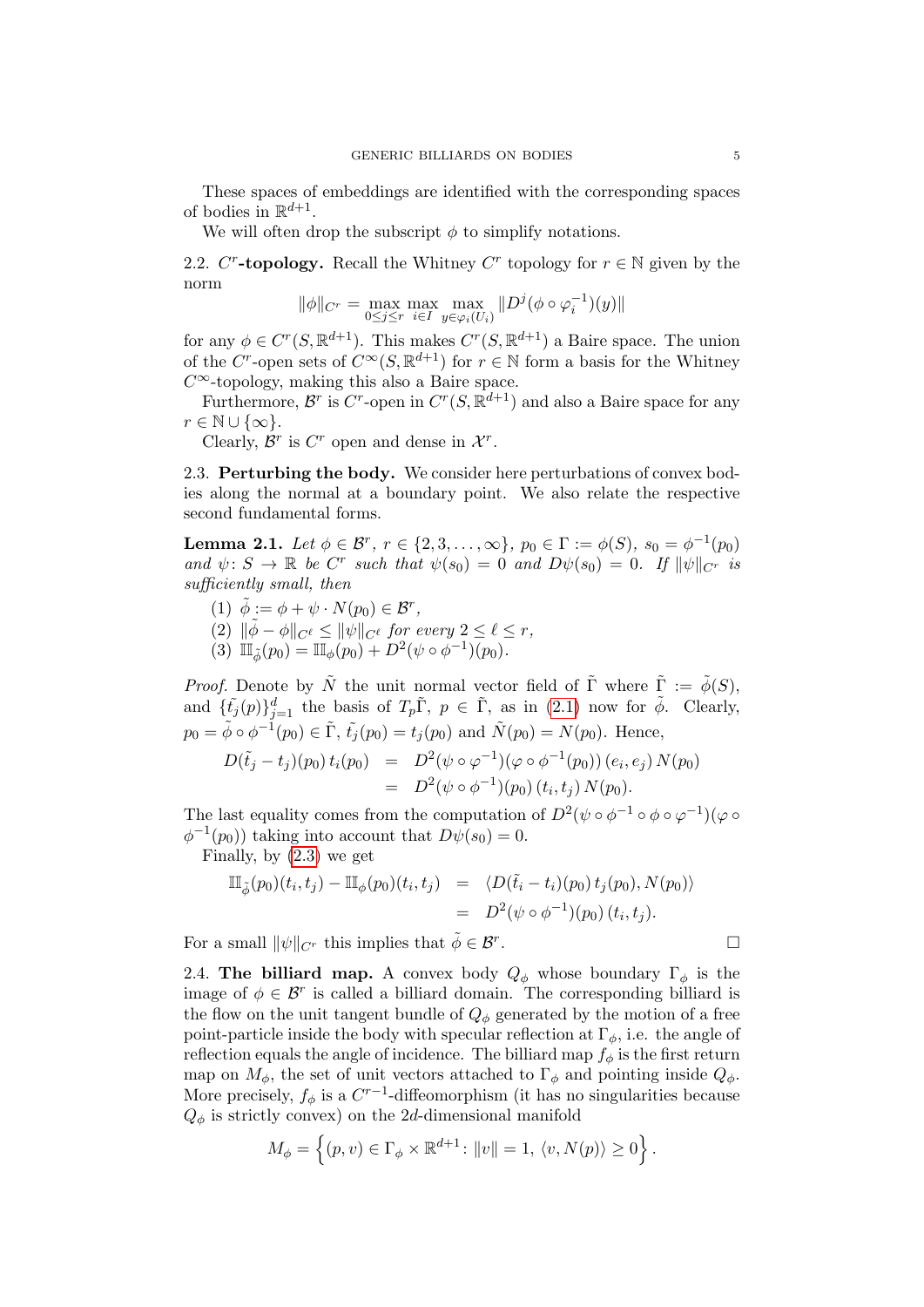We will frequently refer to the dynamics of the billiard map  $f_{\phi}$  on  $M_{\phi}$  (or simply on  $\phi$ ) as the dynamics of  $\phi$ . In the following we omit the dependency of  $\Gamma_{\phi}$ ,  $M_{\phi}$  and  $f_{\phi}$  on  $\phi$ . We also define the projection  $\pi_1: M \to \Gamma$  by  $(p, v) \mapsto p$ . The orbit of a point  $x \in M$  under f will be denoted by  $O(x)$ .

The free flight time  $\tau: M \to \mathbb{R}$  between consecutive collisions on  $\Gamma$  is defined as

$$
\tau(p, v) = \begin{cases} 0, & v \perp N(p) \\ \min\{t > 0 \colon p + tv \in \Gamma\}, & \text{otherwise.} \end{cases}
$$

Let  $(p, v) \in M$  and  $(\bar{p}, \bar{v}) = f(p, v)$ . Then

$$
\begin{cases} \bar{p} = p + \tau(p, v)v, \\ \bar{v} = R_{\bar{p}}v, \end{cases}
$$

where  $R_{\bar{p}}$  is the reflection in  $T_{\bar{p}}\Gamma$ , i.e.

$$
R_{\bar{p}}v = v - 2\langle v, N(\bar{p})\rangle N(\bar{p}).
$$

The reflection yields that the vector  $\bar{v}+v$  is tangent to  $\Gamma$  at  $\bar{p}$ , as given by

<span id="page-5-1"></span>
$$
\langle \bar{v} + v, N(\bar{p}) \rangle = 0. \tag{2.4}
$$

Notice that  $(p, v)$  is a fixed point of f whenever  $v \perp N(p)$ .

2.5. The derivative of the billiard map. We introduce a new set of coordinates on TM for which the derivative Df has a convenient form. These coordinates are called Jacobi coordinates, induced by the so-called transversal Jacobi fields [\[49,](#page-30-11) Appendix B]. To make the exposition selfcontained we present here all the details. In the following, we write  $\mathcal{O}(\varepsilon)$  for the usual big-O notation, i.e. a quantity that is uniformly bounded in norm by  $const \cdot \varepsilon$  as  $\varepsilon \to 0$ .

Define the set of billiard directions at a point  $p \in \Gamma$  by

$$
V_p = \{ u \in \mathbb{R}^{d+1} \colon ||u|| = 1, \langle u, N(p) \rangle > 0 \}.
$$

Fix now  $(p, v) \in M$  such that  $v \in V_p$ . Since the billiard domain is strictly convex, we have  $(\bar{p}, \bar{v}) = f(p, v)$  satisfies  $\bar{v} \in V_{\bar{p}}$ .

Notice that

$$
T_{(p,v)}M = N(p)^{\perp} \times v^{\perp},
$$

where  $N(p)^{\perp}$  and  $v^{\perp}$  denote the hyperplanes in  $\mathbb{R}^{d+1}$  that are orthogonal to  $N(p)$  and v, respectively.

2.5.1. Projections. Let  $P_v$  be the orthogonal projection onto  $v^{\perp}$ , i.e.

$$
P_v \xi = \xi - \langle \xi, v \rangle v, \quad \xi \in \mathbb{R}^{d+1}.
$$

For a unit vector  $\eta \in \mathbb{R}^{d+1}$  which is not orthogonal to v, define also the projection along the direction v onto the hyperplane  $\eta^{\perp}$  by

$$
P_{\eta}^{v}u = u - \frac{\langle u, \eta \rangle}{\langle v, \eta \rangle}v, \quad u \in \mathbb{R}^{d+1}
$$

It is simple to check that the adjoint of  $P_{\eta}^v$  is  $P_v^{\eta}$ , i.e.  $(P_{\eta}^v)^* = P_v^{\eta}$ , and that

<span id="page-5-0"></span>
$$
P_{\eta'}^v \circ P_\eta^v = P_{\eta'}^v \tag{2.5}
$$

.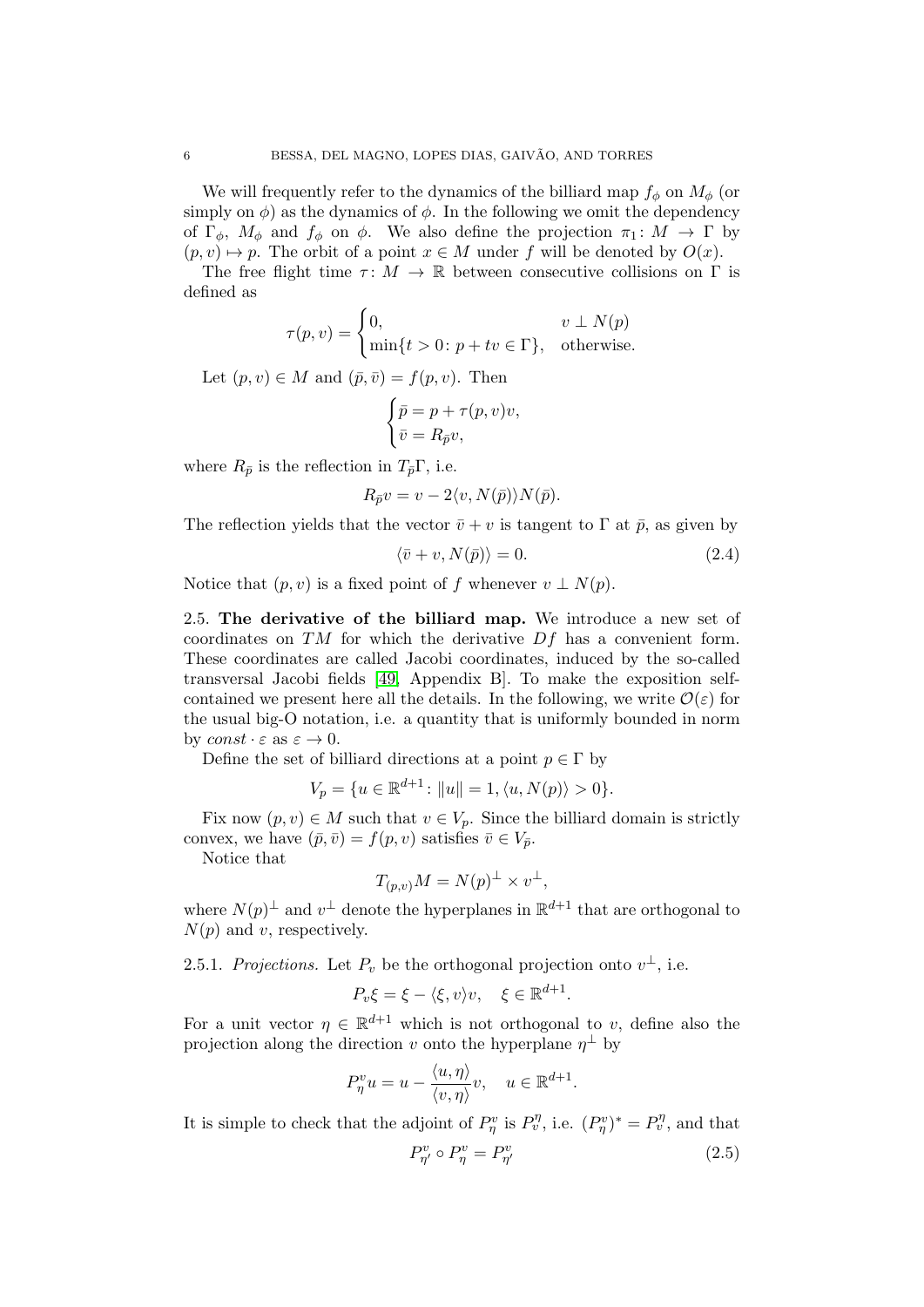where  $\eta$ ,  $\eta'$  are both unit vectors non-orthogonal to v. Notice also that

<span id="page-6-0"></span>
$$
P_{\eta}^{\upsilon} \circ P_{\upsilon}|_{\eta^{\perp}} = I. \tag{2.6}
$$

Recall the definition of the billiard map. The reflection  $R_{\bar{p}}$  identifies isometrically the hyperplanes  $v^{\perp}$  and  $\bar{v}^{\perp}$ 

<span id="page-6-1"></span>**Lemma 2.2.**  $R_{\bar{p}}$  restricted to  $v^{\perp}$  equals  $P_{\bar{v}} \circ P_{N(\bar{p})}^{v},$  it is injective and  $R_{\bar{p}}(v^{\perp}) = \bar{v}^{\perp}.$ 

*Proof.* For  $u \in v^{\perp}$  we have

$$
P_{\bar{v}} \circ P_{N(\bar{p})}^v u = P_{N(\bar{p})}^v u - \langle P_{N(\bar{p})}^v u, \bar{v} \rangle \bar{v}
$$
  
\n
$$
= P_{N(\bar{p})}^v u - \langle P_{N(\bar{p})}^v u, v \rangle \bar{v}
$$
  
\n
$$
= u - \frac{\langle u, N(\bar{p}) \rangle}{\langle v, N(\bar{p}) \rangle} v - \langle u - \frac{\langle u, N(\bar{p}) \rangle}{\langle v, N(\bar{p}) \rangle} v, v \rangle \bar{v}
$$
  
\n
$$
= u - \langle u, v \rangle \bar{v} + \frac{\langle u, N(\bar{p}) \rangle}{\langle v, N(\bar{p}) \rangle} (\bar{v} - v)
$$
  
\n
$$
= u - 2 \frac{\langle u, N(\bar{p}) \rangle}{\langle v, N(\bar{p}) \rangle} \langle v, N(\bar{p}) \rangle N(\bar{p})
$$
  
\n
$$
= u - 2 \langle u, N(\bar{p}) \rangle N(\bar{p})
$$
  
\n
$$
= R_{\bar{p}} u.
$$

2.5.2. Jacobi coordinates. In neighbourhoods B of  $(p, v)$  and  $\bar{B}$  of  $(\bar{p}, \bar{v})$  in M consider the respective changes of coordinates

$$
\Psi: B \to (p + v^{\perp}) \times V_p
$$
  

$$
\Psi(q, u) = (p + P_v(q - p), u)
$$

and

$$
\bar{\Psi} \colon \bar{B} \to (\bar{p} + \bar{v}^{\perp}) \times V_{\bar{p}} \n\bar{\Psi}(q, u) = (\bar{p} + P_{\bar{v}}(q - \bar{p}), u).
$$

Notice that  $\Psi(p, v) = (p, v)$  and

$$
D\Psi(p,v) = (P_v, \text{id})\colon N(p)^{\perp} \times v^{\perp} \to v^{\perp} \times v^{\perp}.
$$

Since  $P_v \circ P_{\eta}^v = \text{id}$  on  $v^{\perp}$ ,

$$
D \Psi^{-1}(p,v) = (P^v_{N(p)}, \operatorname{id}) \colon v^\perp \times v^\perp \to N(p)^\perp \times v^\perp.
$$

For a sufficiently small neighborhood  $B$  of  $(p, v)$  in  $M$ , let

$$
\tilde{f} = \bar{\Psi} \circ f \circ \Psi^{-1} \colon \Psi(B) \subset (p + v^{\perp}) \times V_p \to (\bar{p} + \bar{v}^{\perp}) \times V_{\bar{p}}.
$$

Consider a curve

$$
(p_{\varepsilon}, v_{\varepsilon}) = \left(p + \varepsilon J, \frac{v + \varepsilon J'}{\|v + \varepsilon J'\|}\right) \in \Psi(B),
$$

where  $(J, J') \in v^{\perp} \times v^{\perp}$  and  $|\varepsilon|$  is sufficiently small. Clearly we have  $(p_{\varepsilon}, v_{\varepsilon}) = (p, v) + \varepsilon(J, J') + \mathcal{O}(\varepsilon^2).$ 

 $\Box$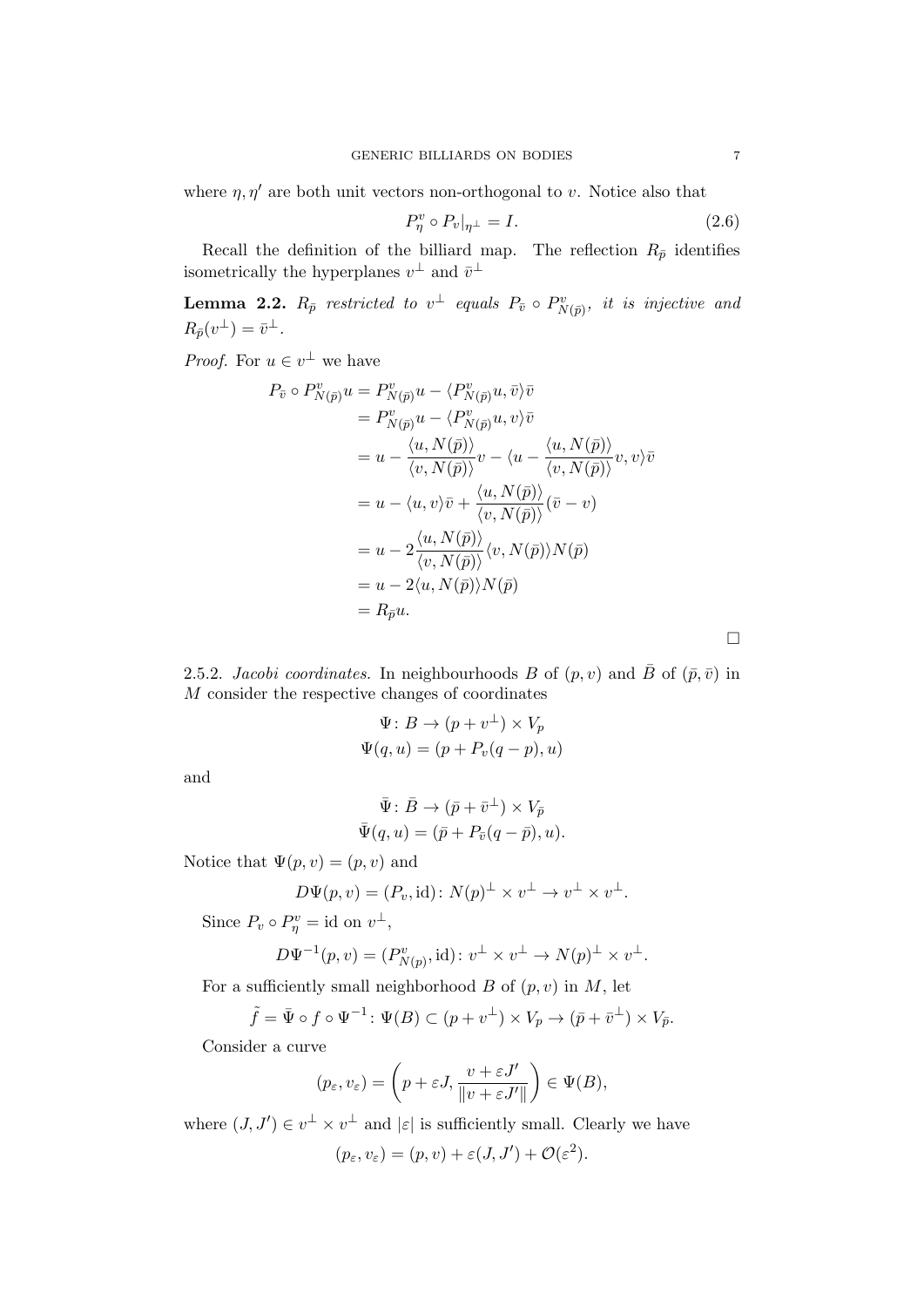Now,

$$
\Psi^{-1}(p_{\varepsilon}, v_{\varepsilon}) = (p, v) + \varepsilon D \Psi^{-1}(p, v)(J, J') + \mathcal{O}(\varepsilon^2)
$$
  
= 
$$
(p + \varepsilon u, v + \varepsilon w) + \mathcal{O}(\varepsilon^2)
$$

where  $u = P_{N(p)}^v J \in N(p)^{\perp}$  and  $w = J' \in v^{\perp}$ . Moreover,

$$
(\bar p_\varepsilon,\bar v_\varepsilon)=f\circ \Psi^{-1}(p_\varepsilon,v_\varepsilon)
$$

is given by

<span id="page-7-0"></span>
$$
\bar{p}_{\varepsilon} = p + \varepsilon u + \tau (p + \varepsilon u, v + \varepsilon w)(v + \varepsilon w) + \mathcal{O}(\varepsilon^2) \tag{2.7}
$$

$$
\bar{v}_{\varepsilon} = v + \varepsilon w - 2\langle v + \varepsilon w, N(\bar{p}_{\varepsilon})\rangle N(\bar{p}_{\varepsilon}) + \mathcal{O}(\varepsilon^2). \tag{2.8}
$$

Lemma 2.3.

$$
\bar{p}_{\varepsilon} = \bar{p} + \varepsilon P_{N(\bar{p})}^{v} \left( J + \tau(p, v) J' \right) + \mathcal{O}(\varepsilon^{2}).
$$

*Proof.* A convenient decomposition of  $\tau$  is obtained by using the fact that tangent vectors at  $(p, v)$  are mapped into tangent vectors at  $(\bar{p}, \bar{v})$ , which are in  $N(\bar{p})^{\perp}$ . That is,  $\langle \bar{p}_{\varepsilon} - \bar{p}, N(\bar{p}) \rangle = \mathcal{O}(\varepsilon^2)$ . Therefore,

$$
\langle \bar{p}_{\varepsilon} - p, N(\bar{p}) \rangle = \langle \bar{p}_{\varepsilon} - \bar{p} + \bar{p} - p, N(\bar{p}) \rangle
$$
  
=  $\langle \bar{p} - p, N(\bar{p}) \rangle + \mathcal{O}(\varepsilon^2)$   
=  $\tau(p, v) \langle v, N(\bar{p}) \rangle + \mathcal{O}(\varepsilon^2)$ .

On the other hand, from [\(2.7\)](#page-7-0) one gets

$$
\langle \bar{p}_{\varepsilon} - p, N(\bar{p}) \rangle = \langle \varepsilon u + \tau (p + \varepsilon u, v + \varepsilon w)(v + \varepsilon w), N(\bar{p}) \rangle + \mathcal{O}(\varepsilon^2).
$$

So,

$$
\tau(p + \varepsilon u, v + \varepsilon w) = \frac{\tau(p, v) \langle v, N(\bar{p}) \rangle - \varepsilon \langle u, N(\bar{p}) \rangle}{\langle v + \varepsilon w, N(\bar{p}) \rangle} + \mathcal{O}(\varepsilon^2)
$$

$$
= \frac{\tau(p, v) - \varepsilon \frac{\langle u, N(\bar{p}) \rangle}{\langle v, N(\bar{p}) \rangle}}{1 + \varepsilon \frac{\langle w, N(\bar{p}) \rangle}{\langle v, N(\bar{p}) \rangle}} + \mathcal{O}(\varepsilon^2)
$$

$$
= \tau(p, v) - \varepsilon \left( \tau(p, v) \frac{\langle w, N(\bar{p}) \rangle}{\langle v, N(\bar{p}) \rangle} + \frac{\langle u, N(\bar{p}) \rangle}{\langle v, N(\bar{p}) \rangle} \right) + \mathcal{O}(\varepsilon^2).
$$

Finally, [\(2.7\)](#page-7-0) can be written as

$$
\bar{p}_{\varepsilon} = p + \tau(p, v)v + \varepsilon \left( u - \frac{\langle u, N(\bar{p}) \rangle}{\langle v, N(\bar{p}) \rangle} v + \tau(p, v) \left( w - \frac{\langle w, N(\bar{p}) \rangle}{\langle v, N(\bar{p}) \rangle} v \right) \right) + \mathcal{O}(\varepsilon^2)
$$
  
=  $\bar{p} + \varepsilon \left( P_{N(\bar{p})}^v u + \tau(p, v) P_{N(\bar{p})}^v w \right) + \mathcal{O}(\varepsilon^2).$ 

The claim follows from the definitions of u and w, as well as  $(2.5)$ .

## Lemma 2.4.

$$
\bar{v}_{\varepsilon} = \bar{v} + \varepsilon \left[ KR_{\bar{p}}J + (I + \tau(p, v)K) R_{\bar{p}}J'\right] + \mathcal{O}(\varepsilon^2)
$$

where  $K: \bar{v}^{\perp} \to \bar{v}^{\perp}$  is the self-adjoint linear map

$$
K = -2\langle \bar{v}, N(\bar{p}) \rangle (P_{N(\bar{p})}^{\bar{v}})^* L(\bar{p}) P_{N(\bar{p})}^{\bar{v}}.
$$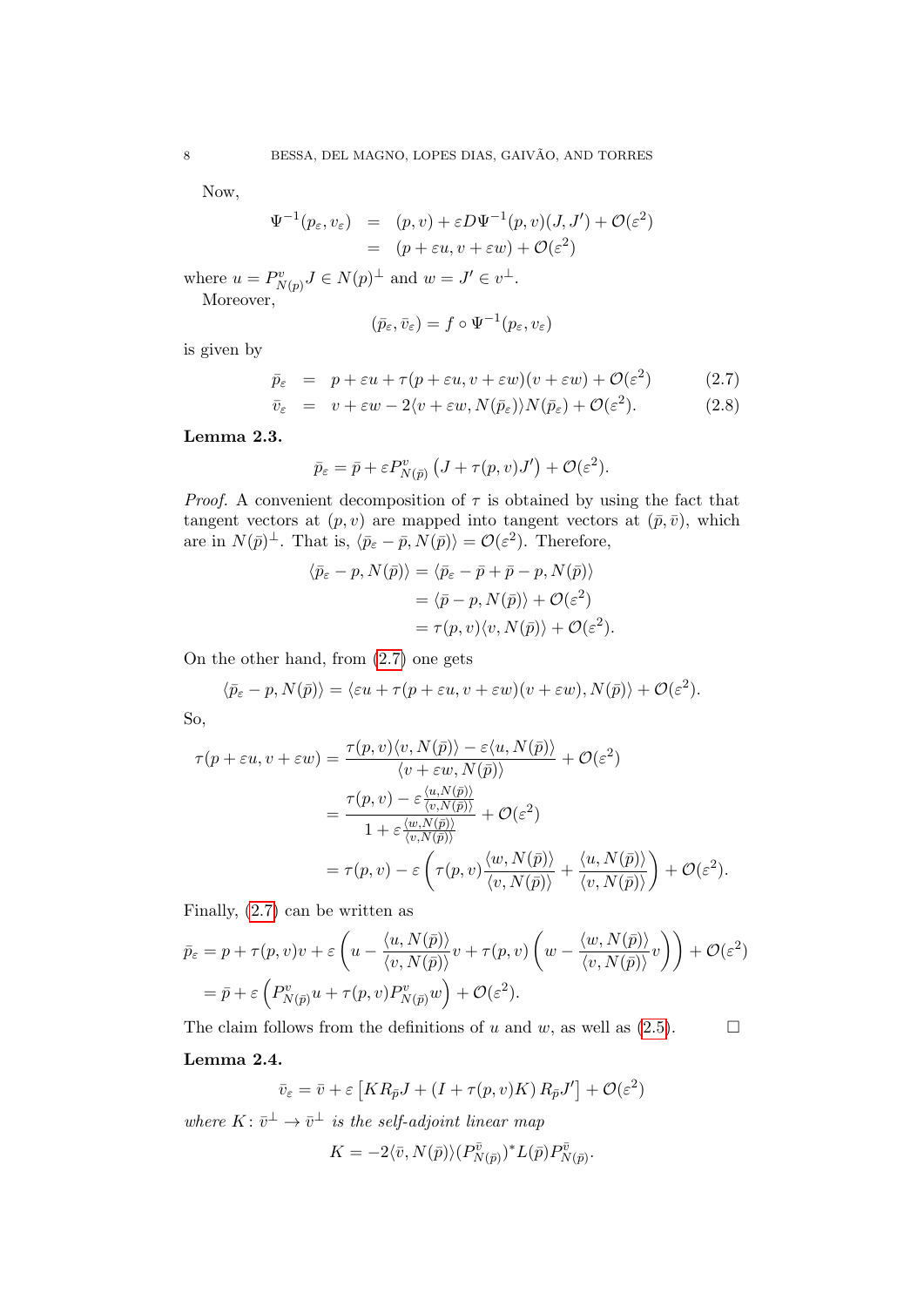*Proof.* We first expand  $N(\bar{p}_{\varepsilon})$  in powers of  $\varepsilon$ :

$$
N(\bar{p}_{\varepsilon}) = N(\bar{p}) + \varepsilon DN(\bar{p}) P^v_{N(\bar{p})}(J + \tau(p, v)J') + \mathcal{O}(\varepsilon^2).
$$

Substituting in [\(2.8\)](#page-7-0) we obtain,

$$
\bar{v}_{\varepsilon} = \bar{v} + \varepsilon \left[ \hat{K} J + \left( R_{\bar{p}} + \tau(p, v) \hat{K} \right) J' \right] + \mathcal{O}(\varepsilon^2),
$$

where  $\hat{K}: v^{\perp} \to v^{\perp}$  is the linear map

$$
\hat{K}(\zeta) = 2 \langle v, L(\bar{p}) P^v_{N(\bar{p})} \zeta \rangle N(\bar{p}) + 2 \langle v, N(\bar{p}) \rangle L(\bar{p}) P^v_{N(\bar{p})} \zeta
$$

and  $L(\bar{p}) = -DN(\bar{p}).$ 

By the fact that  $\overline{L(\bar{p})}P^v_{N(\bar{p})}$  maps tangent vectors to tangent vectors, we have

$$
\langle v, L(\bar{p}) P_{N(\bar{p})}^v \zeta \rangle N(\bar{p}) = \langle \bar{v}, L(\bar{p}) P_{N(\bar{p})}^v \zeta \rangle N(\bar{p})
$$
  

$$
= \langle \bar{v}, N(\bar{p}) \rangle \frac{\langle \bar{v}, L(\bar{p}) P_{N(\bar{p})}^v \zeta \rangle}{\langle \bar{v}, N(\bar{p}) \rangle} N(\bar{p})
$$
  

$$
= \langle \bar{v}, N(\bar{p}) \rangle \left( L(\bar{p}) P_{N(\bar{p})}^v \zeta - P_{\bar{v}}^{N(\bar{p})} L(\bar{p}) P_{N(\bar{p})}^v \zeta \right).
$$

Using [\(2.4\)](#page-5-1), [\(2.6\)](#page-6-0) and Lemma [2.2,](#page-6-1)

<span id="page-8-0"></span>
$$
\hat{K} = -2\langle \bar{v}, N(\bar{p}) \rangle (P_{N(\bar{p})}^{\bar{v}})^* L(\bar{p}) P_{N(\bar{p})}^v
$$
\n
$$
= -2\langle \bar{v}, N(\bar{p}) \rangle (P_{N(\bar{p})}^{\bar{v}})^* L(\bar{p}) P_{N(\bar{p})}^{\bar{v}} R_{\bar{p}}
$$
\n
$$
= KR_{\bar{p}}.
$$

Denoting  $(\tilde{p}_{\varepsilon}, \tilde{v}_{\varepsilon}) = \tilde{f}(p_{\varepsilon}, v_{\varepsilon})$ , by [\(2.5\)](#page-5-0) and Lemma [2.2](#page-6-1) we conclude that

$$
\tilde{p}_{\varepsilon} = \bar{p} + \varepsilon P_{\bar{v}} \circ P_{N(\bar{p})}^{v} \left( J + \tau(p, v) J' \right) + \mathcal{O}(\varepsilon^{2}) \tag{2.9}
$$

$$
= \bar{p} + \varepsilon \left( R_{\bar{p}} J + \tau(p, v) R_{\bar{p}} J' \right) + \mathcal{O}(\varepsilon^2), \tag{2.10}
$$

$$
\tilde{v}_{\varepsilon} = \bar{v} + \varepsilon \left[ KR_{\bar{p}}J + (I + \tau(p, v)K) R_{\bar{p}}J' \right] + \mathcal{O}(\varepsilon^2). \tag{2.11}
$$

2.5.3. Derivative of the billiard map. Recall that

$$
Df(p,v) = D\overline{\Psi}^{-1}(\overline{p}, \overline{v}) D\widetilde{f}(p,v) D\Psi(p,v).
$$

From the above results we only need to compute the derivative of  $\tilde{f}$ . Given  $x = (p, v) \in M$  let  $K(x): v^{\perp} \to v^{\perp}$  be the self-adjoint linear map

<span id="page-8-2"></span>
$$
K(x)w = -2\langle v, N(p) \rangle (P_{N(p)}^v)^* L(p) P_{N(p)}^v w, \quad w \in v^{\perp}.
$$
 (2.12)

<span id="page-8-1"></span>**Lemma 2.5.**  $D\tilde{f}(x): v^{\perp} \times v^{\perp} \to \bar{v}^{\perp} \times \bar{v}^{\perp}$  is given by

$$
D\tilde{f}(x) (J, J') = \begin{bmatrix} I & 0 \\ K(\bar{x}) & I \end{bmatrix} \begin{bmatrix} R_{\bar{p}} & 0 \\ 0 & R_{\bar{p}} \end{bmatrix} \begin{bmatrix} I & \tau(x)I \\ 0 & I \end{bmatrix} \begin{bmatrix} J \\ J' \end{bmatrix}.
$$

Proof. It follows from [\(2.9\)](#page-8-0) that

$$
D\tilde{f}(p,v)(J,J') = \frac{d}{d\varepsilon}\tilde{f}(p_{\varepsilon},v_{\varepsilon})|_{\varepsilon=0}
$$
  
=  $(R_{\bar{p}}J + \tau(p,v)R_{\bar{p}}J', KR_{\bar{p}}J + (I + \tau(p,v)K)R_{\bar{p}}J').$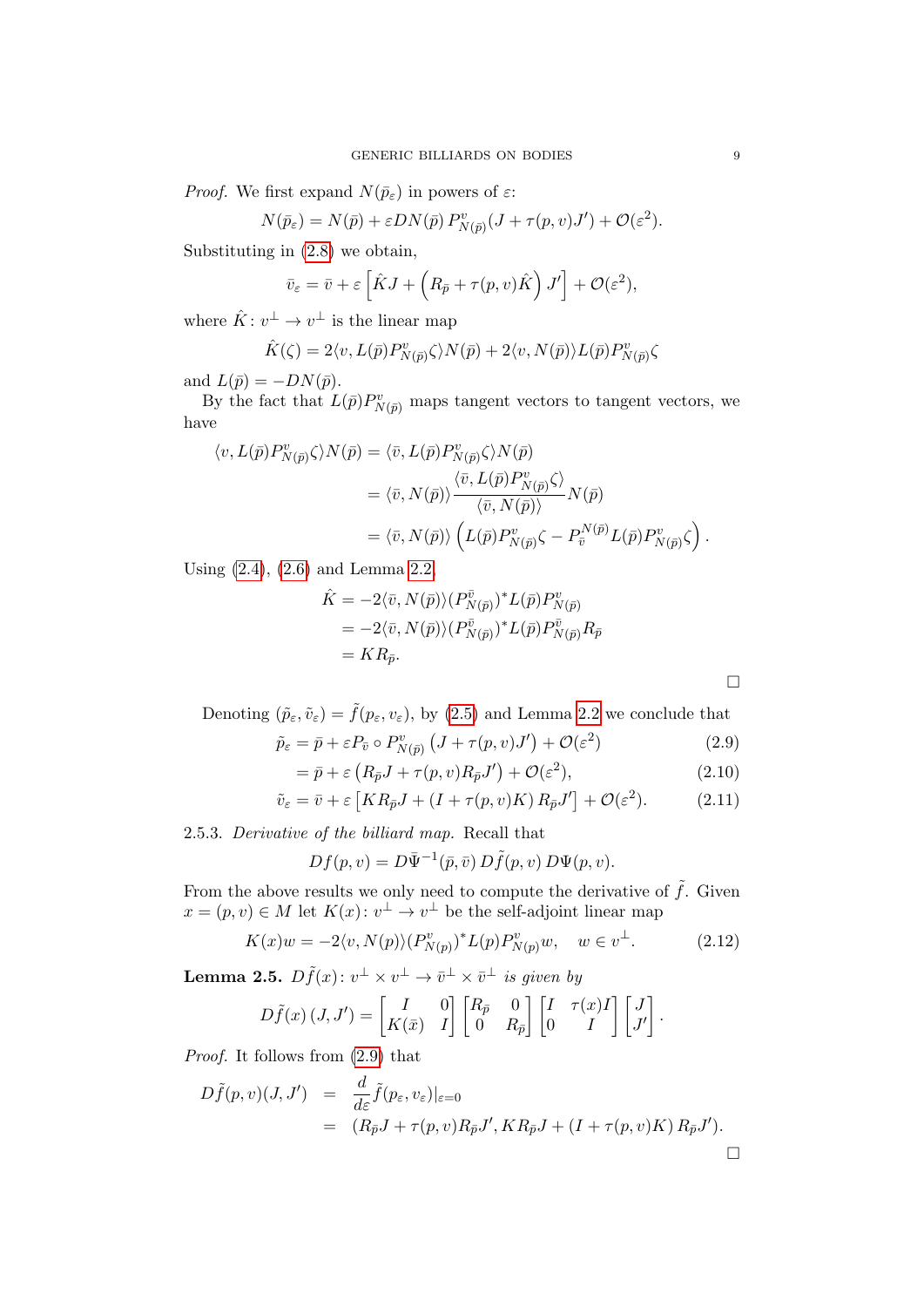**Remark 2.6.** Denote by  $\Omega$  the canonical symplectic form on  $\mathbb{R}^{2d+2}$ . Recall that  $M \subset \mathbb{R}^{2d+2}$ . It follows from Lemma [2.5,](#page-8-1) that the billiard map f is a symplectomorphism with respect to the symplectic form

$$
\omega = \Omega |_{M}.
$$

<span id="page-9-1"></span>2.6. Generic properties concerning periodic orbits. Given any billiard  $\phi \in \mathcal{B}^2$ , we call a point  $p \in M_\phi$  periodic if its period m is  $\geq 2$ . All the points at the boundary of  $M_{\phi}$  are the only fixed points, and are not periodic points according to our definition.

A periodic point p is called hyperbolic if the eigenvalues of  $Df_{\phi}^{m}(p)$  are all outside the unit circle. It is q-elliptic (or simply elliptic) if  $Df_{\phi}^{m}(p)$  has exactly 2q non-real eigenvalues with modulus 1 and  $1 \le q \le d$ . In case  $q = d$  it is called totally elliptic. When there are eigenvalues  $\pm 1$  it is called degenerate. Finally, if all eigenvalues are  $\pm 1$  it is called parabolic.

The number of periodic points is given by the following result.

<span id="page-9-3"></span>**Theorem 2.7** ([\[23,](#page-29-12) [24,](#page-29-13) [31\]](#page-30-1)). If  $\phi \in \mathcal{B}^{\infty}$ , the number of periodic orbits is infinite.

Concerning generic billiards, more can be said about their periodic orbits.

<span id="page-9-2"></span>**Theorem 2.8** (Petkov, Stojanov). For any  $r \in \mathbb{N} \cup \{\infty\}$ , there is a C<sup>r</sup>residual set  $\mathcal{R} \subset C^r_{emb}(S, \mathbb{R}^{d+1})$  such that the billiard map on  $\phi \in \mathcal{R}$  satisfies the following conditions:

- (1) every periodic orbit passes only once through each of its reflection points, and any two different periodic orbits have no common reflection point [\[47\]](#page-30-7).
- (2) the spectrum of the derivative at any periodic point does not contain roots of unity [\[41\]](#page-30-8).
- (3) the number of periodic points with fixed finite period is finite [\[40,](#page-30-9) [42\]](#page-30-10).

## 3. Proof of Theorem [1.1](#page-0-0)

<span id="page-9-0"></span>We start by showing the result for the subset of smooth convex bodies that belong to  $\mathcal{B}^{\infty}$ . The set

 $\{\phi \in \mathcal{B}^{\infty} : \phi \text{ has a nontrivial hyperbolic basic set}\}\$ 

is  $C^2$ -open by the strong structural stability of hyperbolic sets (see e.g. [\[33,](#page-30-0) Theorem 18.2.1.]). It remains to show that it is also  $C^2$ -dense.

Given  $\phi \in \mathcal{B}^{\infty}$ , we denote by  $\text{Per}_m(\phi)$  the set of periodic points of the billiard map  $f_{\phi}$  with period  $\geq m$ , by  $E(\phi)$  the subset of q-elliptic points,  $1 \leq q \leq d$ , and by  $H(\phi)$  the hyperbolic points.

Define the integer

$$
m_d:=4\left(\begin{smallmatrix}2d+3\\4\end{smallmatrix}\right)
$$

and the set of billiards with a q-elliptic point with period  $\geq m_d$ ,

$$
\mathcal{E} := \{ \phi \in \mathcal{B}^{\infty} \colon \operatorname{Per}_{m_d}(\phi) \cap E(\phi) \neq \emptyset \}.
$$

The restriction to large periods comes from the conditions of Theorem [4.2,](#page-11-0) needed to prove Theorem [3.1](#page-10-0) below.

The following result implies that any billiard in  $\mathcal E$  is  $C^{\infty}$ -approximated by another one with a horseshoe, an example of a nontrivial hyperbolic basic set. The proof is in section [5.](#page-17-0)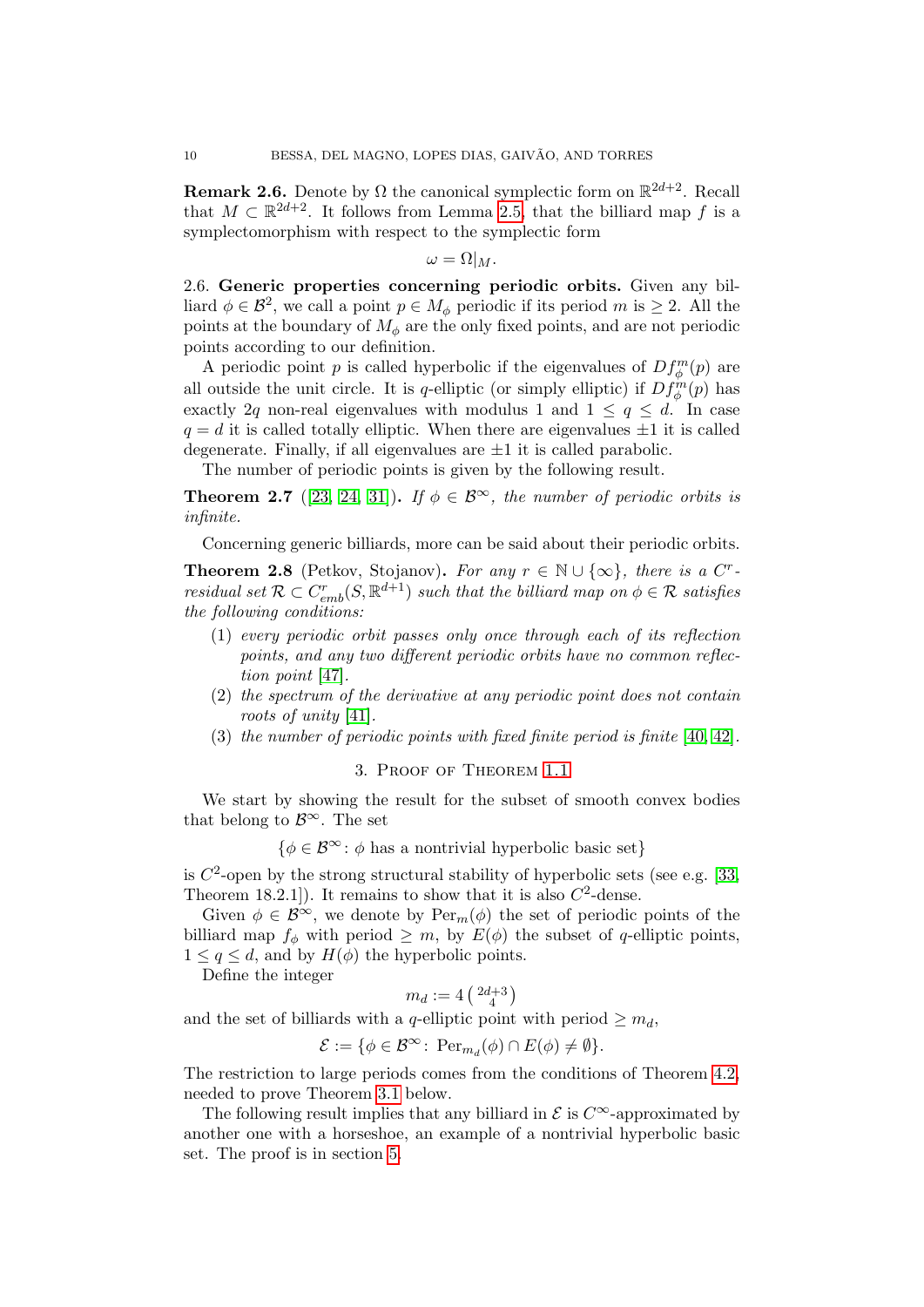<span id="page-10-0"></span>**Theorem 3.1.** There is a  $C^{\infty}$ -residual set  $\mathcal{R} \subset \mathcal{B}^{\infty}$  such that any  $\phi \in \mathcal{R} \cap \mathcal{E}$ has a horseshoe.

Consider now the set of billiards for which all its periodic points with large enough period are hyperbolic,

$$
\mathcal{H} := \{ \phi \in \mathcal{B}^{\infty} \colon \operatorname{Per}_{m_d}(\phi) \subset H(\phi) \}
$$

and its interior in the  $C^2$ -topology,

$$
\mathcal{F}^2 = \operatorname{int}_{C^2} \mathcal{H}.
$$

We show next that a  $C^{\infty}$ -generic billiard that is also in  $\mathcal{F}^2$  has a nontrivial hyperbolic basic set. This is proved in section [7.](#page-27-0) The reason for the restriction to the  $C<sup>2</sup>$  topology is due to the use of our version for billiards in bodies of the Franks' Lemma in Theorem [6.1.](#page-22-0)

<span id="page-10-1"></span>**Theorem 3.2.** There is a  $C^{\infty}$ -residual set  $\mathcal{R} \subset \mathcal{B}^{\infty}$  such that the closure of  $\text{Per}_{m_d}(\phi)$  contains a nontrivial hyperbolic basic set for every  $\phi \in \mathcal{R} \cap \mathcal{F}^2$ .

The remaining case, i.e.  $\phi$  at the C<sup>2</sup>-boundary of H, is reduced by a C<sup>2</sup> perturbation to the case outside H. Notice that  $\mathcal{E} \cup \mathcal{H}$  is  $C^{\infty}$ -residual (see Theorem [2.8\)](#page-9-2). Thus, the above theorems imply that the set of billiards in  $\mathcal{B}^{\infty}$  with a nontrivial hyperbolic basic set is  $C^2$ -dense. This completes the proof of Theorem [1.1](#page-0-0) restricting to  $\mathcal{B}^{\infty}$ .

To deal with billiards in  $\mathcal{X}^{\infty}$ , i.e. on smooth convex bodies, one only needs to notice that  $\mathcal{B}^{\infty}$  is  $C^2$  open and dense in  $\mathcal{X}^{\infty}$ .

# <span id="page-10-2"></span>4. Perturbing the k-jets: Klingenberg-Takens theorem for **BILLIARDS**

Let U be a neighbourhood of  $0 \in \mathbb{R}^m$  and  $f, g \colon U \to \mathbb{R}^m$  be two smooth maps fixing the origin, i.e.  $f(0) = g(0) = 0$ . Given  $k \in \mathbb{N}$ , we say that f and  $q$  are  $k$ -equivalent if they have the same Taylor polynomial of degree  $k$ at 0. The equivalence class of f under this equivalence relation is the  $k$ -jet of f at 0 which we denote by  $J_0^k f$  or simply  $J^k f$ . We denote by  $\mathcal{J}_s^k(n)$  the set of k-jets  $J^k f$  of symplectomorphisms f fixing the origin of  $\mathbb{R}^{2n}$  with the canonical symplectic structure. Notice that  $\mathcal{J}_{s}^{k}(n)$  is a Lie group with the group operation

$$
(J^k f) \cdot (J^k g) := J^k (f \circ g).
$$

A subset  $\Sigma \subset \mathcal{J}_{s}^{k}(n)$  is called *invariant* if

$$
\sigma \cdot \Sigma \cdot \sigma^{-1} = \Sigma, \quad \forall \, \sigma \in \mathcal{J}_s^k(n).
$$

Let  $x \in M_\phi$  be a periodic point of period  $m \in \mathbb{N}$  of  $f_\phi$ . Using Darboux coordinates about x, we may assume that the k-jet of  $f_{\phi}^{m}$  at x, which we denote by  $J_x^k f_\phi^m$ , belongs to  $\mathcal{J}_s^k(d)$ . Clearly, if  $\Sigma$  is invariant, then the property  $J_x^k f_{\phi}^m \in \Sigma$  is independent of the coordinate system.

<span id="page-10-3"></span>**Theorem 4.1.** Let  $\phi \in \mathcal{B}^r$ ,  $r \in \{2, 3, ..., \infty\}$ , and  $\Sigma$  be an open, dense and invariant subset of  $\mathcal{J}_{s}^{k}(d)$  with  $k \in \mathbb{N}$ . If  $x \in M_{\phi}$  is a periodic point of  $f_{\phi}$  with period  $m \geq 4 {2d+k \choose k+1}$  whose periodic orbit  $O(x)$  passes only once through each of its reflection points, then there is a smooth  $u: S \to \mathbb{R}^{d+1}$ with  $C^{\infty}$ -norm arbitrary small such that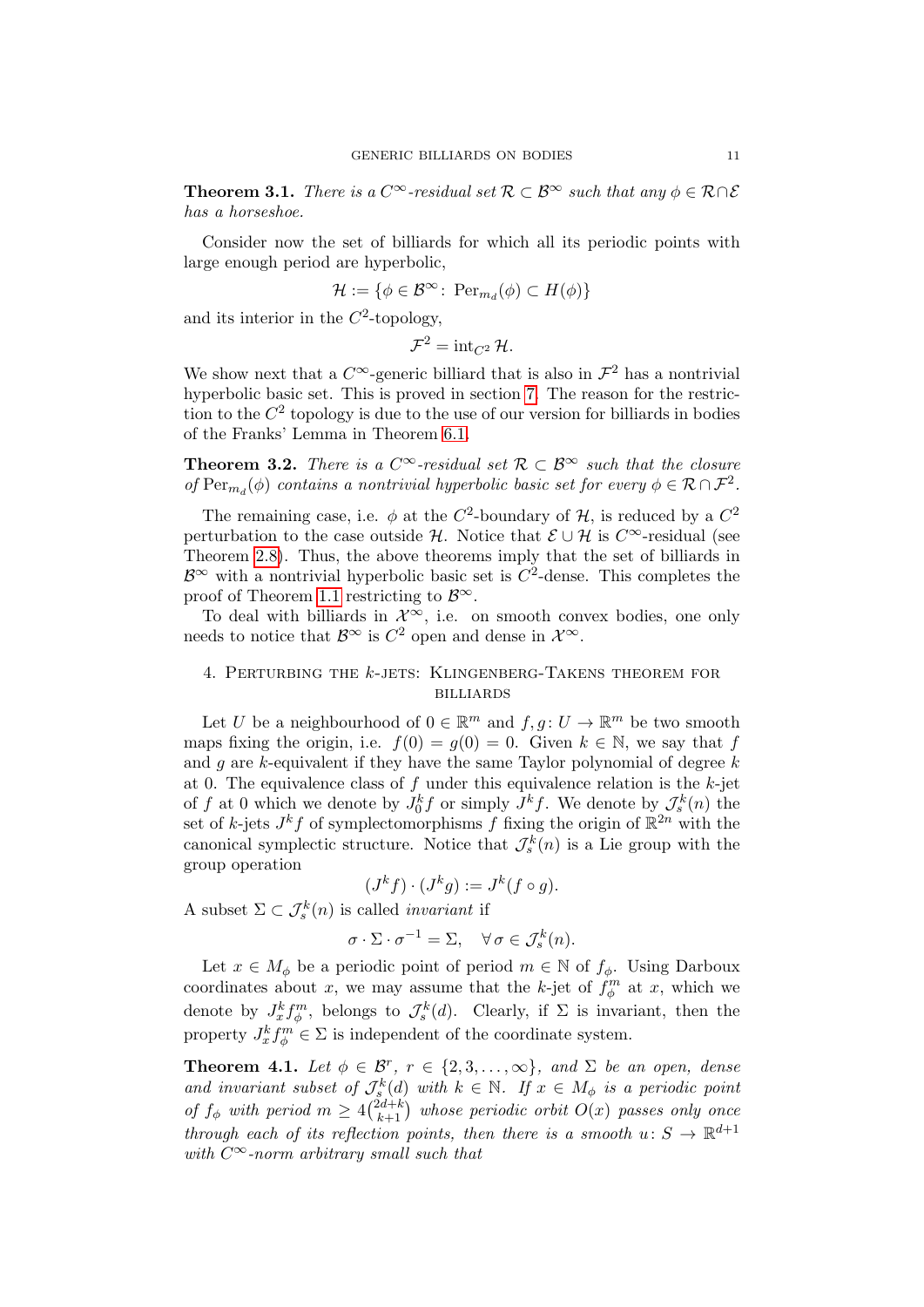- (1)  $\phi_u := \phi + u \in \mathcal{B}^r$ ,
- (2)  $O(x)$  is a periodic orbit of  $f_{\phi_u}$ ,
- (3)  $J_x^k f_{\phi_u}^m \in \Sigma$ .

In the spirit of a theorem by Klingenberg and Takens [\[35\]](#page-30-2), we then show the following version for multidimensional billiards.

<span id="page-11-0"></span>**Theorem 4.2.** For every open, dense and invariant  $\Sigma \subset \mathcal{J}_{s}^{k}(d)$ ,  $k \in \mathbb{N}$ , there is a  $C^{\infty}$ -residual set  $\mathcal{R} = \mathcal{R}(\Sigma) \subset \mathcal{B}^{\infty}$  such that for every  $\phi \in \mathcal{R}$  and any periodic point x of  $f_{\phi}$  of period  $m \geq 4 {2d+k \choose k+1}$  we have  $J_x^k f_{\phi}^m \in \Sigma$ .

We prove Theorems [4.1](#page-10-3) and [4.2](#page-11-0) at the end of this section.

4.1. Perturbing the k-jet of the billiard map. Let  $\phi \in \mathcal{B}^r$ ,  $r \in \{2, 3, ..., \infty\}$ . Consider an orbit segment  $\gamma = \{x_0, x_1, x_2\} \subset M_\phi$  of  $f_\phi$  where  $\pi_1(\gamma)$  consists of exactly three points in  $\Gamma_{\phi}$ . On  $p_1 = \pi_1(x_1)$  we perform a perturbation

<span id="page-11-2"></span>
$$
\phi_{\varepsilon} = (\text{id} + \varepsilon u N_{\phi}) \circ \phi \tag{4.1}
$$

where  $u: \mathbb{R}^{d+1} \to \mathbb{R}$  is a compactly supported  $C^{\infty}$  function with support contained in a neighbourhood of  $p_1$  not intersecting  $\{p_0, p_2\}$ ,  $u(p_1) = 0$  and  $\nabla u(p_1) = 0.$ 

<span id="page-11-1"></span>**Lemma 4.3.** If  $|\varepsilon|$  is sufficiently small, then  $\phi_{\varepsilon} \in \mathcal{B}^r$ . Moreover,

$$
N_{\phi_{\varepsilon}}(p+\varepsilon u(p)N_{\phi}(p))=N_{\phi}(p)-\varepsilon P_{N_{\phi}(p)}(\nabla u(p))+\mathcal{O}(\varepsilon^2).
$$

Proof. That  $\phi_{\varepsilon} \in \mathcal{B}^r$  for  $|\varepsilon|$  small follows the same lines of the proof of Lemma [2.1.](#page-4-0) Given  $p \in \Gamma_{\phi}$ , let  $p_{\varepsilon} = p + \varepsilon u(p) N(p)$  where  $N = N_{\phi}$ . Notice that  $p_{\varepsilon} \in \Gamma_{\phi_{\varepsilon}}$ . Denote by  $\{t_j^{\varepsilon}(p_{\varepsilon})\}$  the basis of  $T_{p_{\varepsilon}} \Gamma_{\phi_{\varepsilon}}$  as defined in [\(2.1\)](#page-3-1). Notice that  $t_j(p) = t_j^0(p)$  and

$$
t_j^{\varepsilon}(p_{\varepsilon}) = t_j(p) + \varepsilon (N(p)\nabla u(p) + u(p)DN(p))t_j(p).
$$

Since  $\langle N_{\phi_{\varepsilon}}(p_{\varepsilon}), N_{\phi_{\varepsilon}}(p_{\varepsilon}) \rangle = 1$ , we conclude that  $w(p) := \frac{d}{d\varepsilon}|_{\varepsilon=0} N_{\phi_{\varepsilon}}(p_{\varepsilon}) \in$  $T_p \Gamma$  and  $N_{\phi_{\varepsilon}}(p_{\varepsilon}) = N_{\phi}(p) + \varepsilon w(p) + \mathcal{O}(\varepsilon^2)$ . Now we determine w. Taking into account that  $\langle N_{\phi_\varepsilon}(p_\varepsilon), t_j^\varepsilon(p_\varepsilon)\rangle = 0$  we get

$$
0 = \frac{d}{d\varepsilon}\Big|_{\varepsilon=0} \langle N_{\phi_{\varepsilon}}(p_{\varepsilon}), t_j^{\varepsilon}(p_{\varepsilon}) \rangle
$$
  
=  $\langle w(p), t_j(p) \rangle + \langle N(p), (N(p)\nabla u(p) + u(p)DN(p))t_j(p) \rangle$   
=  $\langle w(p), t_j(p) \rangle + \langle \nabla u(p), t_j(p) \rangle + u(p) \langle N(p), DN(p)t_j(p) \rangle$   
=  $\langle w(p), t_j(p) \rangle + \langle \nabla u(p), t_j(p) \rangle$ 

where the last term vanishes because  $DN(p)t_i(p) \in T_p\Gamma$ . Hence,

$$
\langle w(p), v \rangle = \langle -\nabla u(p), v \rangle, \quad \forall v \in T_p \Gamma.
$$

This implies that

$$
w(p) = -\nabla u(p) + \langle \nabla u(p), N(p) \rangle N(p) = -P_{N(p)}(\nabla u(p)).
$$

 $\Box$ 

$$
12\quad
$$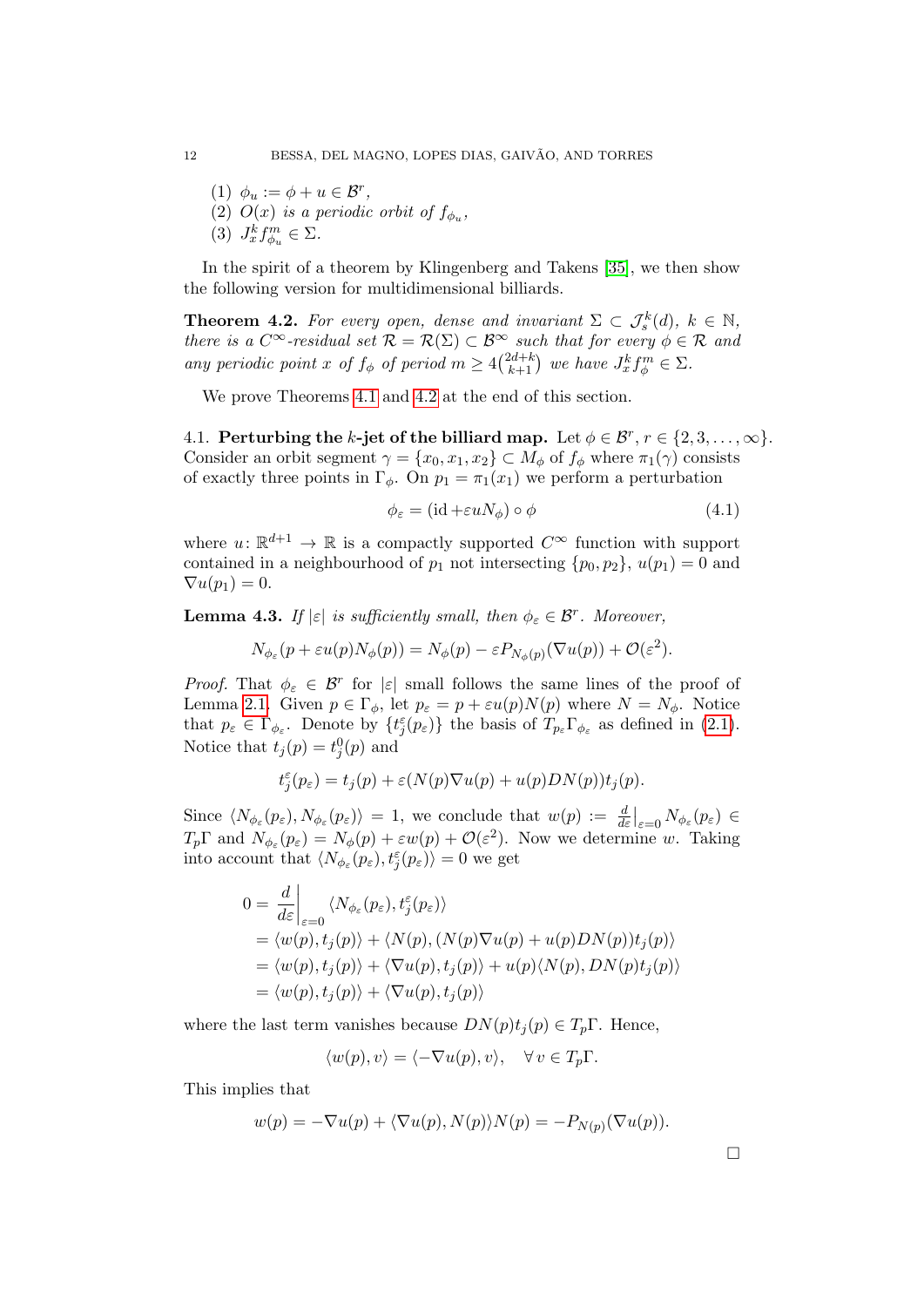Denote by  $B_\delta(x_0) \subset M_\phi$  an open ball around  $x_0$  of radius  $\delta > 0$ . There are  $0 < \delta_0 < \delta_1$  such that for every  $|\varepsilon|$  sufficiently small, the map  $F_{\varepsilon} : B_{\delta_0}(x_0) \to$  $B_{\delta_1}(x_0)$  defined by

<span id="page-12-1"></span>
$$
F_{\varepsilon}(x) = f_{\phi}^{-2} \circ f_{\phi_{\varepsilon}}^2(x), \tag{4.2}
$$

is a diffeomorphism onto its image. Notice that  $F_0 = id$  and  $F_\varepsilon(x_0) = x_0$ . Let  $V = f_{\phi}(B_{\delta_0}(x_0)) \subset M_{\phi}$ .

<span id="page-12-0"></span>**Proposition 4.4.**  $F_{\varepsilon} = id + \varepsilon f_{\phi}^* \chi + \mathcal{O}(\varepsilon^2)$  where  $\chi: V \to TM_{\phi}$  is the vector field  $\chi(p, v) = (\chi_1(p, v), \chi_2(p, v))$  given by

$$
\chi_1(p, v) = -\frac{2u(p)}{\langle v, N_{\phi}(p) \rangle} P_{N_{\phi}(p)} v,
$$
  
\n
$$
\chi_2(p, v) = 2u(p) P_v^{N_{\phi}(p)} L(p) P_{N_{\phi}(p)} v - 2\langle v, N_{\phi}(p) \rangle P_v^{N_{\phi}(p)} P_{N_{\phi}(p)} \nabla u(p).
$$

*Proof.* Given  $(p, v) \in V$  let  $\overline{v}$  be the reflection of v about the hyperplane perpendicular to  $N_{\phi}(p)$  and let  $\ell(p, \bar{v})$  be the line passing through p in the direction of  $\bar{v}$ . There is a unique  $\bar{p} \in \Gamma_{\phi_{\varepsilon}}$  which is the first, i.e., closest to p, intersection point of  $\Gamma_{\phi_{\varepsilon}}$  with the line  $\ell(p, \bar{v})$ . Notice that  $\bar{p}$  may be equal to p which will certainly be the case whenever  $p \in \Gamma_{\phi} \cap \Gamma_{\phi_{\varepsilon}}$ . We define the map  $g_{\varepsilon}: V \to M_{\phi_{\varepsilon}}$  as  $(p, v) \mapsto (\bar{p}, -\bar{v})$ . Notice that  $(\bar{p}, -\bar{v}) \in M_{\phi_{\varepsilon}}$ . Indeed, by continuity we have  $\langle \bar{v}, N_{\phi_{\varepsilon}}(\bar{p}) \rangle < 0$ , since  $N_{\phi_{\varepsilon}}(\bar{p})$  is  $\varepsilon$ -close to  $N_{\phi}(p)$  and  $\langle \bar{v}, N_{\phi}(p) \rangle$  < 0. Moreover,  $g_{\varepsilon}$  is a local diffeomorphism at  $x_1$ . Similarly, let  $V_{\varepsilon} = g_{\varepsilon}(V) \subset M_{\phi_{\varepsilon}}$  and given  $(p, v) \in V_{\varepsilon}$  let  $\bar{p}$  be the first intersection point of  $\Gamma_{\phi}$  with the line  $\ell(p, \bar{v})$  where now  $\bar{v}$  is the reflection of v about the hyperplane perpendicular to  $N_{\phi_{\varepsilon}}(p)$ . The map  $h_{\varepsilon}: V_{\varepsilon} \to M_{\phi}$  is defined by  $(p, v) \mapsto (\bar{p}, -\bar{v})$ . As before,  $(\bar{p}, -\bar{v}) \in M_{\phi}$  and  $h_{\varepsilon}$  is a local diffeomorphism at  $x_1$ . Finally, define  $G_{\varepsilon}: V \to M_{\phi}$  by  $G_{\varepsilon} := h_{\varepsilon} \circ g_{\varepsilon}$ . It is not difficult to see that  $G_0 = id$ ,  $G_\varepsilon(x_1) = x_1$  and

$$
F_{\varepsilon}=f_{\phi}^{-1}\circ G_{\varepsilon}\circ f_{\phi}.
$$

Now we expand  $G_{\varepsilon}$  in leading order of  $\varepsilon$ . Starting with  $g_{\varepsilon}$ , let  $(\bar{p}_{\varepsilon}, -\bar{v})$  =  $g_{\varepsilon}(p, v)$ . Clearly,

 $\bar{p}_{\varepsilon} = p + \tau_{\varepsilon} \bar{v} \quad \text{and} \quad \bar{v} = R_{N_{\phi}(p)}v$ 

where  $\tau_{\varepsilon} = \langle \bar{p}_{\varepsilon} - p, \bar{v} \rangle$ . Since  $\bar{p}_{\varepsilon} \to p$  as  $\varepsilon \to 0$ , we have

$$
\tau_\varepsilon = \varepsilon \bar \tau + \mathcal{O}(\varepsilon^2)
$$

for some function  $\bar{\tau} = \bar{\tau}(p, \bar{v})$  that we now determine. As  $\bar{p}_{\varepsilon} \in \Gamma_{\phi_{\varepsilon}}$ , there is  $s_{\varepsilon} \in S$  such that  $s_{\varepsilon} \to \phi^{-1}(p)$  as  $\varepsilon \to 0$  and

$$
\bar{p}_{\varepsilon} = \phi(s_{\varepsilon}) + \varepsilon u \circ \phi(s_{\varepsilon}) N_{\phi} \circ \phi(s_{\varepsilon}).
$$

Therefore,

$$
\phi(s_{\varepsilon}) - p = \varepsilon(\overline{\tau}\overline{v} - u(p)N_{\phi}(p)) + \mathcal{O}(\varepsilon^2),
$$

which implies that  $\bar{\tau}v - u(p)N_{\phi}(p) \in T_p\Gamma_{\phi}$ . Equivalently,

$$
\langle \bar{\tau} \bar{v} - u(p) N_{\phi}(p), N_{\phi}(p) \rangle = 0,
$$

which gives

$$
\bar{\tau} = \frac{u(p)}{\langle \bar{v}, N_{\phi}(p) \rangle}.
$$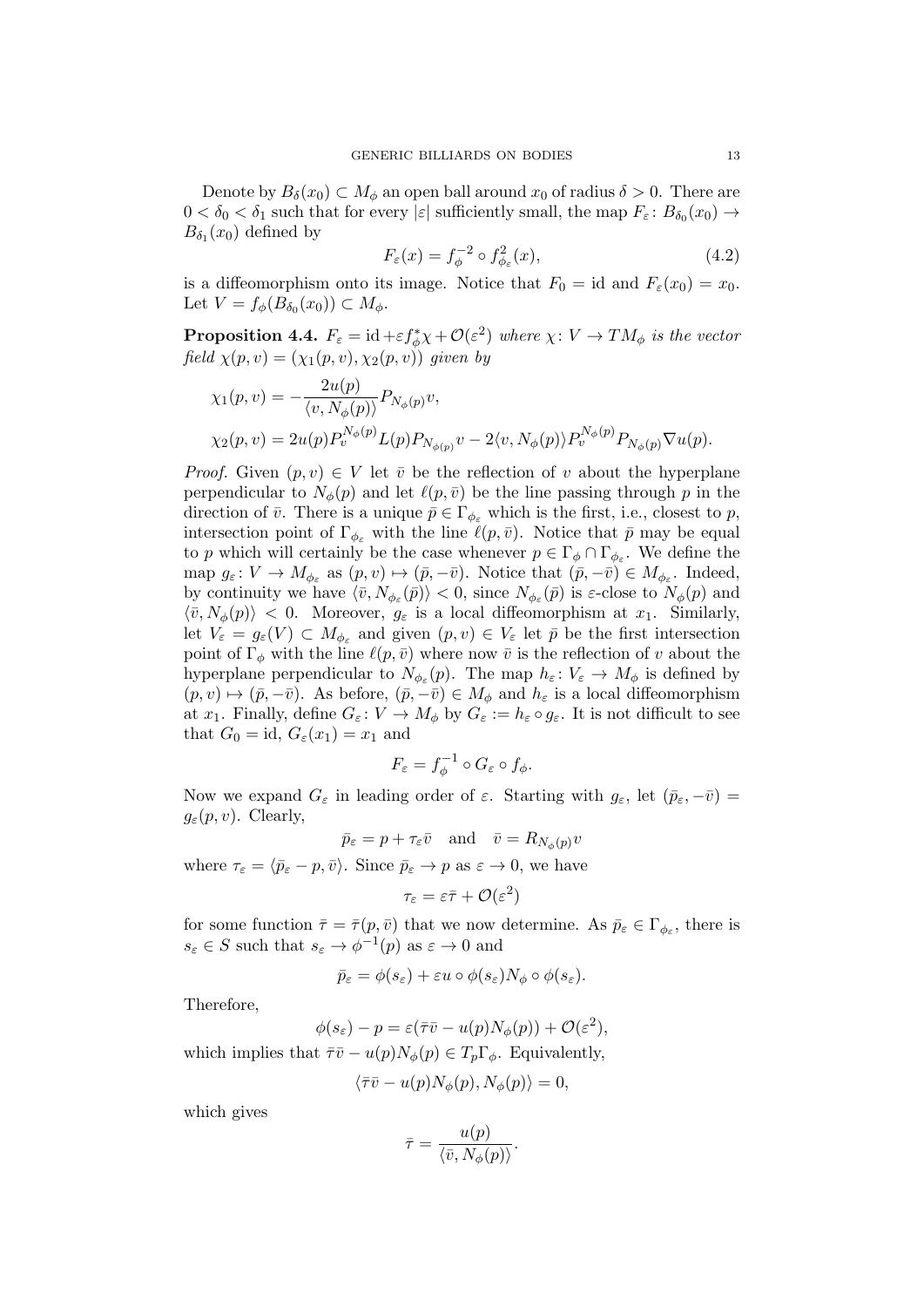Putting all together,

$$
\bar{p}_{\varepsilon} = p + \varepsilon \frac{u(p)}{\langle \bar{v}, N_{\phi}(p) \rangle} \bar{v} + \mathcal{O}(\varepsilon^2)
$$
  
= 
$$
p - \varepsilon \frac{u(p)}{\langle v, N_{\phi}(p) \rangle} R_{N_{\phi}(p)} v + \mathcal{O}(\varepsilon^2).
$$

Next, we expand  $(\tilde{p}_{\varepsilon}, \tilde{v}_{\varepsilon}) = h_{\varepsilon}(\bar{p}_{\varepsilon}, -\bar{v})$  in leading order of  $\varepsilon$ . First, notice that defining  $w = w(p, v) := \overline{\tau} \overline{v} - u(p) N_{\phi}(p)$  we have

$$
N_{\phi_{\varepsilon}}(\bar{p}_{\varepsilon}) = N_{\phi_{\varepsilon}}(p + \varepsilon u(p)N_{\phi}(p) + \varepsilon w + \mathcal{O}(\varepsilon^2))
$$
  
=  $N_{\phi_{\varepsilon}}(p + \varepsilon u(p)N_{\phi}(p)) + \varepsilon DN_{\phi}(p)w + \mathcal{O}(\varepsilon^2)$   
=  $N_{\phi}(p) + \varepsilon (DN_{\phi}(p)w - P_{N_{\phi}(p)}\nabla u(p)) + \mathcal{O}(\varepsilon^2),$ 

by Lemma [4.3.](#page-11-1) Let

$$
\Theta(p, v) := DN_{\phi}(p)w - P_{N_{\phi}(p)} \nabla u(p).
$$

Notice that  $\Theta(p, v) \in T_p \Gamma$ . Expanding  $\tilde{v}_{\varepsilon} = R_{N_{\phi_{\varepsilon}}(\bar{p}_{\varepsilon})} \bar{v}$  in powers of  $\varepsilon$  we get

$$
\tilde{v}_{\varepsilon} = \bar{v} - 2\langle \bar{v}, N_{\phi_{\varepsilon}}(\bar{p}_{\varepsilon}) \rangle N_{\phi_{\varepsilon}}(\bar{p}_{\varepsilon}) \n= R_{N_{\phi}(p)} \bar{v} - 2\varepsilon (\langle \bar{v}, \Theta(p, v) \rangle N_{\phi}(p) + \langle \bar{v}, N_{\phi}(p) \rangle \Theta(p, v)) + \mathcal{O}(\varepsilon^2).
$$

Taking into account that  $\bar{v} = R_{N_{\phi}(p)}v$  and

$$
\langle \bar{v}, \Theta(p, v) \rangle N_{\phi}(p) = \langle v, N_{\phi}(p) \rangle (\Theta(p, v) - P_v^{N_{\phi}(p)} \Theta(p, v)),
$$

we get

$$
\tilde{v}_{\varepsilon} = v + 2\varepsilon \langle v, N_{\phi}(p) \rangle P_{v}^{N_{\phi}(p)} \Theta(p, v) + \mathcal{O}(\varepsilon^{2}).
$$

Now, by a direct computation we have

$$
w(p, v) = -\frac{u(p)}{\langle v, N_{\phi}(p) \rangle} P_{N_{\phi}(p)} v,
$$

and

$$
P_v^{N_{\phi}(p)}\Theta(p,v) = -P_v^{N_{\phi}(p)}P_{N_{\phi}(p)}\nabla u(p) + \frac{u(p)}{\langle v, N_{\phi}(p)\rangle}P_v^{N_{\phi}(p)}L(p)P_{N_{\phi(p)}}v.
$$

Putting all together,

$$
\tilde{v}_{\varepsilon} = v + 2\varepsilon \left( u(p) P_v^{N_{\phi}(p)} L(p) P_{N_{\phi(p)}} v - \langle v, N_{\phi}(p) \rangle P_v^{N_{\phi}(p)} \nabla u(p) \right) + \mathcal{O}(\varepsilon^2).
$$

Finally, we expand  $\tilde{p}_{\varepsilon}$  in leading order of  $\varepsilon$ . First, notice that  $\langle \tilde{p}_{\varepsilon} - \bar{p}_{\varepsilon}, \tilde{v}_{\varepsilon} \rangle =$  $\tilde{\tau} \varepsilon + \mathcal{O}(\varepsilon^2)$  where  $\tilde{\tau} = \tilde{\tau}(p, v)$  is a function to be determined. Hence,

$$
\tilde{p}_{\varepsilon} = \bar{p}_{\varepsilon} + \varepsilon \tilde{\tau} v + \mathcal{O}(\varepsilon^2)
$$
  
=  $\phi(s_{\varepsilon}) + \varepsilon u \circ \phi(s_{\varepsilon}) N_{\phi} \circ \phi(s_{\varepsilon}) + \varepsilon \tilde{\tau} v + \mathcal{O}(\varepsilon^2)$   
=  $\phi(s_{\varepsilon}) + \varepsilon (u(p) N_{\phi}(p) + \tilde{\tau} v) + \mathcal{O}(\varepsilon^2)$   
=  $p + \varepsilon (u(p) N_{\phi}(p) + \tilde{\tau} v + w) \varepsilon + \mathcal{O}(\varepsilon^2)$ .

Since  $\tilde{p}_{\varepsilon} \in \Gamma$  and converges to p as  $\varepsilon \to 0$ , we conclude that  $u(p)N_{\phi}(p)$  +  $\tilde{\tau}v + w \in T_p\Gamma$ , thus  $\lambda$ 

$$
\tilde{\tau} = -\frac{u(p)}{\langle v, N_{\phi}(p) \rangle}.
$$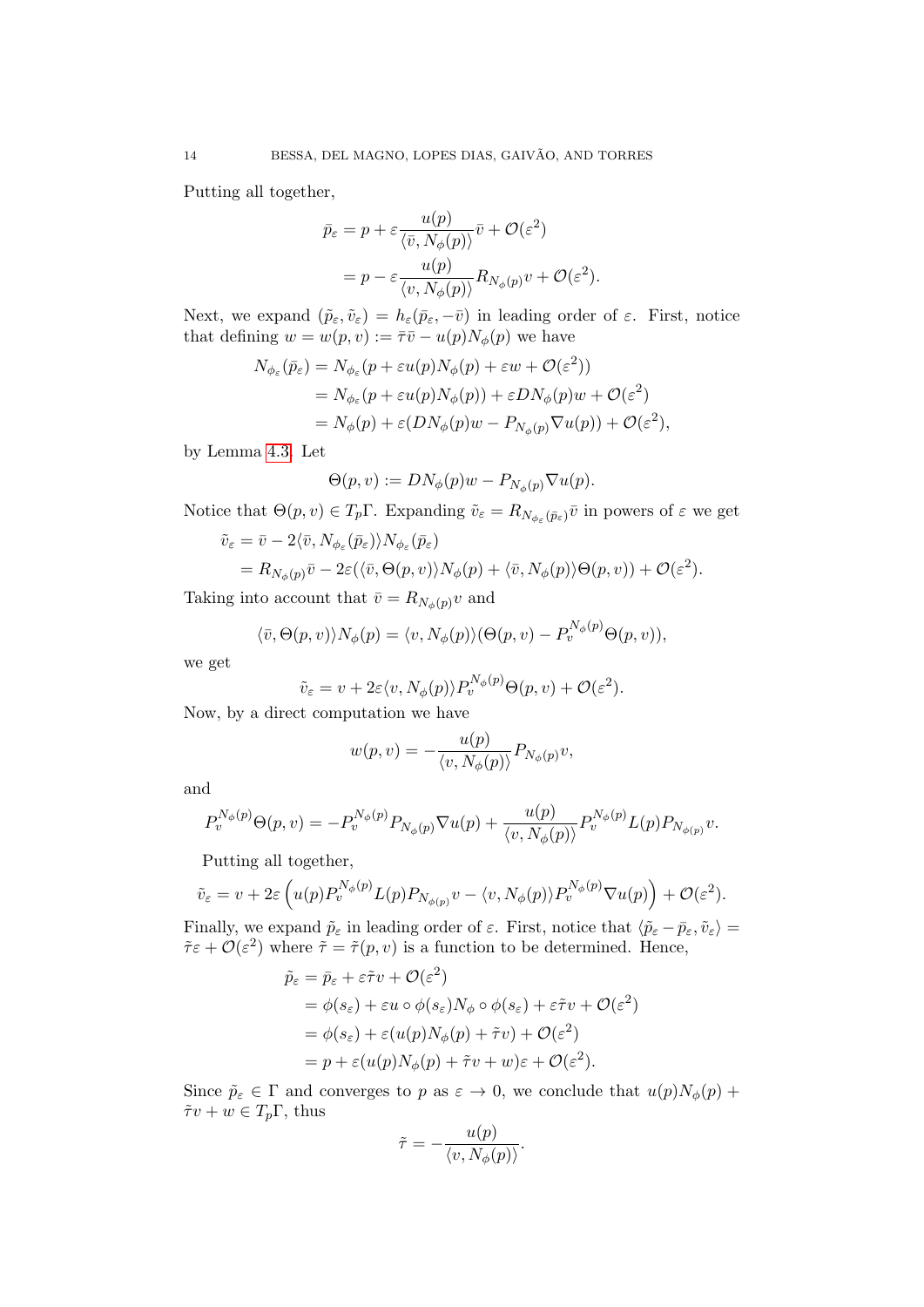Therefore,

$$
\tilde{p}_{\varepsilon} = \bar{p}_{\varepsilon} - \varepsilon \frac{u(p)}{\langle v, N_{\phi}(p) \rangle} v + \mathcal{O}(\varepsilon^2)
$$
\n
$$
= p - \varepsilon \frac{u(p)}{\langle v, N_{\phi}(p) \rangle} (v + R_{N_{\phi}(p)}v) + \mathcal{O}(\varepsilon^2)
$$
\n
$$
= p - \varepsilon \frac{2u(p)}{\langle v, N_{\phi}(p) \rangle} P_{N_{\phi}(p)}v + \mathcal{O}(\varepsilon^2).
$$

# <span id="page-14-0"></span>Proposition 4.5.

$$
\left. \frac{d}{d\varepsilon} \right|_{\varepsilon=0} F_{\varepsilon} = X_H
$$

where  $X_H$  is the Hamiltonian vector field of the Hamiltonian

<span id="page-14-1"></span>
$$
H = h \circ f_{\phi}, \quad h(p, v) = 2u(p)\langle v, N_{\phi}(p)\rangle \tag{4.3}
$$

with respect to the symplectic form  $\omega$ .

*Proof.* Let  $\chi$  be the vector field of Proposition [4.4.](#page-12-0) Given  $(\eta, \gamma) \in T_{(p,\nu)}M_{\phi}$ we find that

$$
\omega(\chi(p,v),(\eta,\gamma)) = -2u(p)\frac{\langle P_{N_{\phi}(p)}v,\gamma\rangle}{\langle v,N_{\phi}(p)\rangle} + 2\langle Z,\eta\rangle
$$

where

$$
Z := u(p) P_v^{N_{\phi}(p)} D N_{\phi}(p) P_{N_{\phi}(p)} v + \langle v, N_{\phi}(p) \rangle P_v^{N_{\phi}(p)} P_{N_{\phi}(p)} \nabla u(p).
$$

Taking into account that  $\eta \in T_p\Gamma$  we get

$$
\langle Z, \eta \rangle = u(p) \langle DN_{\phi}(p)P_{N_{\phi}(p)}v, \eta \rangle + \langle v, N_{\phi}(p) \rangle \langle P_{N_{\phi}(p)} \nabla u(p), \eta \rangle
$$
  
=  $u(p) \langle DN_{\phi}(p)\eta, P_{N_{\phi}(p)}v \rangle + \langle v, N_{\phi}(p) \rangle \langle \nabla u(p), \eta \rangle$   
=  $u(p) \langle DN_{\phi}(p)\eta, v \rangle + \langle v, N_{\phi}(p) \rangle \langle \nabla u(p), \eta \rangle.$ 

Moreover, since  $\gamma \in v^{\perp}$ , we have

$$
\langle P_{N_{\phi}(p)}v, \gamma \rangle = -\langle v, N_{\phi}(p) \rangle \langle \gamma, N_{\phi}(p) \rangle.
$$

Now, taking the derivative of  $h(p, v) = 2u(p)\langle v, N_{\phi}(p)\rangle$  we see that

$$
dh(p, v)(\eta, \gamma) = 2u(p) \left( \langle v, DN_{\phi}(p)\eta \rangle + \langle \gamma, N_{\phi}(p) \rangle \right) + \langle v, N_{\phi}(p) \rangle \langle \nabla u(p), \eta \rangle.
$$

Thus,  $\omega(\chi, \cdot) = dh$ , which shows that  $\chi$  is Hamiltonian with respect to  $\omega$ . By Proposition [4.4,](#page-12-0)  $X := \frac{d}{d\varepsilon}\Big|_{\varepsilon=0} F_{\varepsilon} = f_{\phi}^* \chi$ , hence X is the Hamiltonian vector field of  $h \circ f_{\phi}$  with respect to  $\omega$ .

Given  $k \in \mathbb{N}$ , denote by  $\mathbb{R}_{k+1}[y, z]$  the vector space of homogeneous polynomials of degree  $k+1$  with real coefficients in the variables  $y = (y_1, \ldots, y_d)$ and  $z = (z_1, \ldots, z_d)$ . Let

$$
\ell = \ell(d, k) := \dim \mathbb{R}_{k+1}[y, z].
$$

It is clear that

<span id="page-14-2"></span>
$$
\ell(d,k) = \binom{2d+k}{k+1}.\tag{4.4}
$$

 $\Box$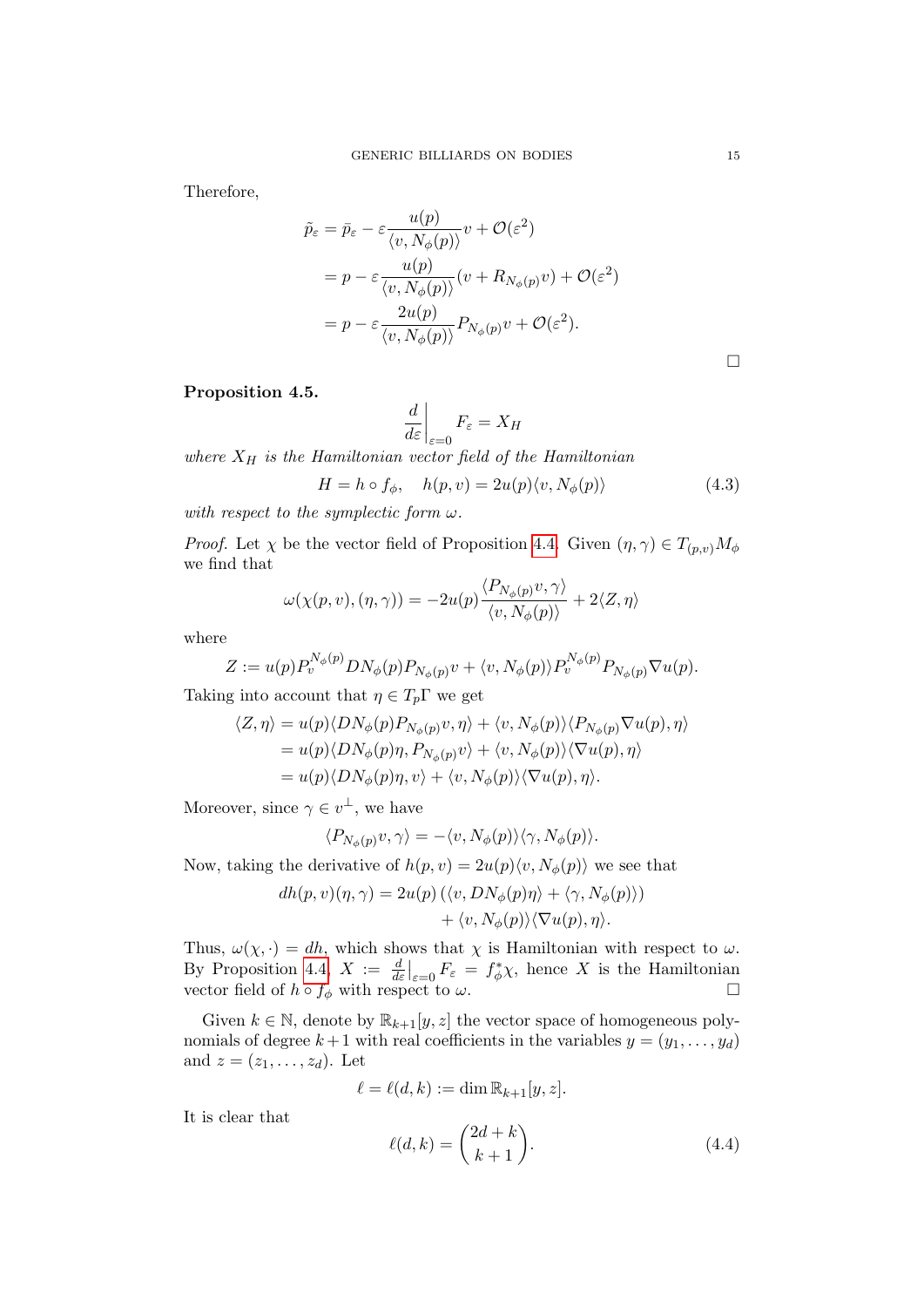For  $G \in \mathbb{R}_{k+1}[y, z]$  given by

<span id="page-15-1"></span>
$$
G(y, z) = y_1^{k+1},\tag{4.5}
$$

we define

 $\mathcal{G}_k := \{ (A_1, \ldots, A_\ell) \in \text{Sp}(\mathbb{R}^{2d})^\ell \colon \text{span}\{G \circ A_i\}_{i=1}^\ell = \mathbb{R}_{k+1}[y, z] \},$ 

where  $Sp(\mathbb{R}^{2d})$  stands for the symplectic linear group on  $\mathbb{R}^{2d}$ .

**Proposition 4.6** ([\[17\]](#page-29-2)). For each  $k \in \mathbb{N}$ , the subset  $\mathcal{G}_k$  is open and dense in  $\text{Sp}(\mathbb{R}^{2d})^{\ell}$ .

Let  $\{x_0, x_1, \ldots, x_n\} \subset M_\phi$  be an orbit segment of  $f_\phi$  with  $n \geq 2$ . Let  $(V_i, \psi_i)$  be a Darboux chart around  $x_i = (p_i, v_i)$ , where  $\psi_i : V_i \to \mathbb{R}^{2d}$  is such that  $\psi_i(x_i) = 0$ . On  $V_i$  we have the embedding of  $\Gamma_{\phi}$  in  $M_{\phi}$  defined by  $\iota: \pi_1(V_i) \to M_\phi, p \mapsto (p, v_i)$ . As  $\iota(\pi_1(V_i))$  is Lagrangian, we may assume that the local coordinates  $(y, z) = (y_1, \ldots, y_d, z_1, \ldots, z_d)$  given by the Darboux chart  $(V_i, \psi_i)$  satisfy

<span id="page-15-0"></span>
$$
\iota(\pi_1(V_i)) \cap V_i = \{z_1 = 0, \dots, z_d = 0\}.
$$
\n(4.6)

**Definition 4.7.** We say that  $f_{\phi}$  is k-general along  $\{x_0, x_1, \ldots, x_n\}$  if there exist positive integers  $0 < n_1 < n_2 < \cdots < n_\ell < n$  such that  $(A_1, \ldots, A_\ell) \in$  $\mathcal{G}_k$  where  $A_i = D(\psi_{n_i} \circ f_{\phi}^{n_i} \circ \psi_0^{-1})(0)$ .

In the following we suppose that the orbit segment  $\{x_0, x_1, \ldots, x_n\}$  passes only once through each of its reflection points, i.e.,  $\pi_1(x_i) \neq \pi_1(x_j)$  whenever  $i \neq j$ . As in [\(4.1\)](#page-11-2), for each  $i \in \{1, \ldots, n-1\}$ , we perturb the body  $\Gamma_{\phi}$  in a neighborhood of  $p_i$ ,

$$
\phi_{\varepsilon} = (\mathrm{id} + (\varepsilon_1 u_1 + \ldots + \varepsilon_{n-1} u_{n-1}) N_{\phi}) \circ \phi,
$$

where  $\boldsymbol{\varepsilon} = (\varepsilon_1, \ldots, \varepsilon_{n-1}) \in \mathbb{R}^{n-1}$  and  $u_i \colon \mathbb{R}^{d+1} \to \mathbb{R}$  is a  $C^{\infty}$  function with compact support  $K_i$  containing a neighborhood of  $p_i$  such that  $K_i \cap K_j = \emptyset$ whenever  $i \neq j$ . According to [\(4.6\)](#page-15-0), we also choose  $u_i$  so that

$$
J_0^{k+1}(u_i \circ \pi_1 \circ \psi_i^{-1})(y, z) = G(y, z),
$$

where G is defined in [\(4.5\)](#page-15-1). This choice of  $u_i$  can always be achieved using appropriate  $C^{\infty}$  bump functions.

By Lemma [4.3,](#page-11-1)  $\phi_{\boldsymbol{\varepsilon}} \in \mathcal{B}^r$  for every  $\boldsymbol{\varepsilon} \in B_\delta(0) := \{ \boldsymbol{\varepsilon} \in \mathbb{R}^{n-1} \colon ||\boldsymbol{\varepsilon}|| < \delta \}$ . In a neighborhood  $V \subset V_0$  of  $x_0$  we define the map,

$$
F_{\varepsilon}^{(n)} = f_{\phi}^{-n} \circ f_{\phi_{\varepsilon}}^n.
$$

Notice that  $F_{\epsilon}^{(2)} = F_{\epsilon_1}$  as defined in [\(4.2\)](#page-12-1). As in the case of  $n = 2$ , the map  $F_{\varepsilon}^{(n)}$  is a local diffeomorphism at  $x_0$ . Next, we define the map  $\mathcal{S}$ :  $B_{\delta}(0) \rightarrow$  $\ker(\pi_k) \subset \mathcal{J}_s^k(d)$  by

$$
\mathcal{S}(\boldsymbol{\varepsilon}) = J_0^k(\psi_0 \circ F_{\boldsymbol{\varepsilon}}^{(n)} \circ \psi_0^{-1}),
$$

where  $\pi_k$ :  $\mathcal{J}_s^k(d) \to \mathcal{J}_s^{k-1}(d)$  is the canonical projection. Notice that  $\mathcal{S}(0) = id \in \ker(\pi_k)$ .

<span id="page-15-2"></span>**Theorem 4.8.** If  $f_{\phi}$  is k-general along  $\{x_0, x_1, \ldots, x_n\}$ , then S is a submersion at 0.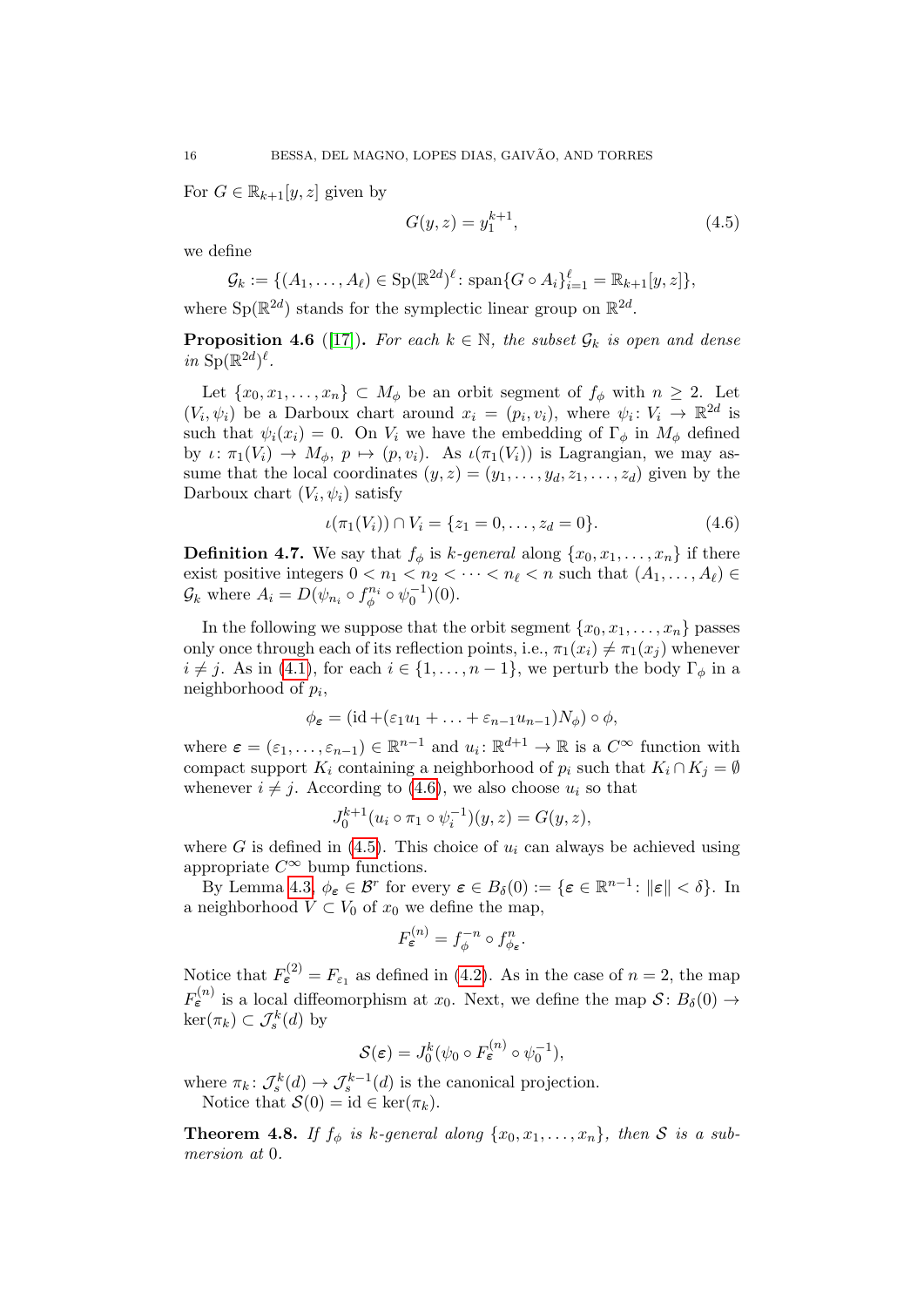*Proof.* Let  $\varepsilon_i = \varepsilon_i e_i \in \mathbb{R}^{n-1}$  where  $e_i$  is the vector with value one in the  $i - th$  entry and zero elsewhere. Clearly,

$$
F_{\varepsilon_i}^{(n)} = f^{-i+1} \circ F_{\varepsilon_i} \circ f^{i-1}
$$

where  $F_{\varepsilon_i}$  is the map defined in [\(4.2\)](#page-12-1). By Proposition [4.5,](#page-14-0)  $F_{\varepsilon_i} = id + \varepsilon_i X_{\tilde{H}_i} +$  $O(\varepsilon_i^2)$  where  $\tilde{H}_i$  is the Hamiltonian  $\tilde{H}_i = h_i \circ f_\phi$  with  $h_i$  given in [\(4.3\)](#page-14-1), i.e.,  $h_i(p, v) = 2u_i(p)\langle v, N_\phi(p)\rangle$ . Therefore,

$$
\frac{\partial S}{\partial \varepsilon_i}(0) = J_0^k X_i,
$$

where  $X_i$  is the Hamiltonian vector field of the Hamiltonian  $H_i = h_i \circ f^i_{\phi} \circ \psi_0^{-1}$ with the respect to the standard symplectic form  $dy \wedge dz$  in  $\mathbb{R}^{2d}$ . Notice that

$$
J_0^{k+1} H_i = J_0^{k+1} (h_i \circ f_{\phi}^i \circ \psi_0^{-1})
$$
  
=  $J_0^{k+1} (h_i \circ \psi_i^{-1}) \circ (\psi_i \circ f_{\phi}^i \circ \psi_0^{-1})$   
=  $2 \langle v_i, N_{\phi}(p_i) \rangle G \circ D(\psi_i \circ f_{\phi}^i \circ \psi_0^{-1}) (0)$ 

where G is the polynomial given in [\(4.5\)](#page-15-1). Since  $f_{\phi}$  is k-general along  ${x_0, x_1, \ldots, x_n}$ , there are positive integers  $0 < n_1 < n_2 < \cdots < n_\ell < n$  such that  $\{J_0^{k+1}H_{n_j}\}_{j=1}^{\ell}$  spans the vector space  $\mathbb{R}_{k+1}[y,z]$ . Thus,  $\{J_0^kX_{n_j}\}_{j=0}^{\ell}$ spans the tangent space of the Lie subgroup ker( $\pi_k$ ) at id, which proves that S is a submersion at 0.

4.2. **Proof of Theorem [4.1.](#page-10-3)** Recall  $\ell$  from [\(4.4\)](#page-14-2). Let  $k \in \mathbb{N}$  and  $\Sigma$  be an open, dense and invariant subset of  $\mathcal{J}_{s}^{k}(d)$  and  $x \in M_{\phi}$  be a periodic point of  $f_{\phi}$  with period  $m \geq 4\ell$  whose periodic orbit  $O(x)$  passes only once through each of its reflection points. Splitting the orbit  $O(x)$  in blocks of length 4, we can use Lemma [6.4](#page-23-0) and Lemma [6.6](#page-25-0) together with Lemma [2.1](#page-4-0) to perturb the derivatives  $\{Df_{\phi}^{4i}(x)\}_{i=1}^{\ell}$  by an arbitrary  $C^{\infty}$ - small smooth perturbation  $\phi_0 = \phi + u_0$  so that  $O(x)$  is still a periodic orbit of  $f_{\phi_0}$  and  $f_{\phi_0}$  is j-general along  $O(x)$  for every  $j = 1, ..., k$ . Hence, by applying k times Theorem [4.8,](#page-15-2) there is an arbitrary  $C^{\infty}$ - small smooth perturbation  $\phi_1 = \phi_0 + u_1$  such that  $J_x^k(f_{\phi_0}^{-m})$  $(t_{\phi_0}^{-m} \circ f_{\phi_1}^m) \in f_{\phi_0}^{-m}$  $\overline{\phi}_0^{m} \Sigma$ . This shows that  $J_x^k f_{\phi_1}^m \in \Sigma$ .

4.3. Proof of Theorem [4.2.](#page-11-0) Recall  $\ell$  from [\(4.4\)](#page-14-2). Let  $\Sigma$  be an open, dense and invariant subset of  $\mathcal{J}_s^k(d)$ ,  $k \in \mathbb{N}$ . Given  $m \geq 4\ell$ , denote by  $\mathcal{Y}_m$  the set of  $\phi \in \mathcal{B}^{\infty}$  such that  $f_{\phi}$  has only a finite number of periodic orbits of period less than or equal to m, all periodic orbits are non-degenerate and each periodic orbit passes only once through each of its reflection points, and any two differente periodic orbits have no common reflection point. By Theorem [2.8,](#page-9-2)  $\mathcal{Y}_m$  is a  $C^{\infty}$ -residual subset of  $\mathcal{B}^{\infty}$ . Now, denote by  $\mathcal{R}_m$  the subset of  $\mathcal{Y}_m$  such that for every  $\phi \in \mathcal{R}_m$  and every periodic point x of  $f_\phi$  of period  $\pi \leq m$ , the k-jet of  $f_{\phi}^{\pi}$  at x belongs to  $\Sigma$ . Because, for each  $\phi \in \mathcal{R}_m$ , the billiard map  $f_{\phi}$  has only a finite number of periodic orbits of period less than m and  $\Sigma$  is open, by continuity of  $\phi \mapsto f_{\phi}$  we conclude that  $\mathcal{R}_m$  is open relative to  $\mathcal{Y}_m$ . Moreover, by Theorem [4.1,](#page-10-3) the set  $\mathcal{R}_m$  is  $C^{\infty}$  dense. Hence,  $\mathcal{R}_m$  is a  $C^{\infty}$ -residual set. Taking the intersection,  $\mathcal{R} = \bigcap_{m \geq 4\ell} \mathcal{R}_m$ we conclude that  $\mathcal R$  is also  $C^{\infty}$ -residual.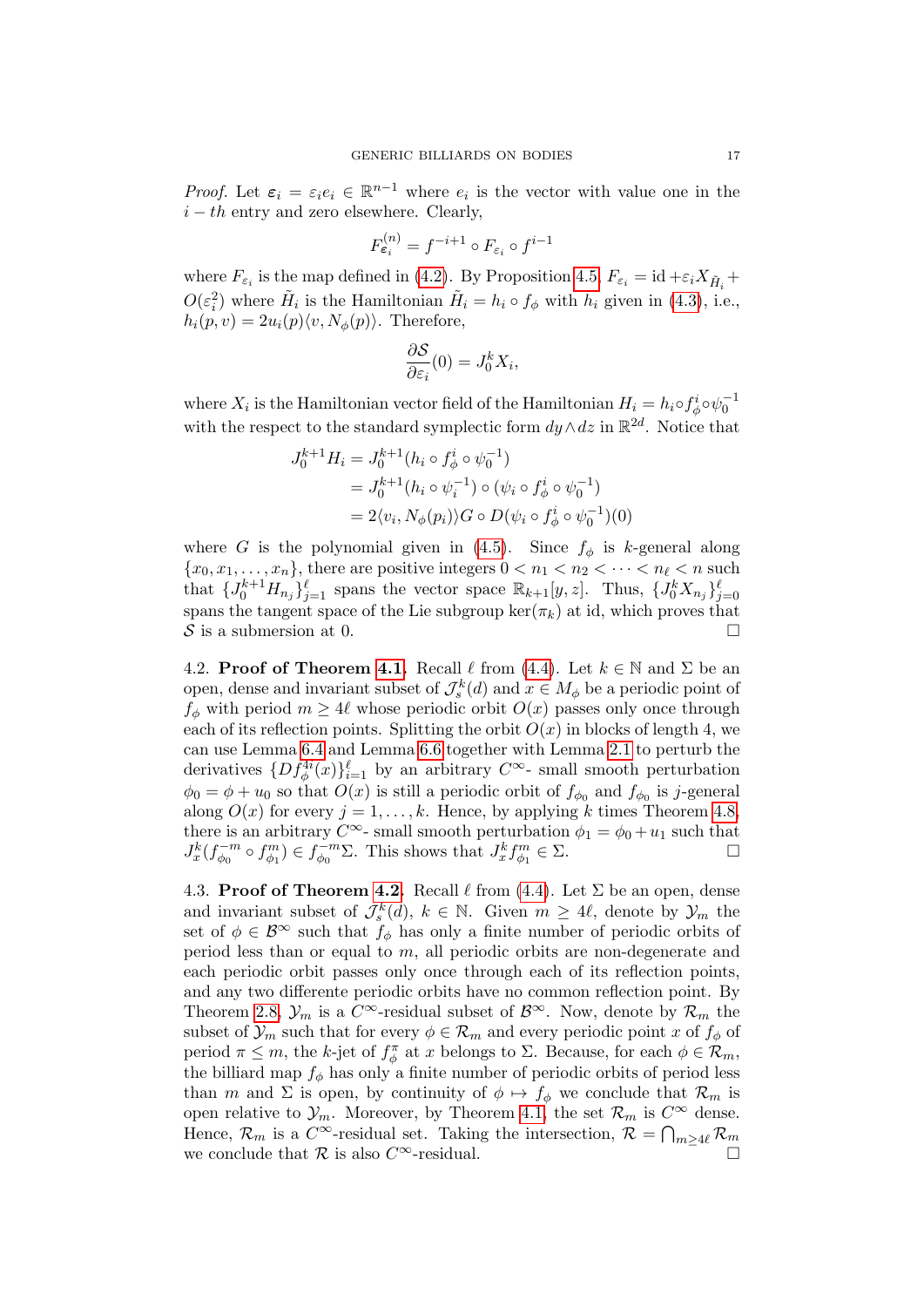#### 5. Proof of Theorem [3.1](#page-10-0)

<span id="page-17-0"></span>We start by presenting some tools related to elliptic orbits of symplectomorphisms that will be later applied to the billiard maps. We conclude with a perturbation assuring positive topological entropy.

5.1. Birkhoff normal form. Let  $q \in \mathbb{N}$  and  $\omega_0$  be the canonical symplectic form on  $\mathbb{R}^{2q}$ . Given a symplectomorphism  $f: \mathbb{R}^{2q} \to \mathbb{R}^{2q}$  so that the origin is a totally elliptic fixed point, we write the eigenvalues of  $Df(0)$  as

$$
e^{\pm 2\pi i a_1}, \ldots, e^{\pm 2\pi i a_q}.
$$

Moreover, the fixed point is called 4-elementary if

$$
\sum_{j=1}^q a_j\nu_j\not\in\mathbb{Z},
$$

for every  $\nu_1, \ldots, \nu_q \in \mathbb{Z}$  such that  $1 \leq \sum_{j=1}^q |\nu_j| \leq 4$ .

One can find coordinates for which  $f$  takes a more explicit form, called the Birkhoff normal form (see below). We will be using the map  $\psi \colon \mathbb{R}^q \times \mathbb{R}^q \to$  $\mathbb{C}^q$ ,  $\psi(x, y) = x + iy$ .

<span id="page-17-1"></span>**Theorem 5.1** (Birkhoff normal form [\[34,](#page-30-12) Lemma 3.3.2]). Let f be a  $C^1$ symplectomorphism on  $(\mathbb{R}^{2q}, \omega_0)$  of class  $C^3$  at the origin. If the origin is a 4-elementary totally elliptic fixed point, then there is a  $C^{\omega}$ -symplectomorphism h, a q × q real matrix  $\beta$  and a  $C^1$ -map  $R: \mathbb{C}^q \to \mathbb{C}^q$  such that  $F: \mathbb{C}^q \to \mathbb{C}^q$ ,  $F:=\psi\circ h\circ f\circ h^{-1}\circ \psi^{-1}, \; is \; given \; \; by$ 

$$
F(z) = \Phi(z)z + R(z)
$$

with

$$
\Phi(z) = \begin{bmatrix} e^{2\pi i \varphi_1(z)} & 0 \\ \vdots & \ddots \\ 0 & e^{2\pi i \varphi_q(z)} \end{bmatrix}
$$

where  $\varphi_j(z) = a_j + \sum_{k=1}^q \beta_{j,k} |z_k|^2$  and  $D^{\ell}R(0) = 0$  for  $\ell = 0, 1, 2, 3$ .

5.2. Contreras-Arnaud-Herman theorem. Consider the exact symplectic manifold  $(\mathbb{T}^q \times \mathbb{R}^q, \omega)$  with  $\omega = d\lambda$  and  $\lambda = r d\theta$  by using the coordinates  $(\theta, r) \in \mathbb{T}^q \times \mathbb{R}^q$ . So,  $\omega = dr \wedge d\theta$ . Denote by  $\pi_1 \colon \mathbb{T}^q \times \mathbb{R}^q \to \mathbb{T}^q$  the canonical projection on the first q components.

A symplectomorphism  $f$  is weakly monotonous if

$$
\det(\partial_2 \pi_1 f(\theta, r)) \neq 0
$$

(when  $q = 1$  it is usually called a twist map).

A completely integrable symplectomorphism is defined to be of the form

$$
g(\theta, r) = (\theta + \tau(r) \bmod \mathbb{Z}^q, r)
$$

for a given  $\tau \in C^1(\mathbb{R}^q, \mathbb{R}^q)$  with  $\tau(0) = 0$ . It is an exact symplectomorphism. In addition, it is weakly monotonous if  $\det(D\tau(\theta, r)) \neq 0$ . Notice that in this case any symplectomorphism  $C^1$ -close to g is also weakly monotonous.

The following theorem is proved in [\[20,](#page-29-8) Theorem 4.1] by Contreras using previous results of Arnaud and Herman [\[4\]](#page-29-15).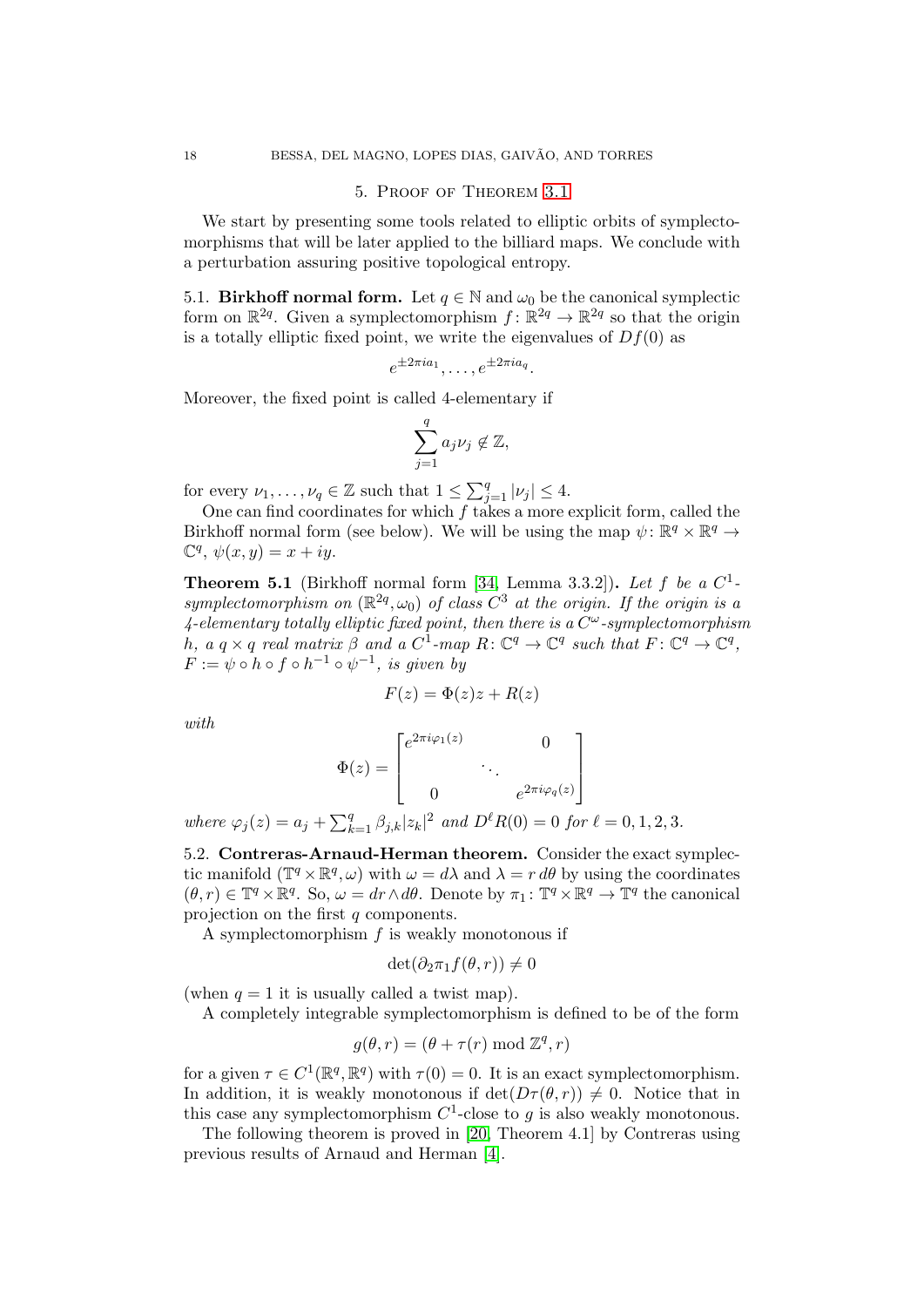<span id="page-18-0"></span>**Theorem 5.2** (Contreras). If  $f: \mathbb{T}^q \times \mathbb{R}^q \to \mathbb{T}^q \times \mathbb{R}^q$  is a weakly monotonous exact C 4 -symplectomorphism without degenerate periodic orbits and  $C<sup>1</sup>$ -close to a completely integrable symplectomorphism, then f has a 1elliptic periodic point near  $\mathbb{T}^q \times \{0\}.$ 

5.3. Periodic orbits of a generic billiard. We show here that generically, periodic orbits are hyperbolic or a specific kind of q-ellipticity holds. We make use of the version of the Klingenberg-Takens theorem for billiard maps given by Theorem [4.2.](#page-11-0)

Let  $\phi \in \mathcal{B}^r$ ,  $r \in \{2, 3, ..., \infty\}$ , and x be a q-elliptic periodic point with period m. The map  $f_{\phi}^{m}$  restricted to the center manifold  $W^{c}(x)$  in a small enough neighbourhood of  $x$ , can be written in appropriate coordinates as a  $C^{r-1}$ -diffeomorphism  $f: \mathbb{R}^{2q} \to \mathbb{R}^{2q}$  preserving the canonical symplectic form  $\omega_0$  and fixing the origin. If the origin is 4-elementary, then we say that x is a 4-elementary q-elliptic periodic point of  $\phi$ .

Moreover, we say that  $x$  is weakly monotonous if there is a Birkhoff normal form (Theorem [5.1\)](#page-17-1) satisfying  $det(\beta) \neq 0$ . Notice that this condition is invariant under conjugation by symplectomorphisms. In addition, observe that the 3-jet of the new map F at the origin is solely determined by  $\Phi$ .

**Proposition 5.3.** There is a  $C^{\infty}$ -residual set  $\mathcal{R}_1 \subset \mathcal{B}^{\infty}$  such that for any  $\phi \in \mathcal{R}_1$  any periodic point of period  $\geq 4 \left( \frac{2d+3}{4} \right)$  is either hyperbolic or 4elementary weakly monotonous q-elliptic for some  $1 \le q \le d$ .

*Proof.* Let  $\Sigma$  be the subset of 3-jets in  $\mathcal{J}_{s}^{3}(d)$  for which the origin is either hyperbolic or 4-elementary weakly monotonous q-elliptic for some  $1 \le q \le d$ . Notice that  $\Sigma$  is open, dense and invariant. So, by Theorem [4.2,](#page-11-0) there is a residual set of billiards in  $\mathcal{B}^{\infty}$  whose 3-jets are in  $\Sigma$ .

5.4. Reduction to 1-elliptic. We now find conditions for the existence of a 1-elliptic periodic point nearby a q-elliptic one.

Consider  $\phi \in \mathcal{B}^2$  and a 4-elementary weakly monotonous q-elliptic mperiodic point. We look again at  $f_{\phi}^{m}$  restricted to the center manifold of the period point. This defines a Birkhoff normal form  $F$  as in Theorem [5.1,](#page-17-1) for the coordinates  $z = x + iy \in \mathbb{C}^q$ , and  $\widetilde{F} = \psi^{-1} \circ F \circ \psi$  for the coordinates  $(x, y)$ .

Let  $\varepsilon > 0$  and

$$
Q_{\varepsilon} \colon \mathbb{R}^{q} \times \mathbb{R}^{q} \setminus \{(0,0)\} \to \mathbb{T}^{q} \times \mathbb{R}_{+}^{q}
$$

be a coordinate change such that  $Q_{\varepsilon}^{-1}(\theta, r) = (x, y)$  with

$$
x_j = \sqrt{\varepsilon r_j} \cos(2\pi \theta_j)
$$
 and  $y_j = \sqrt{\varepsilon r_j} \sin(2\pi \theta_j)$ .

We then define on  $\mathbb{T}^q \times \mathbb{R}^q_+$  the map

$$
F_{\varepsilon}=Q_{\varepsilon}\circ\widetilde{F}\circ Q_{\varepsilon}^{-1}.
$$

Let  $\lambda_{\varepsilon} = Q_{\varepsilon}^*(r d\theta) = \frac{1}{2\pi\varepsilon}(x dy - y dx)$  be the pull-back by  $Q_{\varepsilon}$  of the form  $r d\theta$ . Recall that  $\widetilde{F}^*(\lambda_{\varepsilon}) - \lambda_{\varepsilon}$  is exact since  $\widetilde{F}$  is a symplectomorphism on a simply connected domain. So,  $F^*_{\varepsilon}(r d\theta) - r d\theta$  is exact. The same applies to any iterate  $F_{\varepsilon}^N$ .

Consider also the map

$$
G_{\varepsilon} = Q_{\varepsilon} \circ \psi^{-1} \circ G \circ \psi \circ Q_{\varepsilon}^{-1},
$$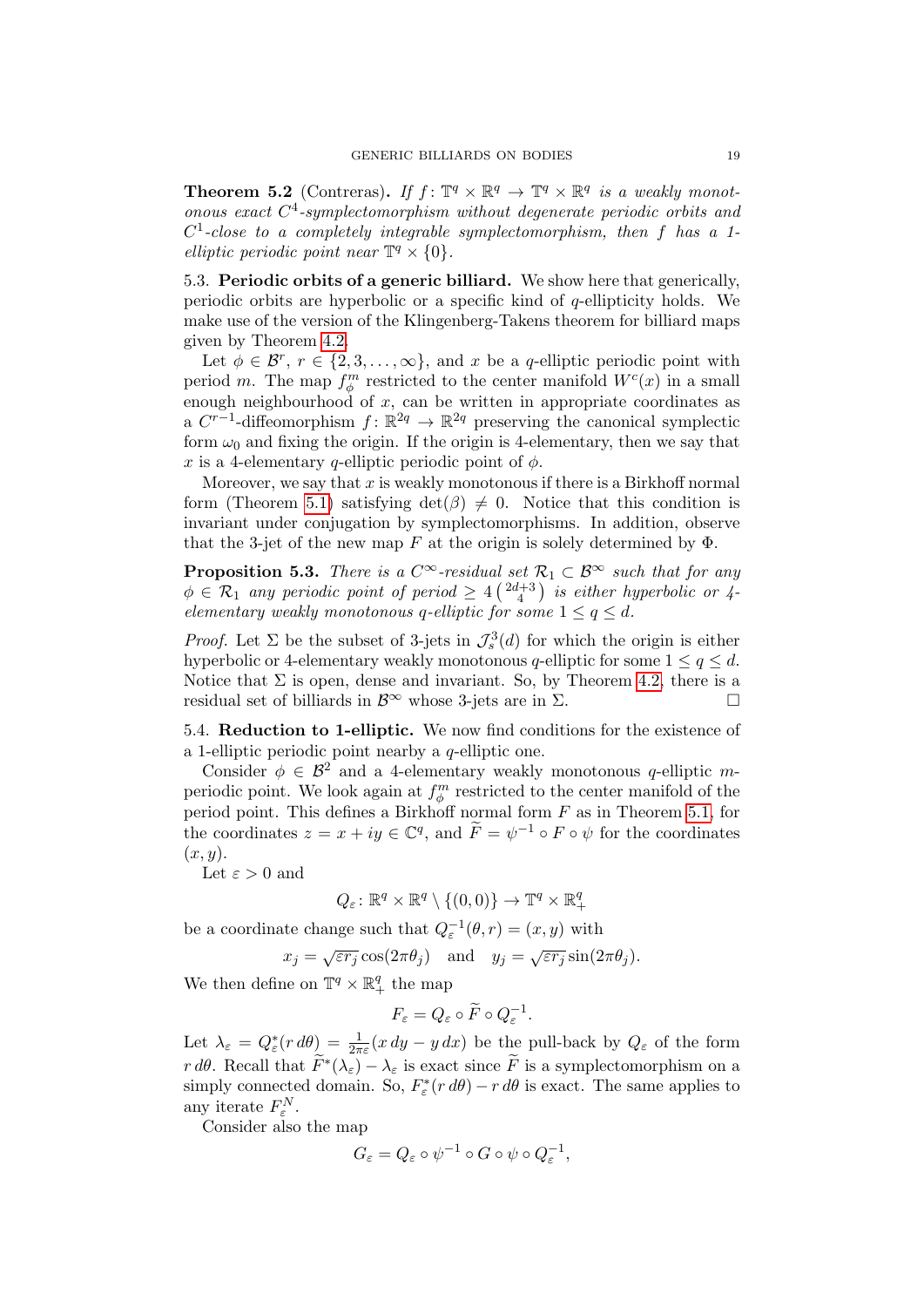where  $G(z) = \Phi(z)z$  is the first term of F. It follows by a simple computation that

$$
G_{\varepsilon}(\theta, r) = (\theta + a + \varepsilon \beta r \bmod \mathbb{Z}^q, r).
$$

Any iterate of  $G_{\varepsilon}$  is a weakly monotonous completely integrable exact symplectomorphism since  $G_{\varepsilon}^N(\theta, r) = (\theta + Na + N\varepsilon \beta r \mod \mathbb{Z}^q, r)$  and  $\det(N\varepsilon \beta) \neq$ 0 for every  $N \in \mathbb{N}$ .

Notice that the fixed point of F is not in the domain since  $Q_{\varepsilon}$  is not defined at the origin. In fact, we focus on the following strip near  $\mathbb{T}^q \times \{0\}$ so that we can use Theorem [5.2.](#page-18-0) Given  $0 < \rho < \frac{1}{2q}$ , define the domain

$$
B_{\rho} = \left\{ (\theta, r) \in \mathbb{T}^q \times \mathbb{R}^q \colon \sum_{j=1}^q \left( r_j - \frac{1}{2q} \right)^2 < \rho^2 \right\}.
$$

**Lemma 5.4** (Moser, cf. [\[4\]](#page-29-15)). Let  $0 < \rho' < \rho$  and  $C > 0$ . There is  $\varepsilon_0 > 0$ such that for every  $0 < \varepsilon < \varepsilon_0$  and  $N \in \mathbb{N}$  verifying  $\varepsilon N < C$ , we have

$$
\lim_{\varepsilon \to 0} \|F_{\varepsilon}^N - G_{\varepsilon}^N\|_{C^1} = 0 \quad on \quad B_{\rho'}.
$$

For sufficiently small  $\varepsilon$  recall that  $F_{\varepsilon}^N$  is weakly monotonous because it is  $C^1$ -close to  $G_{\varepsilon}^N$ . Since we can extend these maps so that the conditions of Theorem [5.2](#page-18-0) are fulfilled, we have thus proved the following result by using [\[4,](#page-29-15) Lemma 8.6].

**Proposition 5.5.** Let  $\phi \in \mathcal{B}^5$  without degenerate periodic points. Any 4elementary weakly monotonous q-elliptic periodic point,  $1 \leq q \leq d$ , has a 1-elliptic periodic point nearby.

5.5. Essential invariant curves with rational rotation number. Let  $\phi \in \mathcal{B}^2$  and x a 1-elliptic periodic point with period m. Restrict  $f_{\phi}^m$  to the two-dimensional center manifold of  $x$ , which is normally hyperbolic. Use the Birkhoff normal form and the above coordinate change into  $\mathbb{T}^1 \times (0, \delta)$ for some small  $\delta > 0$ . We can extend this to an area-preserving twist diffeormorphism on the cylinder  $\mathbb{A} = \mathbb{T}^1 \times [0, 1]$ , that can be written in local coordinates as

$$
\varphi\colon \mathbb{A}\to \mathbb{A},
$$

with  $\varphi(\theta,0) = (\theta,0)$  corresponding to the periodic point x and  $\varphi(\theta,1) \in$  $\mathbb{T}^1 \times \{1\}.$ 

Recall the following criterium to find positive topological entropy in the case of area-preserving twist maps (see also [\[15,](#page-29-16) [46\]](#page-30-13)). An essential curve is a non-contractible simple closed curve on A.

**Theorem 5.6** (Angenent [\[2,](#page-29-17) [3\]](#page-29-18)). Let  $\varphi$  be an area-preserving twist homeomorphism on  $A$  with rotation interval I and preserving the boundaries. If there is  $\rho \in I$  such that there are no essential invariant curves with rotation number  $\rho$ , then  $h_{top}(\varphi) > 0$ .

In the case  $\varphi$  is a  $C^{1+\alpha}$ -diffeomorphism,  $\alpha > 0$ , a celebrated result by Katok [\[32,](#page-30-14) Corollary 4.3] states that positive topological entropy implies the existence of a hyperbolic periodic point with a transversal homoclinic point. The hyperbolic periodic point in the central manifold is also a hyperbolic periodic point for the map by [\[4,](#page-29-15) Lemma 8.6]. The same holds for the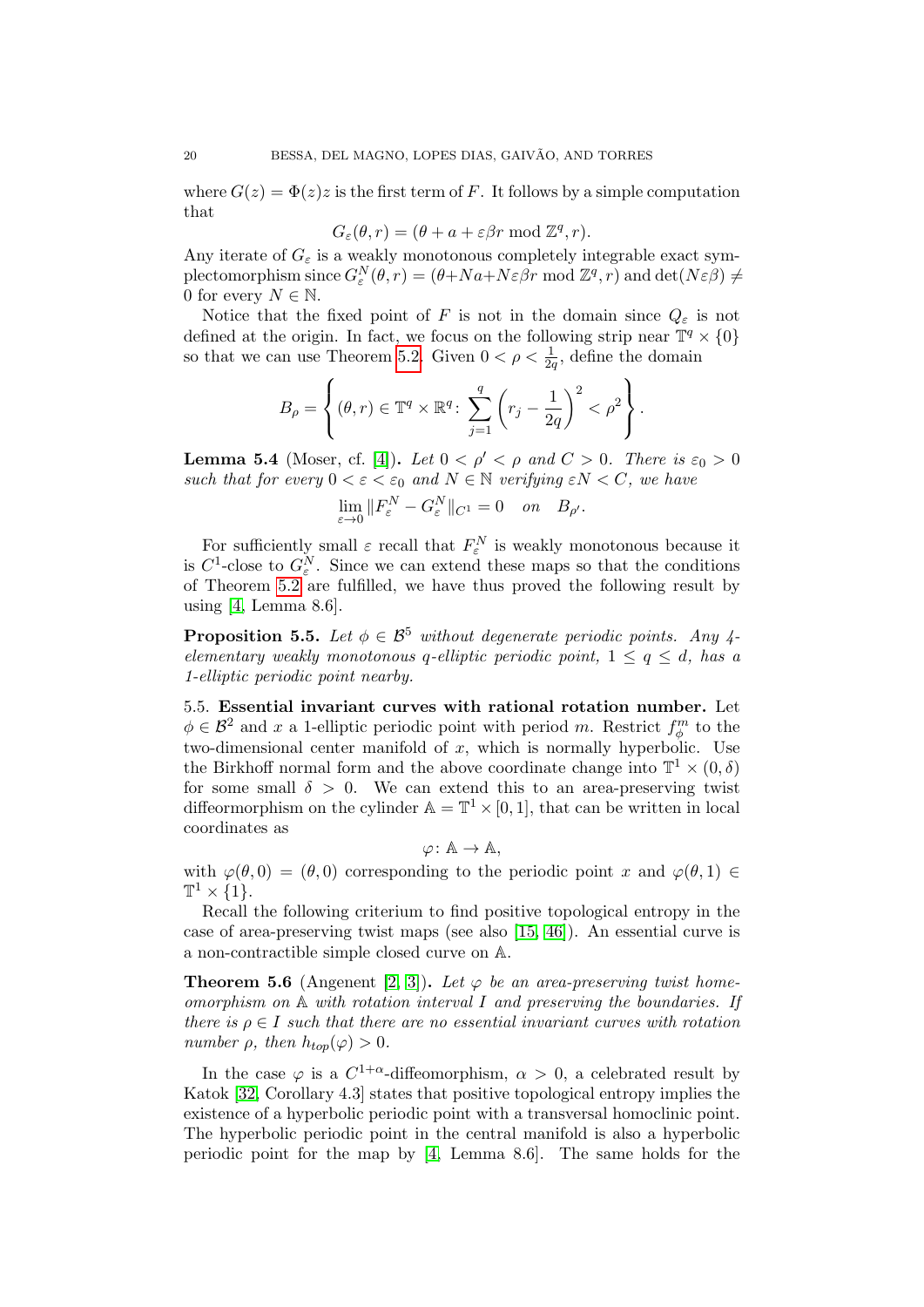transversal homoclinic point. Hence, there is a horseshoe for some iterate of the billiard map [\[33,](#page-30-0) Theorem 6.5.5].

We are therefore left with the case of existence of essential invariant curves of  $\varphi$  for any rotation number inside a small interval close to zero. If the rotation number is rational, only two cases can occur: the invariant curve either consists entirely of periodic points or is a heteroclinic chain, i.e. a set formed by finitely many hyperbolic periodic points  $x_1, \ldots, x_n$  and heteroclinic connections between them (cf. [\[27,](#page-30-15) [38\]](#page-30-16)). In the first case, all periodic points must be degenerate, which is a situation not allowed generically (see Theorem [2.8\)](#page-9-2). To deal with the second case, first we observe that a hyperbolic periodic point for  $\varphi$  is an hyperbolic periodic point for the billiard map. Then we use Theorem [5.7](#page-20-0) together with parts  $(1)$  and  $(2)$  of Theo-rem [2.8](#page-9-2) to obtain a convex body arbitrarily close to  $\phi$  for which the points  $x_1, \ldots, x_n$  are hyperbolic periodic points with transverse heteroclinic points. This property implies the existence of transverse homoclinic points for each periodic point  $x_i$ , which in turn implies the existence of a horseshoe for some iterate of the billiard map (see [\[33,](#page-30-0) Section 6]). This concludes the proof of Theorem [3.1.](#page-10-0)

5.6. Transverse heteroclinic intersections. The theorem presented here is the multidimensional analog of [\[22,](#page-29-14) Theorem 1].

Let  $\phi \in \mathcal{B}^r$ ,  $r \in \{2, 3, \ldots, \infty\}$ . Recall that  $\pi_1(x) = p$  for every  $x = (p, v) \in$  $M_{\phi}$  and  $N_{\phi}(p) \in \mathbb{R}^{d+1}$  is the unit normal vector of  $\Gamma_{\phi}$  at p inward-pointing, as defined in section [2.](#page-2-0) Given a hyperbolic periodic point  $x \in M_\phi$  of  $f_\phi$ , denote by  $W_{\phi}^{s}(x)$  and  $W_{\phi}^{u}(x)$  the stable and the unstable manifolds of x.

<span id="page-20-0"></span>**Theorem 5.7.** Suppose that  $f_{\phi}$  has two hyperbolic periodic points x and y and a heteroclinic point  $z \in W^s_{\phi}(x) \cap W^u_{\phi}(y)$  such that  $\pi_1(z) \notin \pi_1(O(x) \cup$  $O(y)$ ). There exist  $u \in C^{\infty}(S, \mathbb{R})$  and  $\varepsilon_0 > 0$  such that for every  $0 < \varepsilon < \varepsilon_0$ the following holds:

- (1)  $\phi_{\varepsilon} := \phi + \varepsilon u \cdot N_{\phi}(\pi_1(z)) \in \mathcal{B}^r$ ,
- (2)  $\phi_{\varepsilon} = \phi$  except for a small neighbourhood of  $\pi_1(z)$ ,
- (3)  $O(x)$  and  $O(y)$  are hyperbolic periodic orbits of  $f_{\phi_{\varepsilon}}$ ,
- (4)  $z \in W^s_{\phi_{\varepsilon}}(x) \cap W^u_{\phi_{\varepsilon}}(y)$ ,
- (5)  $T_zW_{\phi_{\varepsilon}}^s(x)$  and  $T_zW_{\phi_{\varepsilon}}^u(x)$  are transverse.

*Proof.* Let  $z = (p, v)$  and consider a neighbourhood  $U \subset \Gamma_{\phi}$  of p such that U does not intersect  $\pi_1(O(x))$ ,  $\pi_1(O(y))$  and  $\pi_1(O(z) \setminus \{z\})$ . Recall the definition of  $K(x)$  in [\(2.12\)](#page-8-2). To stress the dependence on  $\phi$  we write  $K_{\phi}(x)$ . By Lemma [2.1,](#page-4-0) there exist  $\varepsilon_0 > 0$  and  $u \in C^{\infty}(S, \mathbb{R})$  such that for every  $0 \leq \varepsilon \leq \varepsilon_0$  the following holds:

- $supp(u) \subset \phi^{-1}(U)$
- $\phi_{\varepsilon} := \phi + \varepsilon u \cdot N_{\phi}(p) \in \mathcal{B}^r$ ,
- $p \in \Gamma_{\phi_{\varepsilon}}$  and  $T_p \Gamma_{\phi_{\varepsilon}} = T_p \Gamma_{\phi}$ ,
- $K_{\phi_{\varepsilon}}(z) = K_{\phi}(z) + \varepsilon \Omega_{\phi},$

where  $\Omega_{\phi} := -2\langle v, N_{\phi}(p) \rangle (P_{N_{\phi}(p)}^{v})^* P_{N_{\phi}(p)}^{v}$  is an invertible self-adjoint linear operator on  $v^{\perp}$ . Then

$$
f_{\phi_{\varepsilon}}^n(x) = f_{\phi}^n(x), f_{\phi_{\varepsilon}}^n(y) = f_{\phi}^n(y) \text{ and } f_{\phi_{\varepsilon}}^n(z) = f_{\phi}^n(z), \quad n \in \mathbb{Z}.
$$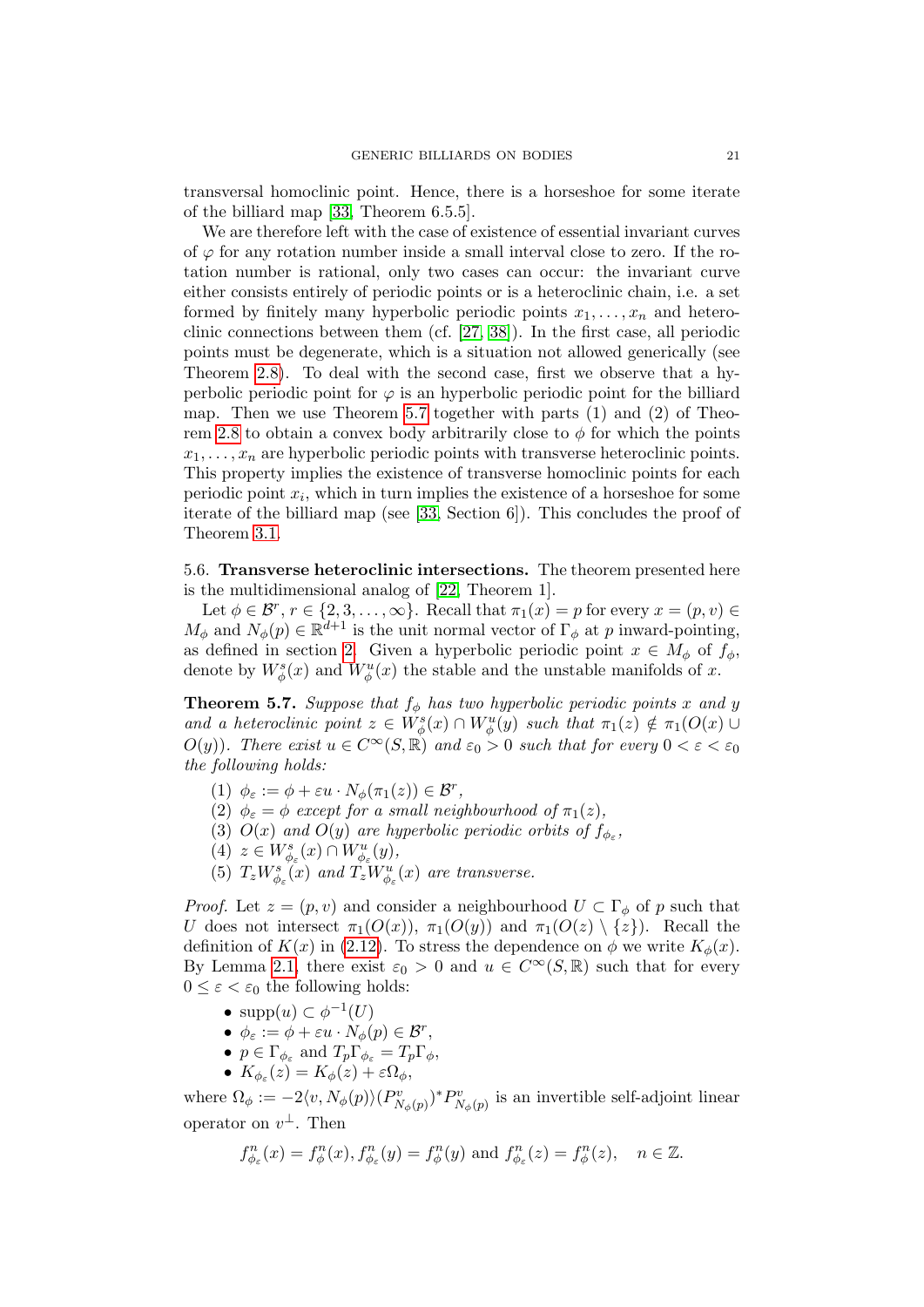Hence, x and y are hyperbolic periodic points of  $f_{\phi_{\varepsilon}}$ , and z is a heteroclinic point of  $f_{\phi_{\varepsilon}},$  i.e.,  $z \in W_{\phi_{\varepsilon}}^{s}(x) \cap W_{\phi_{\varepsilon}}^{u}(y)$ . Moreover,

- $T_{f_\phi(z)} W_{\phi_\varepsilon}^s(f_\phi(x)) = T_{f_\phi(z)} W_\phi^s(f_\phi(x)),$
- $\bullet$   $T_{f_{\phi}^{-1}(z)}W_{\phi_{\varepsilon}}^{u}(f_{\phi}^{-1}% ,\varepsilon)$  $(T_{\phi}^{-1}(y)) = T_{f_{\phi}^{-1}(z)} W_{\phi}^{u}(f_{\phi}^{-1})$  $\zeta_{\phi}^{-1}(y)).$

By Lemma [2.5,](#page-8-1) it follows that

$$
T_z W^s_{\phi_{\varepsilon}}(x) = T_z W^s_{\phi}(x).
$$

Since the stable and unstable manifolds of x and y with respect to  $f_{\phi}$  are Lagrangian, there exist self-adjoint linear operators  $A_{\phi}$  and  $B_{\phi}$  on  $N_{\phi}(p)^{\perp}$ such that the tangent spaces  $T_z W^s_\phi(x)$  and  $T_z W^u_\phi(y)$  can be written in Jacobi coordinates as follows (see [\[49,](#page-30-11) Appendix B] and references therein),

$$
T_z W_{\phi}^s(x) = \left\{ (J, (P_{N_{\phi}(p)}^v)^* A_{\phi} P_{N_{\phi}(p)}^v J) : J \in v^{\perp} \right\},
$$
  

$$
T_z W_{\phi}^u(y) = \left\{ (J, (P_{N_{\phi}(p)}^v)^* B_{\phi} P_{N_{\phi}(p)}^v J) : J \in v^{\perp} \right\}.
$$

Then, again by Lemma [2.5,](#page-8-1)

$$
T_z W_{\phi_{\varepsilon}}^u(y) = \begin{bmatrix} I & 0 \\ K_{\phi_{\varepsilon}}(z) & I \end{bmatrix} \begin{bmatrix} I & 0 \\ -K_{\phi}(z) & I \end{bmatrix} T_z W_{\phi}^u(y)
$$
  
=  $\{(J, B_{\varepsilon} J) : J \in v^{\perp}\}$ 

with

$$
B_{\varepsilon} := (P_{N_{\phi}(p)}^v)^* B_{\phi} P_{N_{\phi}(p)}^v + K_{\phi_{\varepsilon}}(z) - K_{\phi}(z)
$$
  
= 
$$
(P_{N_{\phi}(p)}^v)^* B_{\phi} P_{N_{\phi}(p)}^v + \varepsilon \Omega_{\phi}
$$
  
= 
$$
(P_{N_{\phi}(p)}^v)^* (B_{\phi} - 2\varepsilon \langle v, N_{\phi}(p) \rangle I) P_{N_{\phi}(p)}^v.
$$

Now, the manifolds  $W_{\phi_{\varepsilon}}^{s}(x)$  and  $W_{\phi_{\varepsilon}}^{u}(y)$  are transversal at z if and only if  $B_{\phi} - A_{\phi} - 2\varepsilon \langle v, N_{\phi}(p) \rangle I$  is invertible. This is equivalent to say that  $2\varepsilon \langle v, N_{\phi}(p) \rangle$  is not an eigenvalue of  $B_{\phi} - A_{\phi}$ . If  $A_{\phi} = B_{\phi}$ , then just choose any  $0 < \varepsilon < \varepsilon_0$ , otherwise choose any  $0 < \varepsilon < \min\left\{\frac{\sigma}{2(n)}\right\}$  $\frac{\sigma}{2\langle v, N_{\phi}(p)}, \varepsilon_0\}$  where  $\sigma$  is the least non-zero singular value of  $B_{\phi} - A_{\phi}$ .

**Remark 5.8.** Our main result applied to ellipsoids in  $\mathbb{R}^{n+1}$  implies that there are convex bodies with smooth boundary arbitrarily close to ellipsoids whose billiards map has positive topological entropy. We observe that this conclusion can be obtained in a straightforward manner by applying Theorem [5.7](#page-20-0) directly to ellipsoids, similarly to what Donnay did for billiards in ellipses [\[22\]](#page-29-14). Indeed, for a billiard in a ellipsoid  $\phi$  of  $\mathbb{R}^{n+1}$  with a unique major axis, the periodic orbit  $\gamma = \{x_1, x_2\}$  corresponding to the major axis of the ellipsoid is hyperbolic, and the periodic points  $x_1$  and  $x_2$  have heteroclinic connections, i.e.  $W_{\phi}^{s}(x_1) = W_{\phi}^{u}(x_2)$  and  $W_{\phi}^{u}(x_1) = W_{\phi}^{s}(x_2)$  [\[12,](#page-29-19) Section 6. Using Theorem [5.7,](#page-20-0) we can  $C^2$ -approximate the ellipsoid  $\phi$  by convex bodies  $\phi_{\epsilon}$  with smooth boundary such that  $x_1$  and  $x_2$  are hyperbolic periodic points of period 2 also for  $f_{\phi_{\epsilon}}$ , and  $W_{\phi_{\epsilon}}^{s}(x_1)$  and  $W_{\phi_{\epsilon}}^{u}(x_2)$  as well  $W_{\phi_{\epsilon}}^{u}(x_1)$  and  $W_{\phi_{\epsilon}}^{s}(x_2)$  have transverse intersections. Hence,  $x_1$  and  $x_2$ form a heteroclinic chain with transverse heteroclinic points for the billiard map of  $\phi_{\epsilon}$ , and so each point  $x_1$  and  $x_2$  must have a transverse homoclinic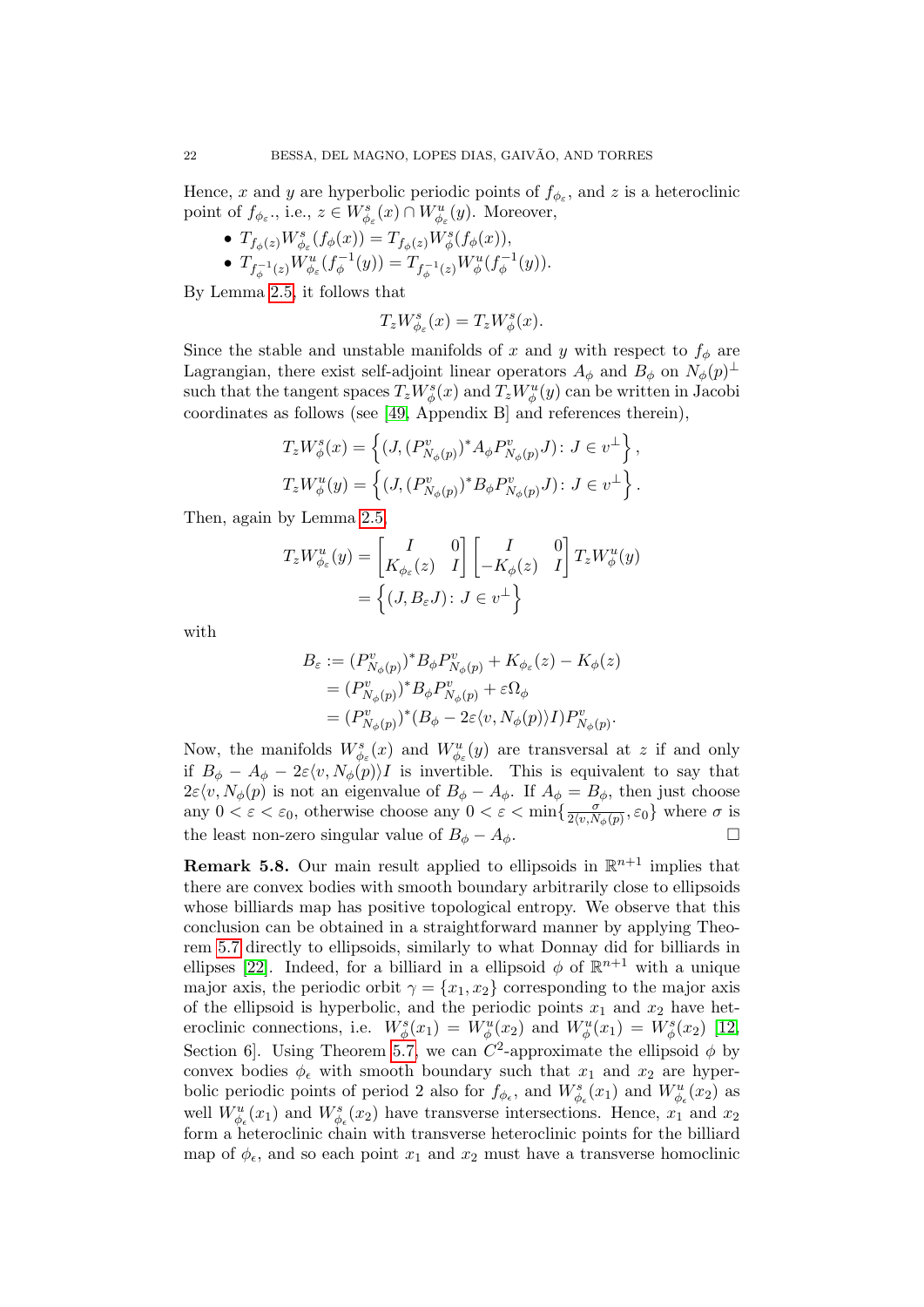point. In particular, the billiard inside  $\phi_{\epsilon}$  has positive topological entropy. Similar results were obtained in [\[21,](#page-29-20) [12\]](#page-29-19) using a variational approach and Poincaré-Melnikov method.

## 6. Franks' lemma for multidimensional billiards

<span id="page-22-1"></span>In this section we generalize the Franks' lemma for multidimensional billiards.

Denote by  $Sp(T_xM)$  the set of linear symplectic automorphisms on  $T_xM$ .

<span id="page-22-0"></span>**Theorem 6.1.** Let  $r \in \{2, 3, ..., \infty\}$ . There is a C<sup>r</sup>-residual subset  $\mathcal{R} \subset \mathcal{B}^r$ such that for every  $\phi \in \mathcal{R}$ , every periodic point  $x \in M_{\phi}$  of  $f_{\phi}$  having period  $m \geq 4$  and any  $\varepsilon > 0$  there is  $\delta > 0$  such that for any  $\Pi \in \mathrm{Sp}(T_xM)$  which is δ-close to  $Df_{\phi}^{m}(x) \colon T_xM \to T_xM$ , there is  $u \in C^{\infty}(S, \mathbb{R}^{d+1})$  which is  $\varepsilon$ -C<sup>2</sup>-close to 0 such that

- (1)  $\phi_u := \phi + u \in \mathcal{B}^k$ ,
- (2)  $O(x)$  is a periodic orbit of both  $f_{\phi}$  and  $f_{\phi_u}$ ,
- (3)  $Df_{\phi_u}^m(x) = \Pi,$
- (4) the perturbation u can be chosen to vanish outside an arbitrary small neighbourhood of 4 consecutive reflection points of the periodic orbit  $\mathcal{O}(x)$ .

6.1. **Some linear algebra.** Let  $V$  be a d-dimensional real vector space with an inner product  $\langle \cdot, \cdot \rangle$ . Let  $L(\mathbb{V})$  denote the ring of linear operators on  $\mathbb{V}$ and Sym(V) denote the linear space of self-adjoint linear operators on V. Given  $X \in L(\mathbb{V})$ , let  $\Psi_X : Sym(\mathbb{V}) \to L(\mathbb{V})$  be the linear map

<span id="page-22-3"></span>
$$
\Psi_X(Y) = X^*Y - YX,\tag{6.1}
$$

where  $X^*$  is the adjoint linear operator of X. Clearly,  $\Psi_X(Y) = 0$  iff  $YX \in$  $Sym(\mathbb{V}).$ 

<span id="page-22-2"></span>**Lemma 6.2.** If  $X$  has all its eigenvalues distinct, then there is a subspace  $V \subset Sym(V)$  of dimension  $\frac{d(d-1)}{2}$  such that  $\Psi_X$  restricted to V is invertible.

*Proof.* By fixing an orthonormal basis of V, the linear operator  $Z := \Psi_X(Y)$ is represented by a matrix  $\hat{Z} := \hat{X}^\top \hat{Y} - \hat{Y} \hat{X}$  where  $\hat{X}$  and  $\hat{Y}$  are the matrices of X and Y in the basis of V, and  $\hat{X}^{\top}$  is the transpose matrix of  $\hat{X}$ . Using the Kronecker product ⊗ we can write

$$
\hat{Z} = \Phi(\hat{Y}) := (\hat{X}^\top \oplus (-\hat{X}^\top)) \text{vec}(\hat{Y}),
$$

where  $A \oplus B := (I \otimes A) + (B \otimes I)$  for  $A, B \in \text{Mat}(d)$ ,

$$
A \otimes B = \begin{bmatrix} a_{1,1}B & \cdots & a_{1,n}B \\ \vdots & \ddots & \vdots \\ a_{n,1}B & \cdots & a_{n,n}B \end{bmatrix} \quad \text{and} \quad \text{vec}(A) = \begin{bmatrix} A_{*,1} \\ \vdots \\ A_{*,n} \end{bmatrix}.
$$

It is known that  $A \oplus B$  has eigenpair  $(\lambda_A + \lambda_B, v_A \otimes v_B)$  if  $(\lambda_A, v_A)$  is an eigenpair of A and  $(\lambda_B, v_B)$  is an eigenpair of B (see [\[30,](#page-30-17) Theorem 4.4.5]). Any eigenvalue of  $A \oplus B$  arises in this way. Since X has d distinct eigenvalues, the kernel of  $\Phi$  has dimension d. Moreover,

 $\text{Ker}(\Phi) = \{v \otimes v : v \text{ is a left eigenvector of } \hat{X}\} \subset \text{Sym}(d),$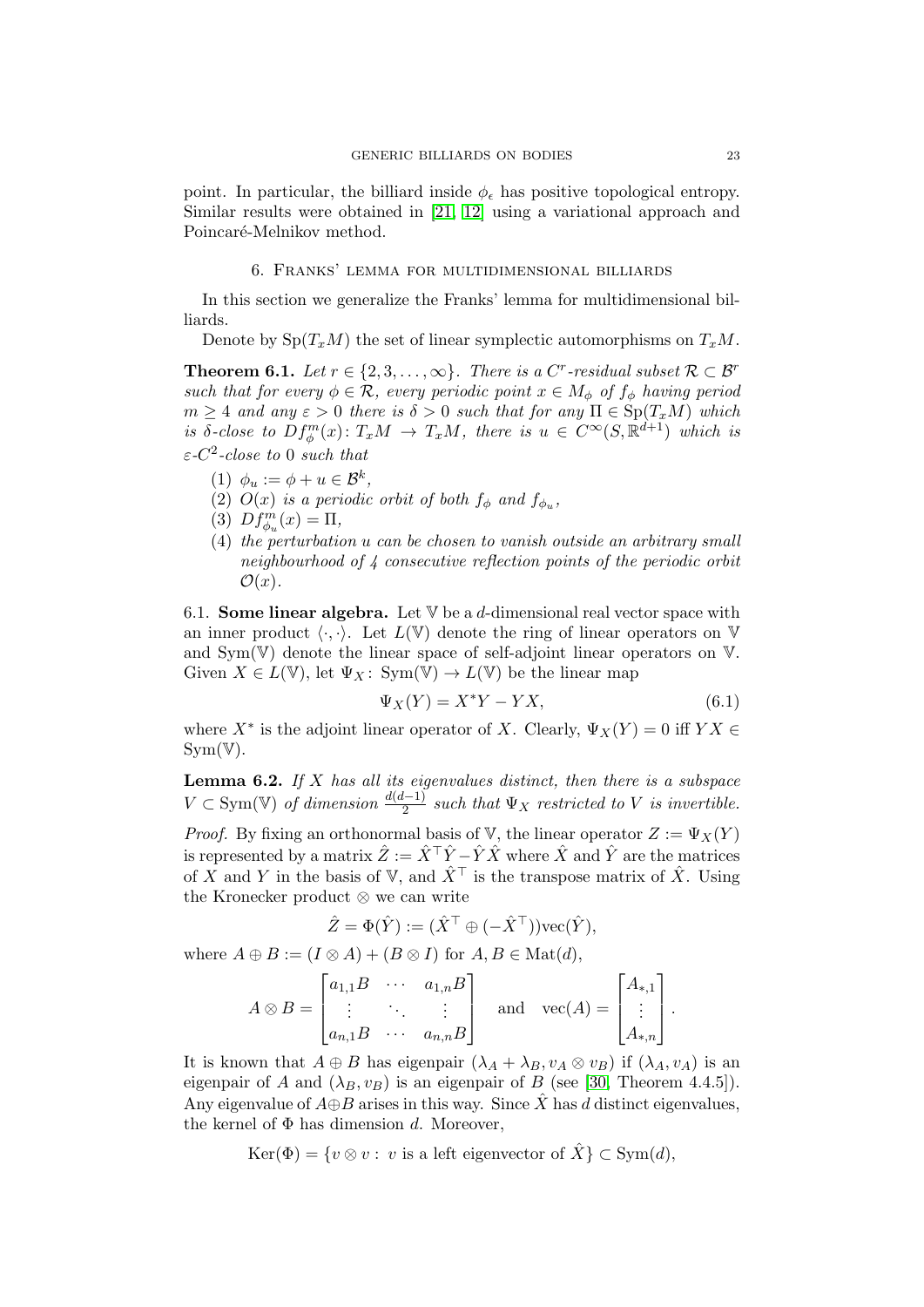where we make the identification  $v \otimes v \equiv [v_1v \cdots v_d v] \in \text{Sym}(d)$ . Therefore,  $\text{Ker}(\Psi_X) \subset \text{Sym}(\mathbb{V})$  and dim  $\text{Ker}(\Psi_X) = d$ .

Now consider any subspace  $V \subset Sym(\mathbb{V})$  such that  $Sym(\mathbb{V}) = Ker(\Psi_X) \oplus$ V. Clearly,  $\Psi_X$  restricted to V is invertible and

$$
\dim V = \dim \text{Sym}(\mathbb{V}) - \dim \text{Ker}(\Psi_X) = \frac{d(d-1)}{2}.
$$

 $\Box$ 

On  $V \times V$  we introduce the canonical symplectic form

$$
\Omega(w_1, w_2) = \langle y_1, z_2 \rangle - \langle y_2, z_1 \rangle,
$$

where  $w_i = (y_i, z_i) \in V \times V$ . We denote by  $Sp(V \times V)$  the group of symplectic linear operators on  $\mathbb{V} \times \mathbb{V}$ .

Let  $C, F \in Sp(\mathbb{V} \times \mathbb{V})$  given by

$$
C(K) = \begin{bmatrix} I & 0 \\ K & I \end{bmatrix} \quad \text{and} \quad F(\tau) = \begin{bmatrix} I & \tau I \\ 0 & I \end{bmatrix}
$$

where  $K \in Sym(\mathbb{V}), \tau \in \mathbb{R}$  and I is the identity operator on V. The derivative of the billiard map in Jacobi coordinates has the form,

$$
A(K,\tau) := C(K)F(\tau) = \begin{bmatrix} I & \tau I \\ K & I + \tau K \end{bmatrix} \in \text{Sp}(\mathbb{V} \times \mathbb{V}).
$$

Throughout this section fix  $\tau_1, \tau_2, \tau_3, \tau_4 \in \mathbb{R} \setminus \{0\}$  and define the map

$$
B\colon \operatorname{Sym}(\mathbb{V})^4 \to \operatorname{Sp}(\mathbb{V} \times \mathbb{V})
$$

by

<span id="page-23-3"></span>
$$
(K_1, K_2, K_3, K_4) \mapsto A(K_4, \tau_4)A(K_3, \tau_3)A(K_2, \tau_2)A(K_1, \tau_1). \tag{6.2}
$$

We also define the following linear operators on  $V$ :

<span id="page-23-1"></span>
$$
\Omega(K_2) := K_2 + (1/\tau_2 + 1/\tau_3)I \tag{6.3}
$$

and

<span id="page-23-2"></span>
$$
\Delta(K_2, K_3) := (K_3 + (1/\tau_3 + 1/\tau_4)I)(K_2 + (1/\tau_2 + 1/\tau_3)I),
$$
(6.4)

where  $K_2$  and  $K_3$  belong to Sym(V).

**Definition 6.3.** We say that  $(K_2, K_3) \in \text{Sym}(\mathbb{V})^2$  satisfy the F-property if  $\Omega(K_2)$  is invertible and  $\Delta(K_2, K_3)$  has d distinct eigenvalues.

The following result is crucial in the proof of Franks' lemma.

<span id="page-23-0"></span>**Lemma 6.4.** If  $K = (K_1, K_2, K_3, K_4) \in \text{Sym}(\mathbb{V})^4$  such that  $(K_2, K_3)$  satisfy the F-property, then  $DB(K)$  has full rank and B is a submersion at K.

*Proof.* Let  $\Omega = \Omega(K_2)$  and  $\Delta = \Delta(K_2, K_3)$  as defined in [\(6.3\)](#page-23-1) and [\(6.4\)](#page-23-2), respectively. Fix a basis  ${E_{i,j}}_{1\leq i\leq j\leq d}$  for Sym(V). By Lemma [6.2,](#page-22-2) there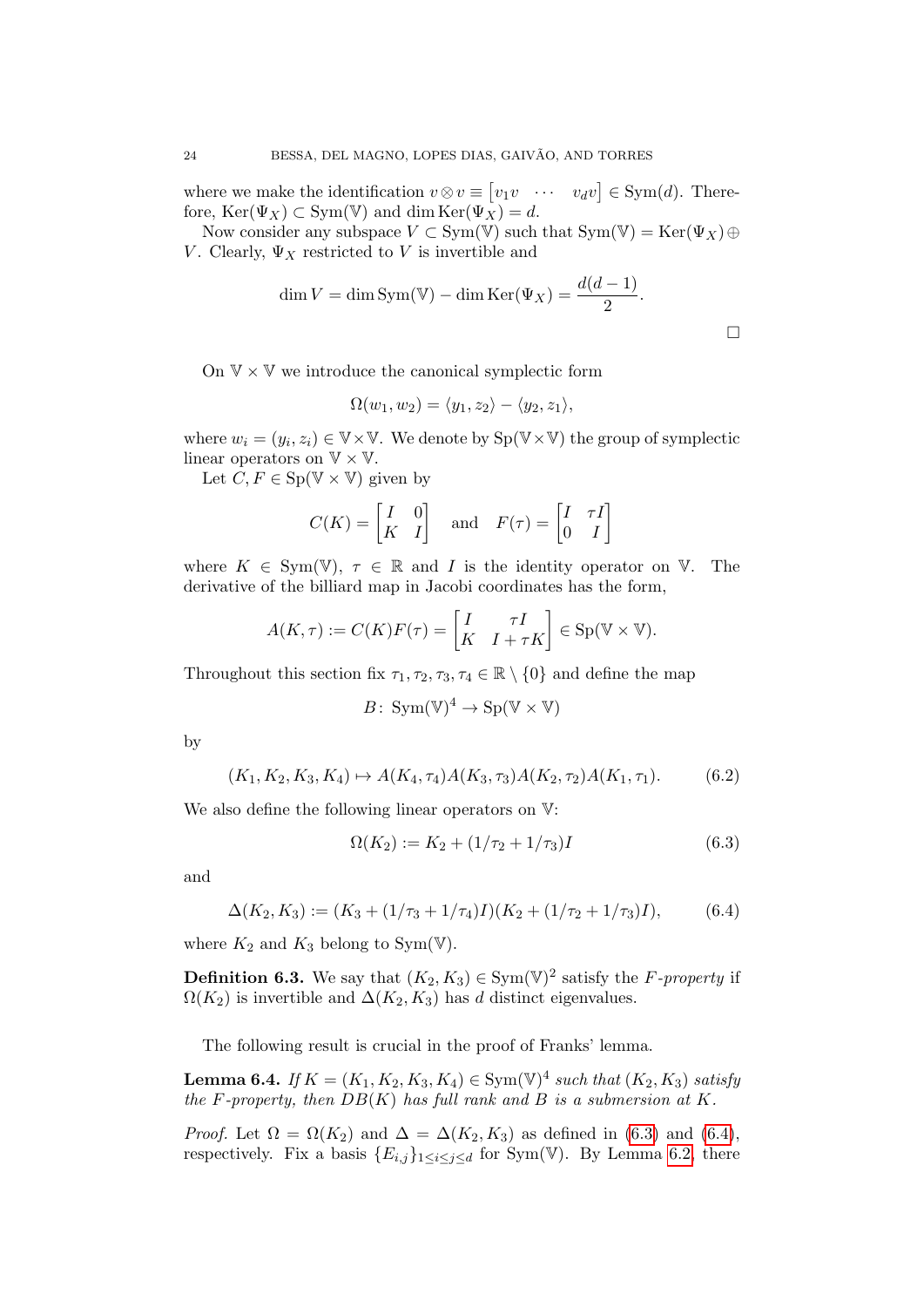is a subspace V of Sym(V) of dimension  $\frac{d(d-1)}{2}$  such that  $\Psi_{\Delta}$  (as defined in  $(6.1)$ ) restricted to V is invertible. Let  ${V_j}$  denote a basis for V and define,

$$
X^{(j)} := DB(K)(V_j, 0, 0, 0),
$$
  
\n
$$
Y^{(i,j)} = DB(K)(0, E_{i,j}, 0, 0),
$$
  
\n
$$
Z^{(i,j)} = DB(K)(0, 0, E_{i,j}, 0),
$$
  
\n
$$
W^{(i,j)} = DB(K)(0, 0, 0, E_{i,j}).
$$

Since

$$
\dim V + 3 \times \dim Sym(\mathbb{V}) = \dim Sp(\mathbb{V}),
$$

to prove that  $DB(K)$  has full rank it is sufficient to show that the tangent vectors defined above are linearly independent, i.e.,

$$
\sum_{j} \alpha_j X^{(j)} + \sum_{i \le j} \beta_{i,j} Y^{(i,j)} + \sum_{i \le j} \gamma_{i,j} Z^{(i,j)} + \sum_{i \le j} \theta_{i,j} W^{(i,j)} = 0
$$

implies that  $\alpha_j = \beta_{i,j} = \gamma_{i,j} = \theta_{i,j} = 0$ . Taking into account that

$$
DA(K,\tau)(S) = \begin{bmatrix} 0 & 0 \\ S & \tau S \end{bmatrix}, \quad S \in \text{Sym}(\mathbb{V})
$$

we compute,

$$
X^{(j)} = \begin{bmatrix} 0 & 0 \\ V_j & \tau_4 V_j \end{bmatrix} \begin{bmatrix} I & \tau_3 I \\ K_3 & I + \tau_3 K_3 \end{bmatrix} \begin{bmatrix} I & \tau_2 I \\ K_2 & I + \tau_2 K_2 \end{bmatrix} \begin{bmatrix} I & \tau_1 I \\ K_1 & I + \tau_1 K_1 \end{bmatrix},
$$
  
\n
$$
Y^{(i,j)} = \begin{bmatrix} I & \tau_4 I \\ K_4 & I + \tau_4 K_4 \end{bmatrix} \begin{bmatrix} 0 & 0 \\ E_{i,j} & \tau_3 E_{i,j} \end{bmatrix} \begin{bmatrix} I & \tau_2 I \\ K_2 & I + \tau_2 K_2 \end{bmatrix} \begin{bmatrix} I & \tau_1 I \\ K_1 & I + \tau_1 K_1 \end{bmatrix},
$$
  
\n
$$
Z^{(i,j)} = \begin{bmatrix} I & \tau_4 I \\ K_4 & I + \tau_4 K_4 \end{bmatrix} \begin{bmatrix} I & \tau_3 I \\ K_3 & I + \tau_3 K_3 \end{bmatrix} \begin{bmatrix} 0 & 0 \\ E_{i,j} & \tau_2 E_{i,j} \end{bmatrix} \begin{bmatrix} I & \tau_1 I \\ K_1 & I + \tau_1 K_1 \end{bmatrix},
$$
  
\n
$$
W^{(i,j)} = \begin{bmatrix} I & \tau_4 I \\ K_4 & I + \tau_4 K_4 \end{bmatrix} \begin{bmatrix} I & \tau_3 I \\ K_3 & I + \tau_3 K_3 \end{bmatrix} \begin{bmatrix} I & \tau_2 I \\ K_2 & I + \tau_2 K_2 \end{bmatrix} \begin{bmatrix} 0 & 0 \\ E_{i,j} & \tau_1 E_{i,j} \end{bmatrix}.
$$

Define  $\hat{X}^{(j)} := A(K_4, \tau_4)^{-1} X^{(j)} F(\tau_1)^{-1}, \hat{Y}^{(i,j)} := A(K_4, \tau_4)^{-1} Y^{(i,j)} F(\tau_1)^{-1},$ etc. Using the fact that

$$
A(K,\tau)^{-1} = \begin{bmatrix} I + \tau K & -\tau I \\ -K & I \end{bmatrix} \quad \text{and} \quad F(\tau_1)^{-1} = F(-\tau_1)
$$

we find that

$$
\hat{X}^{(j)} = \begin{bmatrix}\n-\tau_4 X_{2,1}^{(j)} & -\tau_4 X_{2,2}^{(j)} \\
X_{2,1}^{(j)} & X_{2,2}^{(j)}\n\end{bmatrix}
$$
\n
$$
\hat{Y}^{(i,j)} = \begin{bmatrix}\n0 & 0 \\
\hat{Y}_{2,1}^{(i,j)} & E_{i,j}((\tau_2 + \tau_3)I + \tau_2 \tau_3 K_2)\n\end{bmatrix}
$$
\n
$$
\hat{Z}^{(i,j)} = \begin{bmatrix}\n\tau_3 E_{i,j}(I + \tau_2 K_1) & \tau_2 \tau_3 E_{i,j} \\
(I + \tau_3 K_3) E_{i,j}(I + \tau_2 K_1) & \tau_2 (I + \tau_3 K_3) E_{i,j}\n\end{bmatrix}
$$
\n
$$
\hat{W}^{(i,j)} = \begin{bmatrix}\n((\tau_2 + \tau_3)I + \tau_2 \tau_3 K_2) E_{i,j} & 0 \\
(\tau_2 K_3 + (I + \tau_3 K_3)(I + \tau_2 K_2)) E_{i,j} & 0\n\end{bmatrix}
$$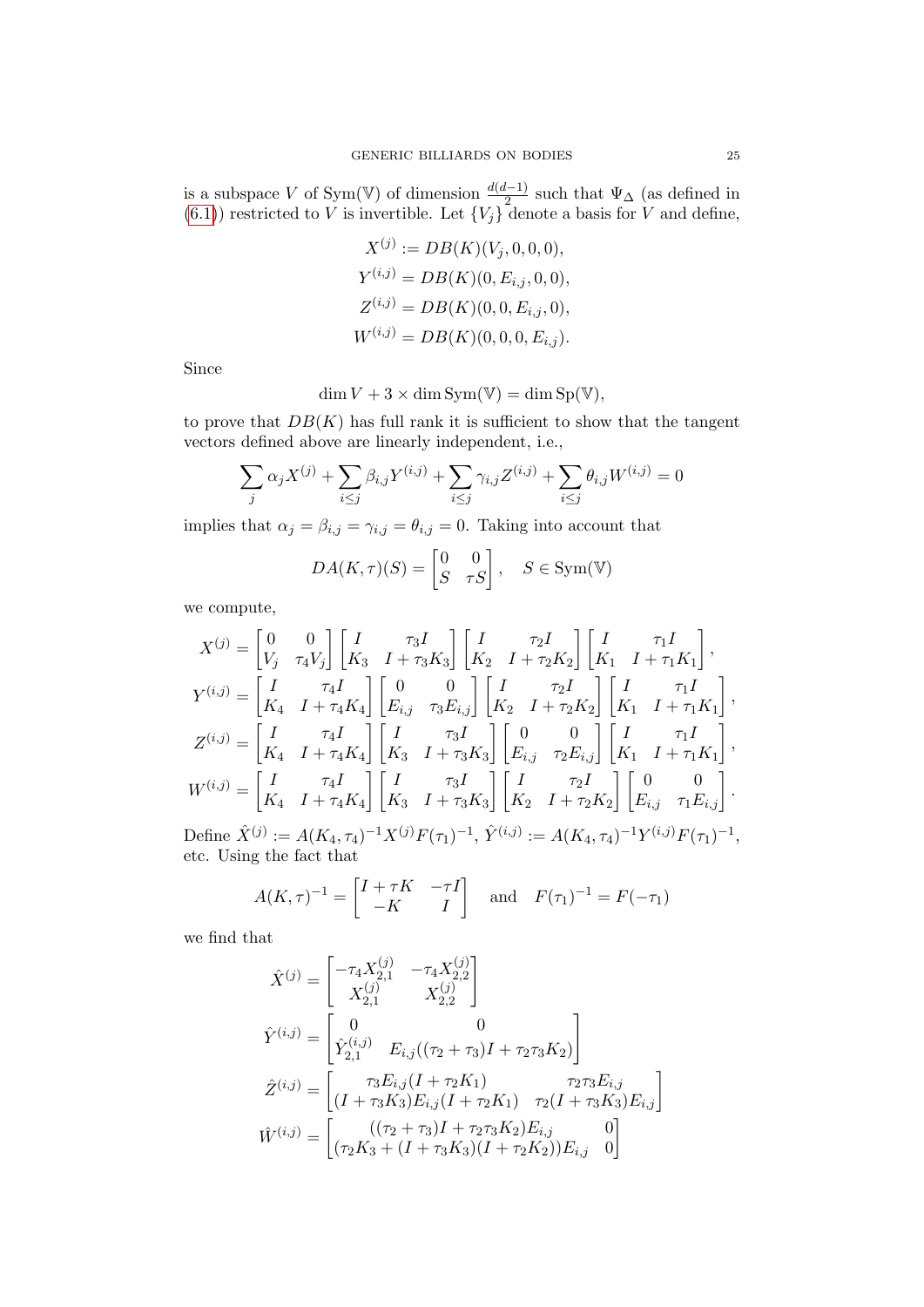where  $\hat{Y}_{2,1}^{(i,j)}$  $\chi_{2,1}^{(i,j)},\,X_{2,1}^{(j)}$  $\chi_{2,1}^{(j)}$  and  $X_{2,2}^{(j)}$  $_{2,2}^{(0)}$  can be explicitly computed, but only the expression for  $X_{2,2}^{(j)}$  will be needed,

$$
X_{2,2}^{(j)} = V_j(\tau_2 I + (I + \tau_2 K_2)\tau_3 + \tau_4 (I + \tau_3 K_3)(I + \tau_2 K_2) + \tau_2 \tau_4 K_3)
$$
  
=  $\tau_2 \tau_3 \tau_4 V_j \left( \Delta - \frac{1}{\tau_3^2} I \right).$ 

Hence, in the  $(1, 2)$ -th block we have the equation

$$
-\tau_2\tau_3\tau_4^2\left(\sum_j\alpha_iV_j\right)\left(\Delta-\frac{1}{\tau_3^2}I\right)+\tau_2\tau_3\sum_{i\leq j}\gamma_{i,j}E_{i,j}=0.
$$

Thus, we must have  $H\Delta \in \text{Sym}(\mathbb{V})$  where  $H = \sum_j \alpha_j V_j \in V$ . Equivalently,  $\Psi_{\Delta}(H) = 0$ . By Lemma [6.2,](#page-22-2)  $\Psi_{\Delta}$  restricted to V is invertible, hence  $H = 0$ , i.e.,  $\alpha_j = 0$  for every j. This also implies that  $\gamma_{i,j} = 0$  for every  $i \leq j$ . Now, looking at the (2, 2)-th block we have the equation  $\tau_2 \tau_3 \sum_{i \leq j} \beta_{i,j} E_{i,j} \Omega = 0$ . Since  $\Omega$  is invertible, we conclude that  $\beta_{i,j} = 0$  for every  $i \leq j$ . Finally, looking at the (1, 1)-th block we get, by the same argument, that  $\theta_{i,j} = 0$ for every  $i \leq j$ . This concludes the proof.

**Remark 6.5.** When  $d = 1$ , we have  $K_2 = \frac{2k_2}{\cos \theta}$  $\frac{2k_2}{\cos\theta_2}$  where  $k_2$  is the curvature of the billiard table at the collision point  $p_2$  and  $\theta_2$  the reflection angle at  $p_2$ , and the pair  $(K_2, K_3)$  satisfies the F-property iff  $\Omega(K_2)$  is invertible, i.e. iff

$$
K_2 \neq -\left(\frac{1}{\tau_2} + \frac{1}{\tau_3}\right).
$$

This is precisely the non-focusing condition for the three consecutive collisions  $\{p_1, p_2, p_3\} \subset \Gamma$  used in [\[48\]](#page-30-6).

<span id="page-25-0"></span>**Lemma 6.6.** The set of pairs  $(K_2, K_3) \in Sym(V)^2$  that satisfy the Fproperty is open and dense in  $\text{Sym}(\mathbb{V})^2$ .

*Proof.* Clearly, the set of invertible linear operators  $GL(V)$  is open and dense in  $L(\mathbb{V})$ . Moreover, the set  $\mathcal{S}(\mathbb{V})$  of linear operators with simple spectrum, i.e., distinct eigenvalues, is also open and dense in  $L(\mathbb{V})$ . Thus  $\mathcal{N} := GL(\mathbb{V}) \cap$  $\mathcal{S}(\mathbb{V})$  is open and dense. Now, consider the map  $\varphi: (A_1, A_2) \mapsto A_1 A_2$  mapping  $GL(\mathbb{V})^2$  to  $GL(\mathbb{V})$ . By continuity,  $\varphi^{-1}(\mathcal{N})$  is open. Moreover,  $\varphi^{-1}(\mathcal{N})$ is dense. Indeed, suppose by contradiction that  $\varphi^{-1}(\mathcal{N}) \cap (\mathcal{V}_1 \times \mathcal{V}_2) = \emptyset$ for some open subsets  $\mathcal{V}_i$  of  $GL(\mathbb{V})$ . Given  $A \in \mathcal{V}_1$ , the map  $\varphi_A : GL(\mathbb{V}) \to$  $GL(V)$  defined by  $\varphi_A(B) = \varphi(A, B)$  is a continuous surjective homomorphism, thus it is open by the open mapping theorem for locally compact groups (see e.g. [\[28,](#page-30-18) Theorem 5.29]). This implies that  $\varphi_A(\mathcal{V}_2)$  is open in GL(V), and since N is dense, we can find  $C \in \mathcal{N} \cap \varphi_A(\mathcal{V}_2)$  and  $B \in \mathcal{V}_2$  such that  $AB = C$ , which contradicts the fact that  $\varphi^{-1}(\mathcal{N})$  does not intersect  $\mathcal{V}_1 \times \mathcal{V}_2$ . Therefore, the set

$$
\mathcal{M}_1 = \{(K_2, K_3) \in \text{Sym}(\mathbb{V})^2 \colon \Delta(K_2, K_3) \text{ has simple spectrum}\}
$$

is open and dense in Sym(V)<sup>2</sup>. By the definition of  $\Omega(K_2)$  is is also clear that

$$
\mathcal{M}_2 = \{K_2 \in \text{Sym}(\mathbb{V}) : \Omega(K_2) \text{ is invertible}\}\
$$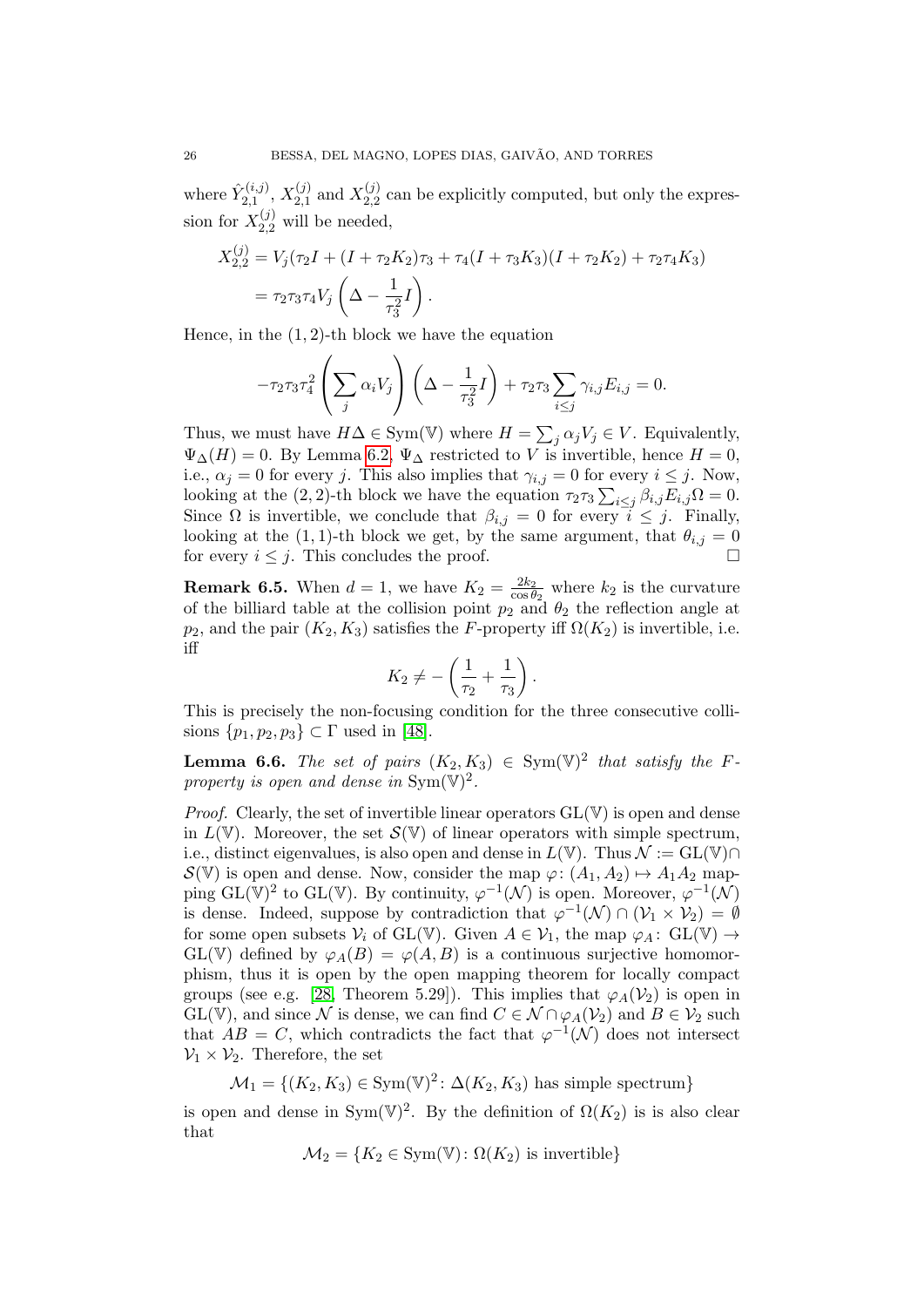is also open and dense in Sym(V). Hence,  $\mathcal{M} = \mathcal{M}_1 \cap (\mathcal{M}_2 \times Sym(V))$  is open and dense as we wanted to show.  $\Box$ 

6.2. Proof of Theorem [6.1.](#page-22-0) Recall  $K(x)$ :  $v^{\perp} \rightarrow v^{\perp}$  from [\(2.12\)](#page-8-2) where  $x = (p, v) \in M$ . We say that an orbit segment  $\gamma = \{x_i\}_{i=0}^n \subset \text{int}(M)$  of f is F-admissible if  $n \geq 3$ ,  $\pi_1(\gamma)$  consists of  $n+1$  points in  $\Gamma_\phi$  and there is  $2 \leq k < n$  such that  $(K(x_k), R_{p_{k+1}}^{-1} K(x_{k+1}) R_{p_{k+1}})$  satisfy the F-property as linear operators in  $\text{Sym}(v_k^{\perp}).$ 

<span id="page-26-1"></span>**Theorem 6.7.** Let  $r \in \{2, 3, ..., \infty\}$ . Let  $\phi \in \mathcal{B}^r$  and consider an Fadmissible orbit segment  $\gamma = \{x_i\}_{i=0}^n \subset \text{int}(M_\phi)$  of  $f_\phi$ . For every  $\varepsilon > 0$ there is  $\delta > 0$  such that for any symplectic linear map  $A: T_{x_0}M_\phi \to T_{x_n}M_\phi$ which is  $\delta$ -close to  $Df_{\phi}^n(x_0)$ , there is  $u \in C^{\infty}(S, \mathbb{R}^{d+1})$  which is  $\varepsilon$ -C<sup>2</sup>-close to 0 such that

- (1)  $\phi_u := \phi + u \in \mathcal{B}^k$ ,
- (2)  $\gamma$  is an orbit segment of both  $f_{\phi}$  and  $f_{\phi_u}$ ,
- (3)  $Df_{\phi_u}^n(x_0) = A,$
- (4) the perturbation u can be chosen to vanish outside a arbitrary small neighbourhood of four consecutive points in  $\pi_1(\gamma)$ .

*Proof.* Let  $x_i = (p_i, v_i)$  for  $i = 0, \ldots, n$ . According to Lemma [2.5,](#page-8-1) the derivative of  $f^n_\phi$  at  $x_0$  in Jacobi coordinates is the linear map  $Df^n_\phi(x_0)$ :  $v_0^{\perp}$   $\times$  $v_0^{\perp} \to v_n^{\perp} \times v_n^{\perp}$  given by

<span id="page-26-0"></span>
$$
Df_{\phi}^{n}(x_{0}) = C(x_{n})U(p_{n})F(\tau_{n})\cdots C(x_{1})U(p_{1})F(\tau_{1})
$$
\n(6.5)

where

$$
C(x_i) = \begin{bmatrix} I & 0 \\ K(x_i) & I \end{bmatrix}, U(p_i) = \begin{bmatrix} R_{p_i} & 0 \\ 0 & R_{p_i} \end{bmatrix}, F(\tau_i) = \begin{bmatrix} I & \tau_i I \\ 0 & I \end{bmatrix},
$$

and  $\tau_i = ||p_i - p_{i-1}|| > 0$  for  $i = 1, ..., n$ . Also recall that  $K(x_i)$  is a selfadjoint linear operator on  $v_i^{\perp}$  and  $R_{p_i} : v_{i-1}^{\perp} \to v_i^{\perp}$  is the reflection about the hyperplane  $N(p_i)^{\perp}$  which maps  $v_{i-1}^{\perp}$  isometrically onto  $v_i^{\perp}$ .

We can rewrite the product [\(6.5\)](#page-26-0) in the following way

$$
Df_{\phi}^{n}(x_0) = U(p_n)\cdots U(p_1)A(K_n,\tau_n)\cdots A(K_1,\tau_1)
$$

where

$$
A_i := A(K_i, \tau_i) = \begin{bmatrix} I & \tau_i I \\ K_i & I + \tau_i K_i \end{bmatrix} \in \text{Sp}(v_0^{\perp} \times v_0^{\perp})
$$

and  $K_i := (R_{p_i} \cdots R_{p_1})^{-1} K(x_i) R_{p_i} \cdots R_{p_1} \in \text{Sym}(v_0^{\perp}).$  By hypothesis, there is  $2 \leq k \leq n$  such that  $(K_k, K_{k+1})$  satisfy the F-property. Hence, by Lemma [6.4,](#page-23-0) the map B defined in [\(6.2\)](#page-23-3) with  $\mathbb{V} := v_0^{\perp}$  is a submersion at  $K := (K_{k-1}, K_k, K_{k+1}, K_{k+2})$ . This shows that for any  $\varepsilon > 0$  there is a  $\delta > 0$  such that any symplectic linear map  $\Pi \in \mathrm{Sp}(v_0^\perp \times v_0^\perp)$  which is  $\delta$ -close to  $A_n \cdots A_1$  may be realized as

$$
\Pi = A_n \cdots A_{k+3} B(\hat{K}) A_{k-2} \cdots A_1
$$

by choosing  $\hat{K} \in \text{Sym}(v_0^{\perp})^4$  which is  $\varepsilon$ -close to K. By Lemma [2.1,](#page-4-0) for each  $i \in \{k-1, k, k+1, k+2\}$ , we can realize the curvature  $\hat{K}_i$  at  $p_i$  by choosing appropriate smooth functions  $u_i \in C^{\infty}(S, \mathbb{R})$  which are  $\varepsilon$ -C<sup>2</sup>-close to 0 and whose supports are contained in arbitrarily small neighbourhoods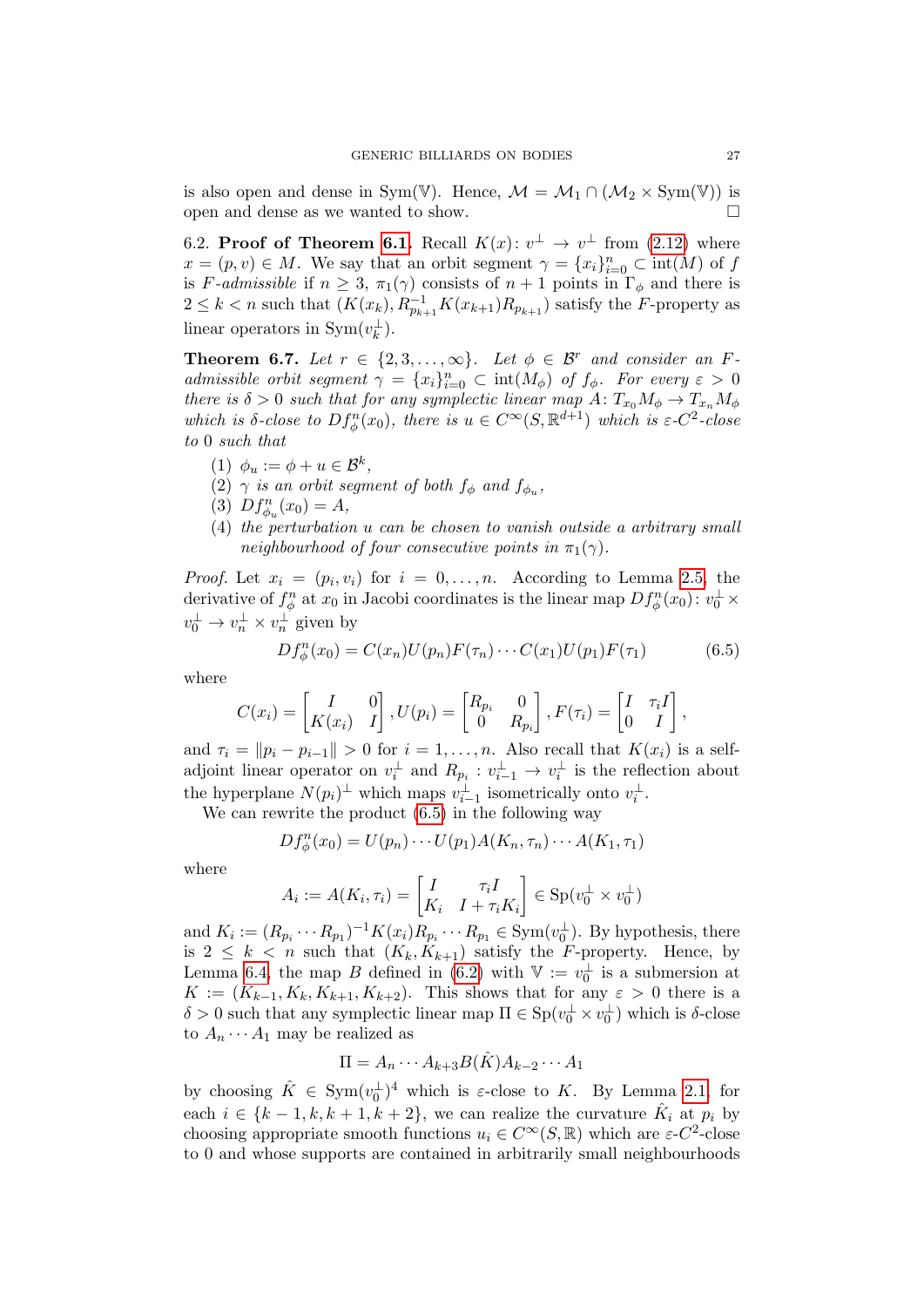of  $p_i$ . Finally, we define the perturbation  $u = \sum_{i=k-1}^{k+2} u_i N_\phi(p_i)$  and the rest of the properties follow.

Given  $m \geq 4$ , denote by  $\mathcal{Y}_m$  the set of  $\phi \in \mathcal{B}^r$  such that  $f_{\phi}$  has only a finite number of periodic orbits of period less than or equal to  $m$ , each periodic orbit passes only once through each of its reflection points, and any two differente periodic orbits have no common reflection point. By Theorem [2.8,](#page-9-2)  $\mathcal{Y}_m$  is a C<sup>r</sup>-residual subset of  $\mathcal{B}^r$ . Now, denote by  $\mathcal{R}_m$  the subset of  $\mathcal{Y}_m$  consisting of those  $\phi \in \mathcal{R}_m$  such that every periodic orbit of  $f_{\phi}$  of period  $\geq 4$  is F-admissible. Being F-admissible means that the pair of curvature operators at two consecutive collision points belongs to an open and dense set (Lemma [6.6\)](#page-25-0). Since, for each  $\phi \in \mathcal{R}_m$ , the billiard map  $f_{\phi}$  has only a finite number of periodic orbits of period less than  $m$ , by continuity of  $\phi \mapsto L_{\phi}$  we conclude that  $\mathcal{R}_m$  is C<sup>r</sup>-open relative to  $\mathcal{Y}_m$ . Moreover, by Lemma [2.1,](#page-4-0) the set  $\mathcal{R}_m$  is also C<sup>r</sup>-dense. Hence,  $\mathcal{R}_m$  is a C<sup>r</sup>-residual set and the intersection  $\mathcal{R} = \bigcap_{m \geq 4} \mathcal{R}_m$  is also C<sup>r</sup>-residual. Finally, Theorem [6.1](#page-22-0) follows from Theorem [6.7.](#page-26-1)

## 7. Proof of Theorem [3.2](#page-10-1)

<span id="page-27-0"></span>Let  $\mathcal{R}_1$  be the  $C^{\infty}$ -residual set of Theorem [6.1](#page-22-0) and  $\mathcal{R}_2$  the one of Theo-rem [2.8.](#page-9-2) Hence, one can take a  $C^{\infty}$ -residual

$$
\mathcal{R}=\mathcal{R}_1\cap\mathcal{R}_2
$$

on which there are an infinite number of periodic orbits with arbitrarly large periods, all nondegenerate.

Consider the set of periodic points  $Per_{m_d}(\phi)$  with period  $\geq m_d$ , and denote its closure by

$$
\Lambda = \Lambda(\phi) := \overline{\text{Per}_{m_d}(\phi)}.
$$

<span id="page-27-1"></span>**Theorem 7.1.** If  $\phi \in \mathcal{R} \cap \mathcal{F}^2$ , then  $\Lambda(\phi)$  is hyperbolic.

*Proof.* Since  $\phi \in \mathcal{F}^2$ , the periodic points are hyperbolic, i.e.

$$
P := \text{Per}_{m_d}(\phi) \subset H(\phi).
$$

We will apply the general result on the hyperbolicity of families of periodic sequences of bounded symplectic linear maps given in [\[20,](#page-29-8) Theorem 8.1]. It is a symplectic version of the Mañé dichotomy on uniform dominated splitting versus trivial spectrum.

For  $x \in P$  and  $n \in \mathbb{Z}$  choose an orthonormal symplectic basis  $B(x, n)$  of the tangent space  $T_{f^n_\phi(x)}M$ . Thus the tangent map

$$
Df_\phi(f_\phi^n(x))\colon T_{f_\phi^n(x)}M\to T_{f_\phi^{n+1}(x)}M
$$

is represented in the basis  $B(x, n)$  by a matrix denoted by  $\xi_n^x \in \text{Sp}(\mathbb{R}^{2d})$ , a symplectic linear map on  $\mathbb{R}^{2d}$ . Consider the family  $\xi = (\xi^x)_{x \in P}$  of sequences  $\xi^x = (\xi_n^x)_{n \in \mathbb{Z}}.$ 

For each periodic point x with period m we have periodicity of  $\xi$  in the sense that

$$
\xi_{n+m}^x = \xi_n^x, \quad n \in \mathbb{Z},
$$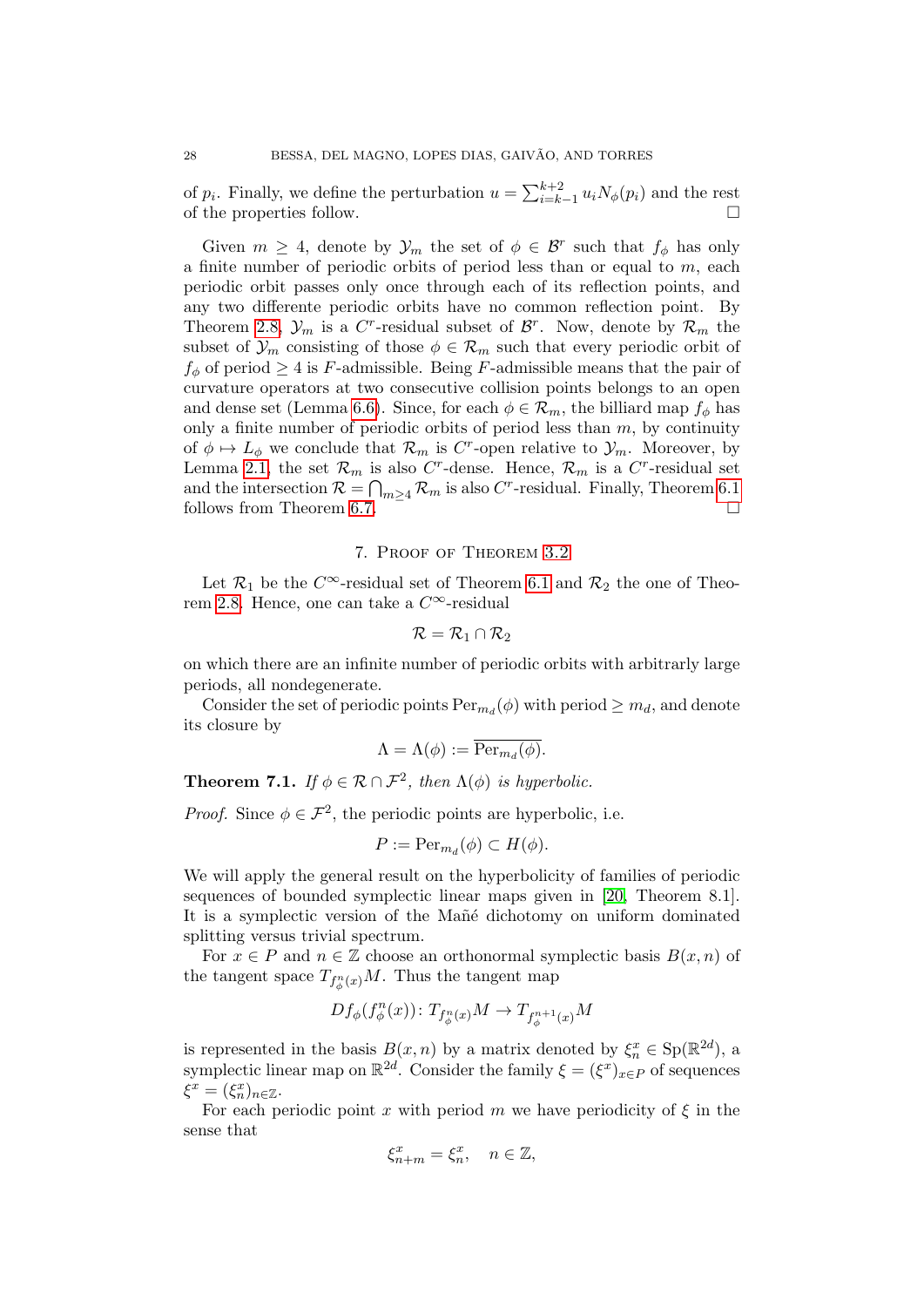because they represent the matrices of  $Df_{\phi}(f^{n+m}(x)) = Df_{\phi}(f^{n}(x))$  as before. In addition, we have hyperbolicity of  $\xi$ , i.e.

$$
\xi_{m-1}^x \dots \xi_0^x
$$

is hyperbolic as this product of matrices corresponds to  $Df_{\phi}^{m}(x)$  which is hyperbolic. Notice that all maps  $\|\xi_n^x\|$  are uniformly bounded as the manifold is compact.

Suppose that we can perturb  $Df_{\phi}^{m}(x)$  within  $Sp(T_{x}M)$  to a non-hyperbolic map Π (there is an eigenvalue of modulus 1). Use Franks' lemma Theo-rem [6.1](#page-22-0) to find  $\widetilde{\phi}$  which is  $C^2$ -close to  $\phi$  such that  $Df_{\widetilde{\phi}}^m$  $\int_{\tilde{\phi}}^{m}(x) = \Pi$ . This means

that  $\phi \notin \mathcal{F}^2$  since x is a non-hyperbolic period point for  $\widetilde{\phi}$  with period  $\geq m_d$ . So,  $\xi$  is a stably hyperbolic family of periodic sequences of bounded sym-plectic linear maps. By [\[20,](#page-29-8) Theorem 8.1],  $\xi$  is uniformly hyperbolic. Therefore, on P the tangent map  $Df_{\phi}$  has an invariant spliting as in [\(1.1\)](#page-0-1) and P is hyperbolic. By the continuity of the splitting, this extends to the closure  $\Lambda$  of  $P$ .

Remark 7.2. There is a known alternative approach to prove Theorem [7.1](#page-27-1) following the strategies used in several contexts, cf. [\[7,](#page-29-21) [13,](#page-29-5) [45,](#page-30-19) [29,](#page-30-20) [5\]](#page-29-22). The main tool is the use of a symplectic version of [\[14,](#page-29-4) Corollary 2.18] as in [\[16\]](#page-29-23). It can be used to show the following dichotomy: there is either an uniform dominated splitting on the set of periodic orbits having sufficiently large periods, or else a perturbation of the tangent map with trivial spectrum. Our version of the Franks' lemma (Theorem [6.1\)](#page-22-0) then allows us to realize any small perturbation of the tangent map by a  $C^2$ -perturbation of the body having a degenerate periodic point. However that is not allowed in  $\mathcal{F}^2$ . Therefore,  $Per_{m_d}(\phi)$  has a uniform dominated splitting, which in the symplectic case means that  $\text{Per}_{m_d}(\phi)$  is in fact partially hyperbolic [\[11,](#page-29-24) Theorem 11]. Restrict the tangent map to the central subspace of the splitting. Using a Jordan normal form for symplectic matrices [\[36,](#page-30-21) [26\]](#page-30-22), again by the above dichotomy one gets a partially hyperbolic splitting. So, the dimension of the stable and unstable subspaces of the original tangent map on  $\text{Per}_{m_d}(\phi)$  increases. Repeating this procedure leads us to the conclusion that  $Per_{m_d}(\phi)$ is in fact hyperbolic, and the same holds for  $\Lambda$ .

In view of the previous theorem and the Spectral Decomposition Theo-rem [\[44,](#page-30-23) pp.385], the set  $\Lambda$  is a union of finitely many pairwise disjoint basic hyperbolic sets. Since  $\Lambda$  is infinite by Theorem [2.7,](#page-9-3) at least one of those basic sets must be nontrivial.

## **ACKNOWLEDGEMENTS**

The authors were partially funded by the project "New trends in Lyapunov exponents" PTDC/MAT-PUR/29126/2017. MB was also partially funded by the project UID/00212/2020, JLD and JPG by the project CEMAPRE - UID/MULTI/00491/2019 and MJT by the projects UIDB/00013/2020 and  $UIDP/00013/2020$ . All the projects were financed by Fundação para a Ciência e a Tecnologia, Portugal. MB also would like to thank CMUP for providing the necessary conditions in which this work was developed.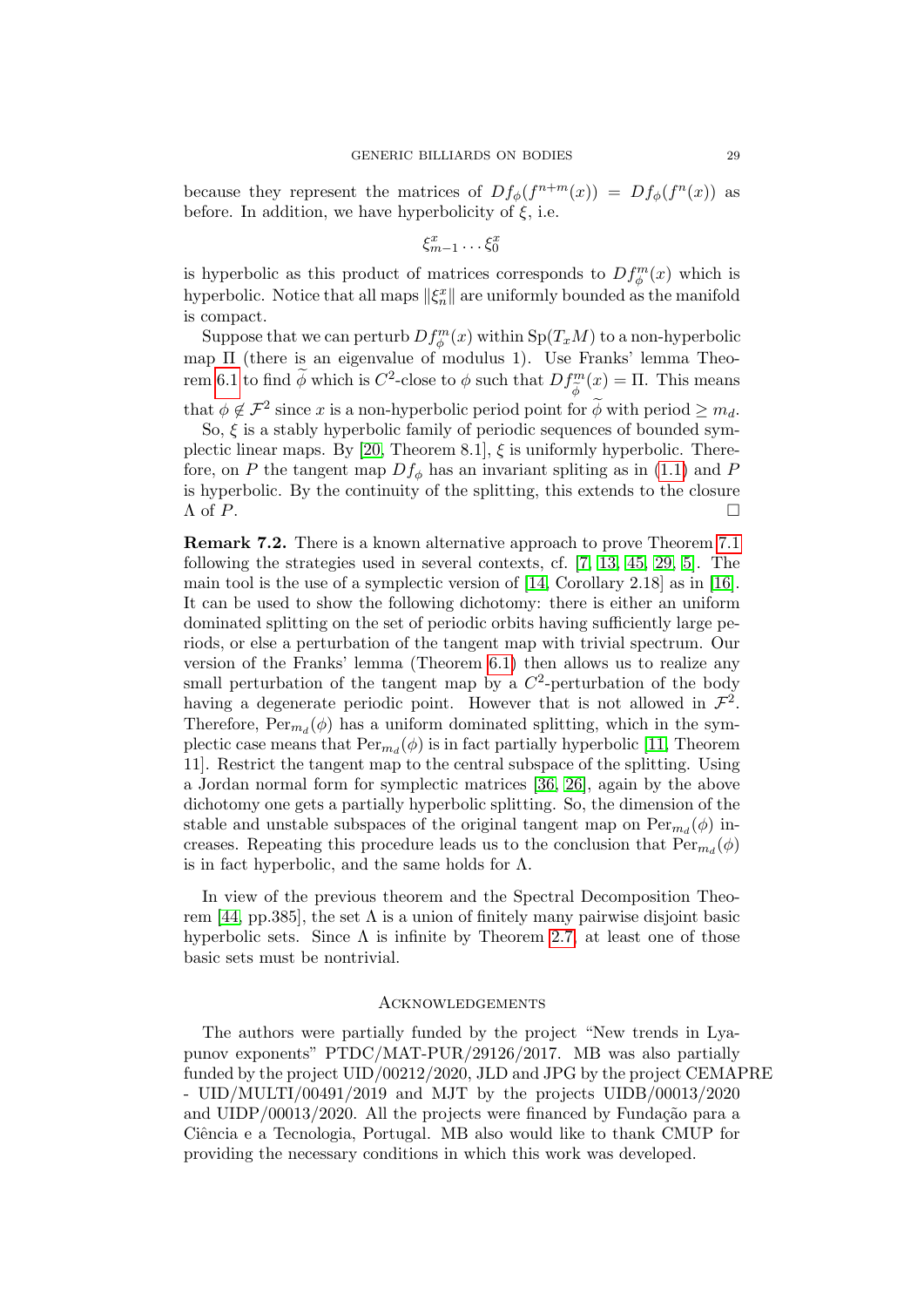## **REFERENCES**

- <span id="page-29-7"></span>[1] H. N. Alishah and J. Lopes Dias. Realization of tangent perturbations in discrete and continuous time conservative systems. Discrete Contin. Dyn. Syst., 34(12):5359–5374, 2014.
- <span id="page-29-17"></span>[2] S. B. Angenent. Monotone recurrence relations, their Birkhoff orbits and topological entropy. *Ergodic Theory Dynam. Systems*,  $10(1):15-41$ , 1990.
- <span id="page-29-18"></span>[3] S. B. Angenent. A remark on the topological entropy and invariant circles of an area preserving twist map. In Twist mappings and their applications, volume 44 of IMA Vol. Math. Appl., pages 1–5. Springer, New York, 1992.
- <span id="page-29-15"></span>[4] M.-C. Arnaud. Type des points fixes des difféomorphismes symplectiques de  $\mathbf{T}^n \times \mathbf{R}^n$ . Mém. Soc. Math. France (N.S.), (48):63, 1992.
- <span id="page-29-22"></span>[5] M. Bessa, J. Lopes Dias, and M. J. Torres. Expansiveness and hyperbolicity in convex billiards. Regular and Chaotic Dynamics, 26(6):756–762, 2021.
- <span id="page-29-6"></span>[6] M. Bessa and J. Rocha. On  $C^1$ -robust transitivity of volume-preserving flows. *Journal* of Differential Equations, 245:3127–3143, 2008.
- <span id="page-29-21"></span>[7] M. Bessa, J. Rocha, and M. J. Torres. Hyperbolicity and stability for Hamiltonian flows. Journal of Differential Equations,  $254(1):309 - 322$ ,  $2013$ .
- <span id="page-29-11"></span>[8] M. Bialy. Maximizing orbits for higher-dimensional convex billiards. J. Mod. Dyn., 3(1):51–59, 2009.
- <span id="page-29-0"></span>[9] G. D. Birkhoff. On the periodic motions of dynamical systems. Acta Math., 50(1):359– 379, 1927.
- <span id="page-29-1"></span>[10] P. V. M. Blagojević, M. Harrison, S. Tabachnikov, and G. M. Ziegler. Counting periodic trajectories of Finsler billiards. SIGMA Symmetry Integrability Geom. Methods Appl., 16:Paper No. 022, 33, 2020.
- <span id="page-29-24"></span>[11] J. Bochi and M. Viana. Lyapunov exponents: how frequently are dynamical systems hyperbolic? In Modern dynamical systems and applications, pages 271–297. Cambridge Univ. Press, Cambridge, 2004.
- <span id="page-29-19"></span>[12] S. Bolotin, A. Delshams, and R. Ramírez-Ros. Persistence of homoclinic orbits for billiards and twist maps. Nonlinearity, 17(4):1153–1177, 2004.
- <span id="page-29-5"></span>[13] C. Bonatti, L. J. Díaz, and E. R. Pujals. A  $C^1$ -generic dichotomy for diffeomorphisms: weak forms of hyperbolicity or infinitely many sinks or sources. Ann. of Math. (2), 158(2):355–418, 2003.
- <span id="page-29-4"></span>[14] C. Bonatti, N. Gourmelon, and V. Thérèse. Perturbations of the derivative along periodic orbits. Ergodic Theory and Dynamical Systems, 26(5):1307–1337, 2006.
- <span id="page-29-16"></span>[15] P. L. Boyland and G. R. Hall. Invariant circles and the order structure of periodic orbits in monotone twist maps. Topology, 26(1):21–35, 1987.
- <span id="page-29-23"></span>[16] J. Buzzi, S. Crovisier, and T. Fisher. Local perturbations of conservative  $C<sup>1</sup>$  diffeomorphisms. Nonlinearity, 30(9):3613–3636, 2017.
- <span id="page-29-2"></span>[17] C. M. Carballo and J. A. G. Miranda. Jets of closed orbits of Mañé's generic Hamiltonian flows. Bull Braz Math Soc, 44(2):219–232, 2013.
- <span id="page-29-10"></span>[18] M. J. D. Carneiro, S. O. Kamphorst, and S. P. de Carvalho. Periodic orbits of generic oval billiards. Nonlinearity, 20(10):2453–2462, sep 2007.
- <span id="page-29-9"></span>[19] J. Cheng. Variational approach to homoclinic orbits in twist maps and an application to billiard systems. Z. Angew. Math. Phys., 55(3):400–419, 2004.
- <span id="page-29-8"></span>[20] G. Contreras. Geodesic flows with positive topological entropy, twist maps and hyperbolicity. Ann. of Math. (2), 172(2):761–808, 2010.
- <span id="page-29-20"></span>[21] A. Delshams, Y. Fedorov, and R. Ramírez-Ros. Homoclinic billiard orbits inside symmetrically perturbed ellipsoids. Nonlinearity, 14(5):1141–1195, 2001.
- <span id="page-29-14"></span>[22] V. J. Donnay. Creating transverse homoclinic connections in planar billiards. Journal of Mathematical Sciences, 128(2):2747–2753, 2005.
- <span id="page-29-12"></span>[23] M. Farber. Topology of billiard problems. I, II. Duke Math. J., 115(3):559–585, 587– 621, 2002.
- <span id="page-29-13"></span>[24] M. Farber and S. Tabachnikov. Topology of cyclic configuration spaces and periodic trajectories of multi-dimensional billiards. Topology, 41(3):553–589, 2002.
- <span id="page-29-3"></span>[25] J. Franks. Necessary conditions for stability of diffeomorphisms. Trans. Amer. Math. Soc., 158:301–308, 1971.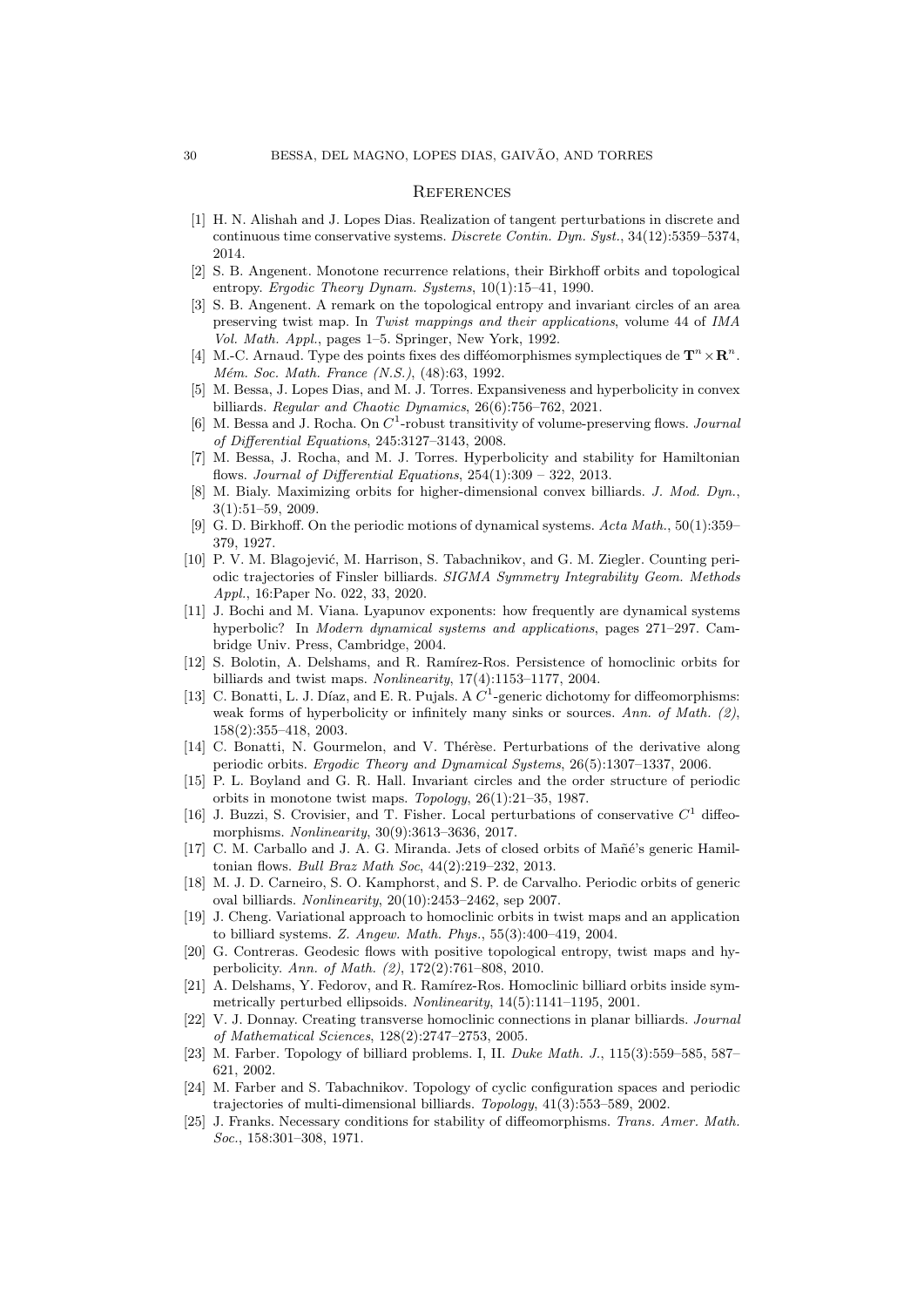- <span id="page-30-22"></span>[26] J. Gutt. Normal forms for symplectic matrices. Port. Math., 71(2):109–139, 2014.
- <span id="page-30-15"></span>[27] M. R. Herman. Sur les courbes invariantes par les difféomorphismes de l'anneau vol.1 (On the invariant curves by the diffeomorphisms of the annulus). Asterisque, 103-104:1–221, 1983.
- <span id="page-30-18"></span>[28] E. Hewitt and K. Ross. Abstract Harmonic Analysis I,. Springer, Berlin, 1963.
- <span id="page-30-20"></span>[29] V. Horita and A. Tahzibi. Partial hyperbolicity for symplectic diffeomorphisms. Ann. Inst. H. Poincaré Anal. Non Linéaire, 23(5):641–661, 2006.
- <span id="page-30-17"></span>[30] R. Horn and C. Johnson. Topics in Matrix Analysis. Cambridge University Press, Cambridge, 1991.
- <span id="page-30-1"></span>[31] R. N. Karasev. Periodic billiard trajectories in smooth convex bodies. Geom. Funct. Anal., 19(2):423–428, 2009.
- <span id="page-30-14"></span>[32] A. Katok. Lyapunov exponents, entropy and periodic orbits for diffeomorphisms. *Inst.* Hautes Études Sci. Publ. Math., (51):137-173, 1980.
- <span id="page-30-0"></span>[33] A. Katok and B. Hasselblatt. *Introduction to the modern theory of Dynamical Sys*tems. Cambridge University Press, 1995.
- <span id="page-30-12"></span>[34] W. Klingenberg. Lectures on closed geodesics. Springer-Verlag, Berlin-New York, 1978. Grundlehren der Mathematischen Wissenschaften, Vol. 230.
- <span id="page-30-2"></span>[35] W. Klingenberg and F. Takens. Generic properties of geodesic flows. Math. Ann., 197:323–334, 1972.
- <span id="page-30-21"></span>[36] A. J. Laub and K. Meyer. Canonical forms for symplectic and Hamiltonian matrices. Celestial Mech., 9:213–238, 1974.
- <span id="page-30-5"></span>[37] A. Lazrag, L. Rifford, and R. O. Ruggiero. Franks' lemma for  $C^2$ -Mañé perturbations of Riemannian metrics and applications to persistence. J. Mod. Dyn., 10:379–411, 2016.
- <span id="page-30-16"></span>[38] P. Le Calvez. Propriétés dynamiques des difféomorphismes de l'anneau e du tore. Astérisque, 204, 1991.
- <span id="page-30-4"></span>[39] C. A. Morales, M. J. Pacifico, and E. R. Pujals. Robust transitive singular sets for 3-flows are partially hyperbolic attractors or repellers. Ann. of Math. (2), 160(2):375– 432, 2004.
- <span id="page-30-9"></span>[40] V. Petkov and L. Stojanov. Periods of multiple reflecting geodesics and inverse spectral results. Amer. J. Math., 109(4):619–668, 1987.
- <span id="page-30-8"></span>[41] V. Petkov and L. Stojanov. Spectrum of the Poincaré map for periodic reflecting rays in generic domains. Math. Z., 194(4):505–518, 1987.
- <span id="page-30-10"></span>[42] V. M. Petkov and L. N. Stojanov. On the number of periodic reflecting rays in generic domains. Ergodic Theory Dynam. Systems, 8(1):81–91, 1988.
- <span id="page-30-3"></span>[43] E. R. Pujals and M. Sambarino. On the dynamics of dominated splitting. Ann. of Math. (2), 169(3):675–739, 2009.
- <span id="page-30-23"></span>[44] C. Robinson. Dynamical Systems: Stability, Symbolic Dynamics and Chaos. CRC Press, 1995.
- <span id="page-30-19"></span>[45] R. Saghin and Z. Xia. Partial hyperbolicity or dense elliptic periodic points for  $C^1$ generic symplectic diffeomorphisms. Trans. Amer. Math. Soc., 358(11):5119–5138, 2006.
- <span id="page-30-13"></span>[46] S. Slijepčević. A new measure of instability and topological entropy of area-preserving twist diffeomorphisms. Rad Hrvat. Akad. Znan. Umjet. Mat. Znan., 21(532):117–141, 2017.
- <span id="page-30-7"></span>[47] L. Stojanov. Generic properties of periodic reflecting rays. Ergodic Theory Dynam. Systems, 7(4):597–609, 1987.
- <span id="page-30-6"></span>[48] D. Visscher. A Franks' lemma for convex planar billiards. Dyn. Syst., 30(3):333–340, 2015.
- <span id="page-30-11"></span>[49] M. P. Wojtkowski. Measure theoretic entropy of the system of hard spheres. Ergod. Th. & Dynam. Sys., 8:133–153, 1988.